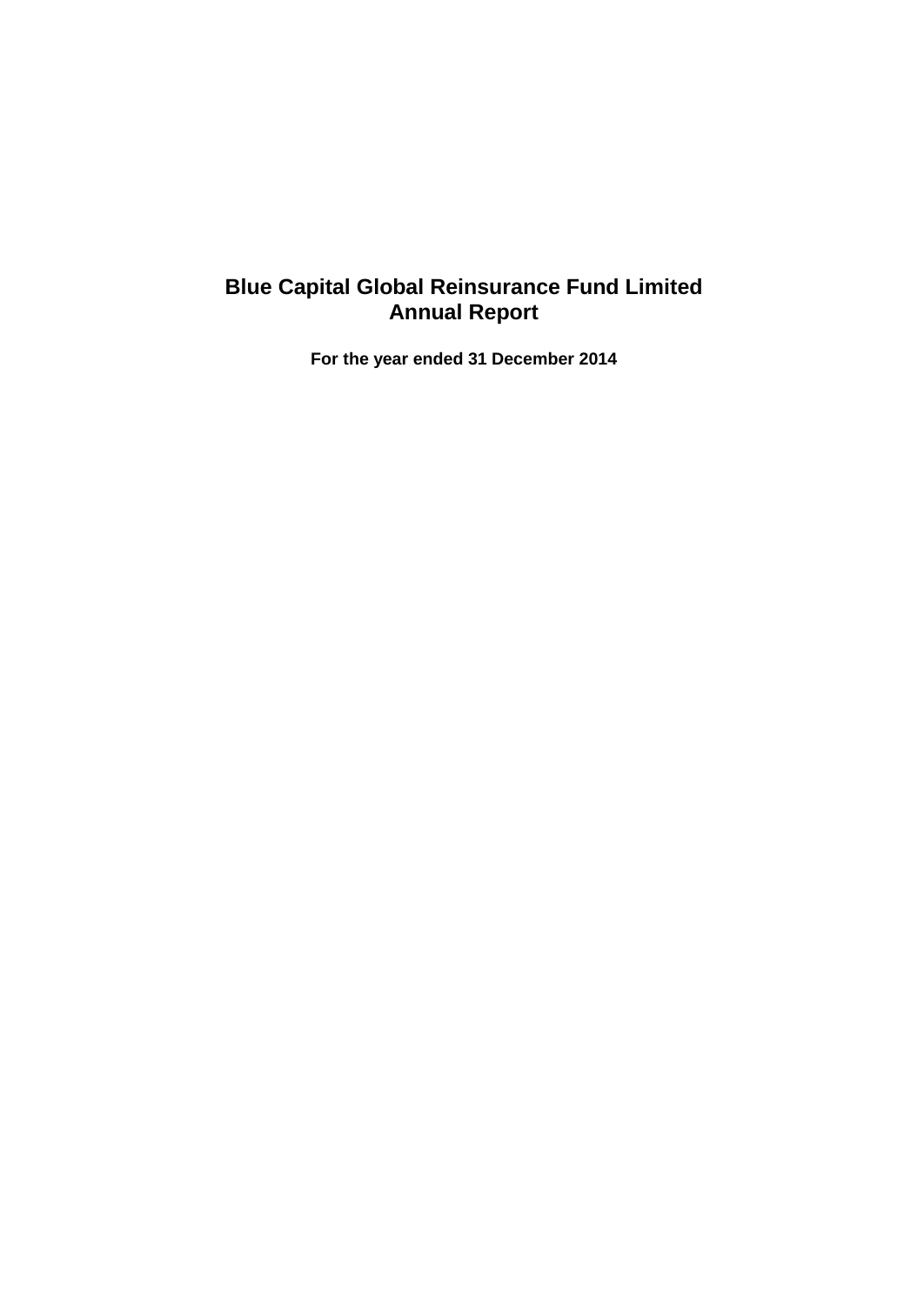# Contents

| <b>STATEMENT OF DIRECTORS' RESPONSIBILITIES</b>                          |  |
|--------------------------------------------------------------------------|--|
| FINANCIAL STATEMENTS OF BLUE CAPITAL GLOBAL REINSURANCE FUND LIMITED  20 |  |
| Independent Auditor's Report (Blue Capital Global Reinsurance Fund)  21  |  |
|                                                                          |  |
|                                                                          |  |
|                                                                          |  |
|                                                                          |  |
|                                                                          |  |
| <b>FINANCIAL STATEMENTS OF BLUE WATER MASTER</b>                         |  |
| Independent Auditor's Report (Blue Water Master                          |  |
|                                                                          |  |
|                                                                          |  |
|                                                                          |  |
|                                                                          |  |
|                                                                          |  |
|                                                                          |  |
|                                                                          |  |
| <b>DISCLOSURE OF DIRECTORSHIPS IN PUBLIC</b>                             |  |
| <b>SUMMARY OF RESOLUTIONS TO BE PROPOSED</b>                             |  |
|                                                                          |  |
|                                                                          |  |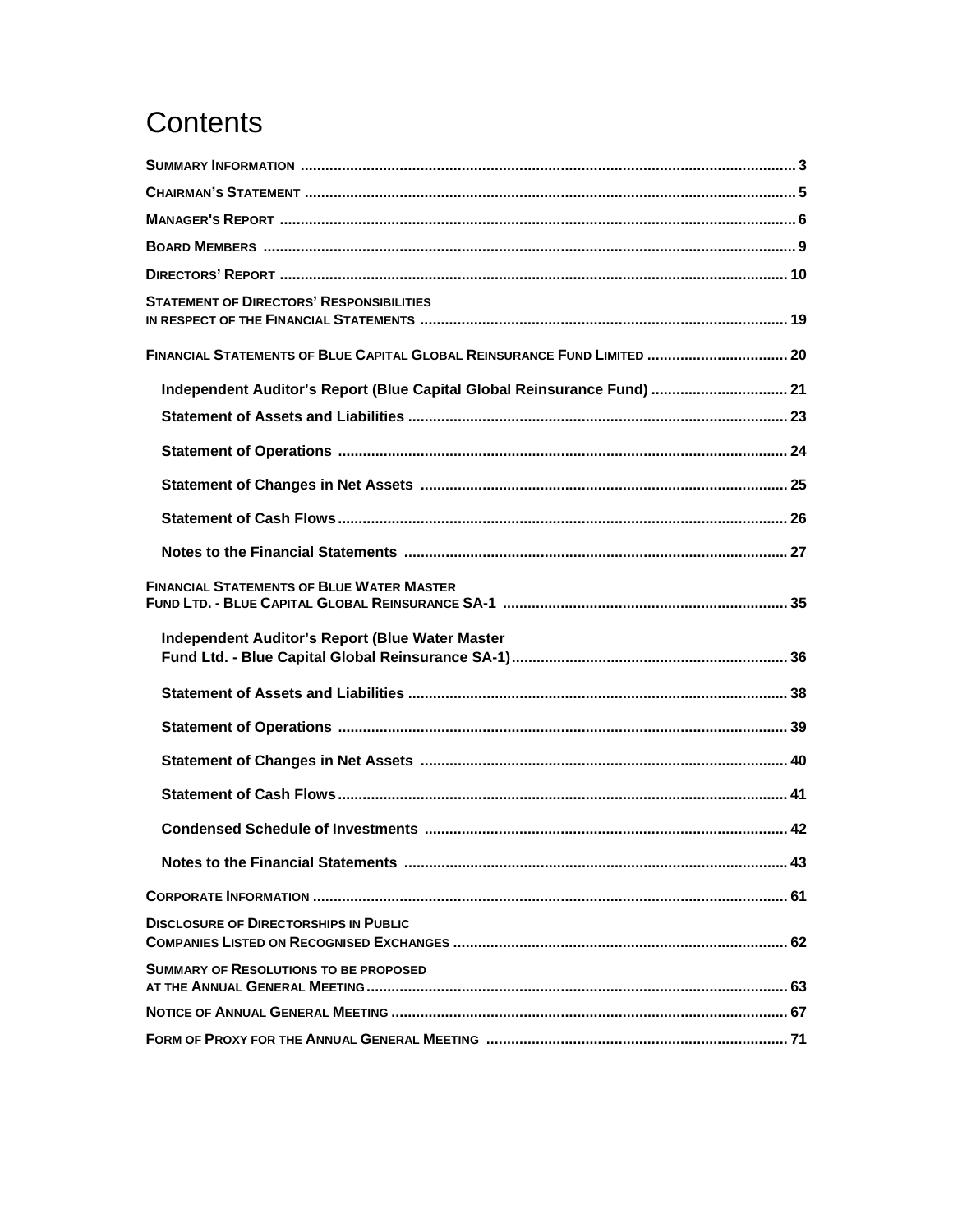# Summary Information

#### **The Company**

Blue Capital Global Reinsurance Fund Limited (the "Company") is an exempted closed-ended mutual fund company incorporated under the laws of Bermuda and listed on the London Stock Exchange's Specialist Fund Market ("SFM") with a secondary listing on the Bermuda Stock Exchange ("BSX"). Trading in the Company's shares commenced on 6 December 2012, at which time the Company raised \$[1](#page-2-0)00.1<sup>1</sup> million from an initial public offering ("IPO") of 100.1 million ordinary shares of the Company ("Ordinary Shares"), \$50 million of which was invested by Montpelier Reinsurance Ltd. ("Montpelier Re"), a wholly owned subsidiary of Montpelier Re Holdings Ltd. (NYSE: MRH) ("Montpelier"), which in turn wholly owns Blue Capital Management Ltd., the Company's investment manager (the "Manager").

Pursuant to a 12-month placing programme initiated on 16 April 2013 (the "2013-14 Placing Programme"), the Company raised an additional \$75.3 million. After the close of the 2013-14 Placing Programme in April of 2014, the Company initiated another placing programme on 20 November 2014 (the "2014-15 Placing Programme" and together with the 2013-14 Placing Programme, the "Placing Programmes"). The first placing under the 2014-15 Placing Programme raised an additional \$21.2 million on 28 November 2014. To date, since its IPO, the Company has raised an additional \$96.5 million through the Placing Programmes.

The Company provides investors access to risk premia from the reinsurance industry and achieved an increase in NAV of 8.8 per cent inclusive of dividends during 2014.

#### **Management Arrangements**

The Company has entered into an agreement with the Manager for the provision of investment management services. The Manager also provides underwriting and administrative services to Blue Water Re Ltd. (the "Reinsurer"), a Bermuda special purpose insurer which helps to support the Company's investment objective. Underwriting services were formerly provided by the Manager's wholly-owned subsidiary, Blue Capital Insurance Managers Ltd. (the "Reinsurance Manager"); however, the Manager and the Reinsurance Manager consummated a short form merger on 15 December 2014, with the Manager surviving by operation of statute. Accordingly, the Manager has and will continue to act as the Company's investment manager as well as the Reinsurer's insurance manager and insurance agent in place of, and on the same terms as, the Reinsurance Manager.

The Manager attends each quarterly Board meeting and maintains open dialogue with the Directors on an ongoing basis. Fees payable by the Company to the Manager are disclosed in the Directors' Report beginning on page 10.

#### **Target Return[2](#page-2-1)**

The Company targets an annualised dividend yield of LIBOR plus 6 per cent. per annum on the original issue price of the Ordinary Shares issued in December 2012. The Company also targets a net return to Shareholders (comprised of dividends and other distributions to Shareholders together with increases in the Company's net asset value ("NAV")) of LIBOR plus 10 per cent. per annum to be achieved over the longer term.

#### **Summary of Investment Objective and Investment Policy**

The investment objective of the Company is to generate attractive returns from a sustainable annual dividend yield and longer-term capital growth by investing substantially all of its assets in shares linked to the segregated account identified as Blue Capital Global Reinsurance SA-1 (the "Master Fund") within Blue Water Master Fund Ltd., an exempted Bermuda mutual fund segregated accounts company.

<span id="page-2-1"></span><span id="page-2-0"></span><sup>1</sup> All currency references in this Annual Report are in US Dollars unless otherwise noted.

 $2$  These are targeted amounts and not profit forecasts. There can be no assurance that these targets can or will be met or that the Company will make any distributions at all and these should not be viewed as an indication of the Company's expected or actual results or returns.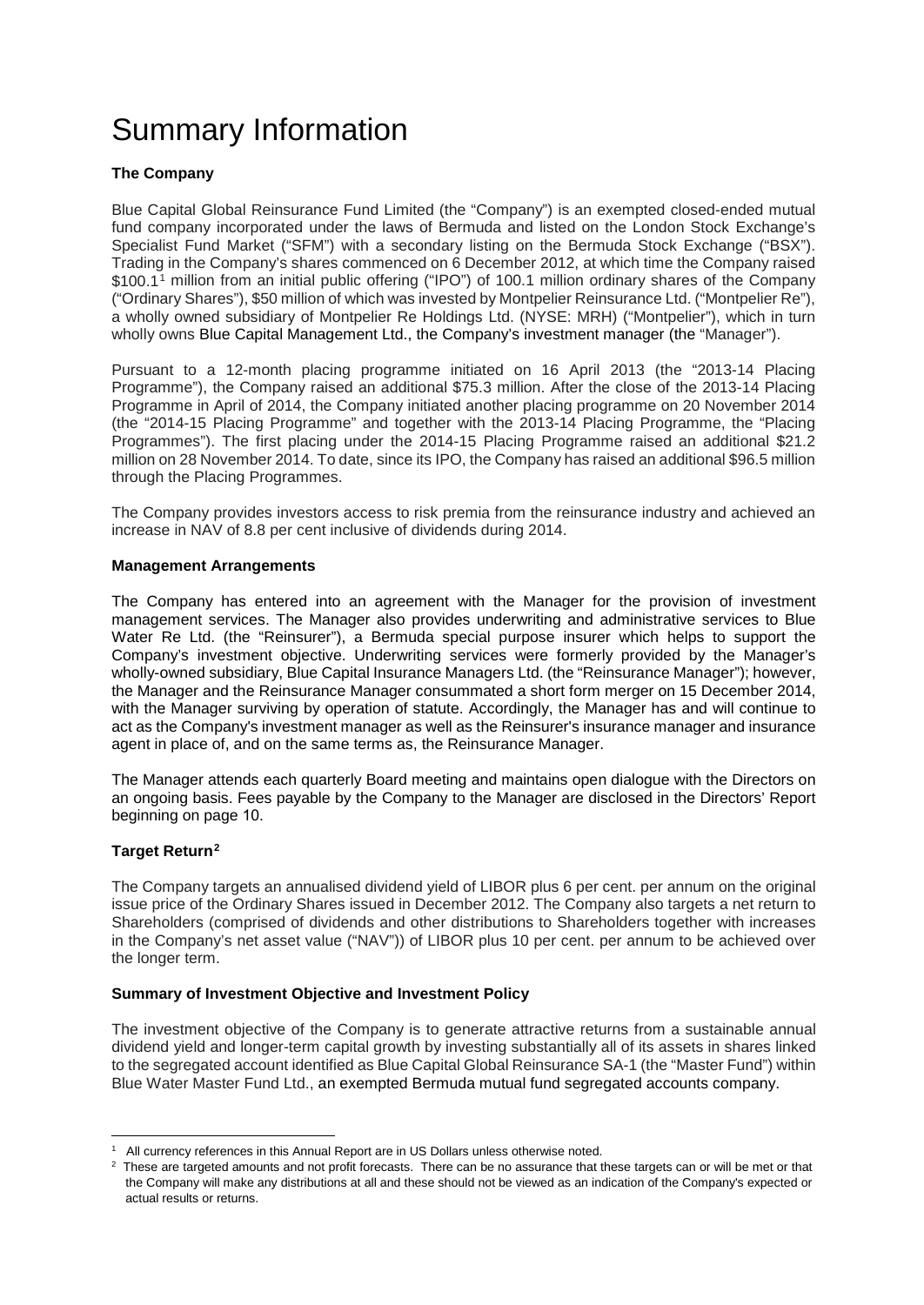The Master Fund invests in a diversified portfolio of fully collateralised reinsurance-linked contracts and other investments carrying exposures to insured catastrophe event risks. The Master Fund predominantly invests in fully collateralised reinsurance-linked contracts through preference shares issued by the Reinsurer. The Master Fund's investment in other reinsurance-linked investments carrying exposure to insured catastrophe event risks such as industry loss warranties ("ILWs"), 144A rated catastrophe bonds ("Cat Bonds") and other insurance-linked instruments ("Insurance-Linked Instruments") may be made directly by the Master Fund or indirectly via the Reinsurer.

An overview of the Company's investment policy, including investment restrictions, is set out in the Directors' Report.

#### **Shareholder Information**

At 31 December 2014, the Company had 199,105,326 Ordinary Shares with a NAV of \$216,673,617 and a NAV per Ordinary Share of \$1.0882. The Company's NAV per Ordinary Share is calculated by the Company's administrator, Prime Management Limited (a division of SS&C GlobeOp) (the "Administrator"), (or such other person as the Directors may appoint for such purpose from time to time) and published on a monthly basis, within 15 business days after the end of each calendar month through a regulatory information service ("RIS") authorised by the Financial Conduct Authority (the "FCA") and on the list of RISs maintained by the FCA.

#### **Financial Highlights**

# **31 December 2014**

| Total Net Assets       | \$216.7m |
|------------------------|----------|
| NAV per Ordinary Share | \$1.088  |
| Mid-Market Share price | \$1.075  |
| Discount to NAV        | 1.2%     |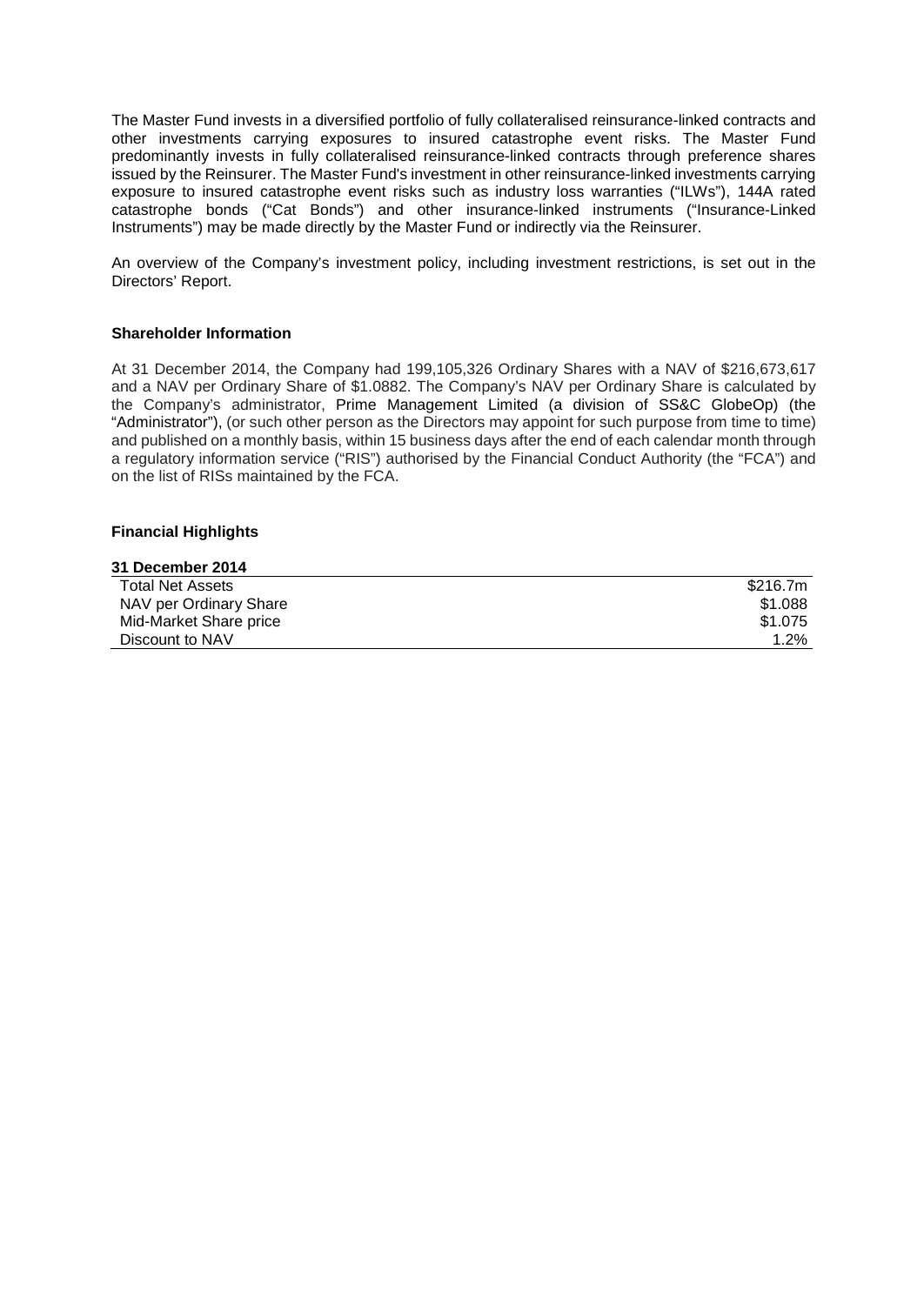## Chairman's Statement

On behalf of the Company's Board, I am pleased to present the Company's annual report for the year ended 31 December 2014 (the "Annual Report"), which includes the Company's annual audited financial statements for the year ended 31 December 2014. As at 31 December 2014 the Company had net assets of \$217 million compared to \$185 million at the beginning of the year. During the year, the Company raised an additional \$29 million of capital, earned \$16 million and distributed \$13 million as dividends to Shareholders.

#### **Performance**

The Company increased NAV per share by 8.8 per cent. inclusive of dividends to Shareholders, and the Ordinary Shares traded at an average premium to their NAV of 1.5 per cent. during 2014. Since inception the Company has increased NAV per share inclusive of dividends by 22 per cent., representing an annualised return of 10 per cent. Returns by month for the first two years of operations are shown in the table below. Further details relating to the performance of the Company are set out in the Manager's report.

|      |  |  |                                                                    |  |  | Jan Feb Mar Apr May Jun Jul Aug Sep Oct Nov Dec | Year                                                                                                     |
|------|--|--|--------------------------------------------------------------------|--|--|-------------------------------------------------|----------------------------------------------------------------------------------------------------------|
| 2013 |  |  |                                                                    |  |  |                                                 | $0.3\%$ $0.4\%$ $0.5\%$ $0.7\%$ $0.1\%$ $0.8\%$ $1.0\%$ $2.4\%$ $3.2\%$ $1.9\%$ $0.1\%$ $0.0\%$ $11.8\%$ |
| 2014 |  |  | $0.2\%$ 0.3% 0.0% $-0.1\%$ 0.3% 0.4% 1.3% 1.9% 2.4% 1.1% 0.3% 0.5% |  |  |                                                 | $8.8\%$                                                                                                  |

#### **Dividend**

The Company continues to target an annualised dividend of LIBOR plus 6 per cent. on the original issue price of its Ordinary Shares in December 2012.<sup>[3](#page-4-0)</sup> In July 2014, the Company declared dividends of \$0.032 per share for the period from 1 January 2014 to 30 June 2014, and in January 2015 declared a further \$0.033 per share for the second half of 2014, which was paid in March 2015. The combined dividends declared during 2014 were slightly above the Company's target.

#### **Outlook**

The continuing convergence of traditional reinsurance and capacity from capital markets provides insurance companies with additional flexibility in their risk transfer solutions and establishes the capital market as a sustainable complement to traditional reinsurance. However, this convergence has also created challenges for the Manager. The January 2015 underwriting period was another competitive one, characterised by pressure to reduce prices and offer more generous contractual terms and conditions. The Company's differentiated product focus on collateralised reinsurance transactions with smaller, regional insurance companies enabled it to sidestep the most competitive market segments. Overall, the January trades were executed with an average risk adjusted rate decrease of approximately 13 per cent. compared to last year. The January 2015 portfolio incorporates an increase in the quotashare participation of a traditional property catastrophe book of business, which further increases the Company's access to its preferred client base.

The Company remains pleased with the diversified portfolio that the Manager has created, which has attractive risk adjusted return characteristics, consistent with the Company's investment objectives. I am pleased with the performance achieved by this portfolio in our first two years of operations, and I would like to thank our Shareholders for their support. If you have any questions regarding your Company, please do not hesitate to contact the Company or the Manager.

**John R. Weale**

Chairman 13 April 2015

<span id="page-4-0"></span><sup>3</sup> This is a target and not a profit forecast. There can be no assurance that this target can or will be met or that the Company will make any distributions at all and it should not be viewed as an indication of the Company's expected or actual results or returns.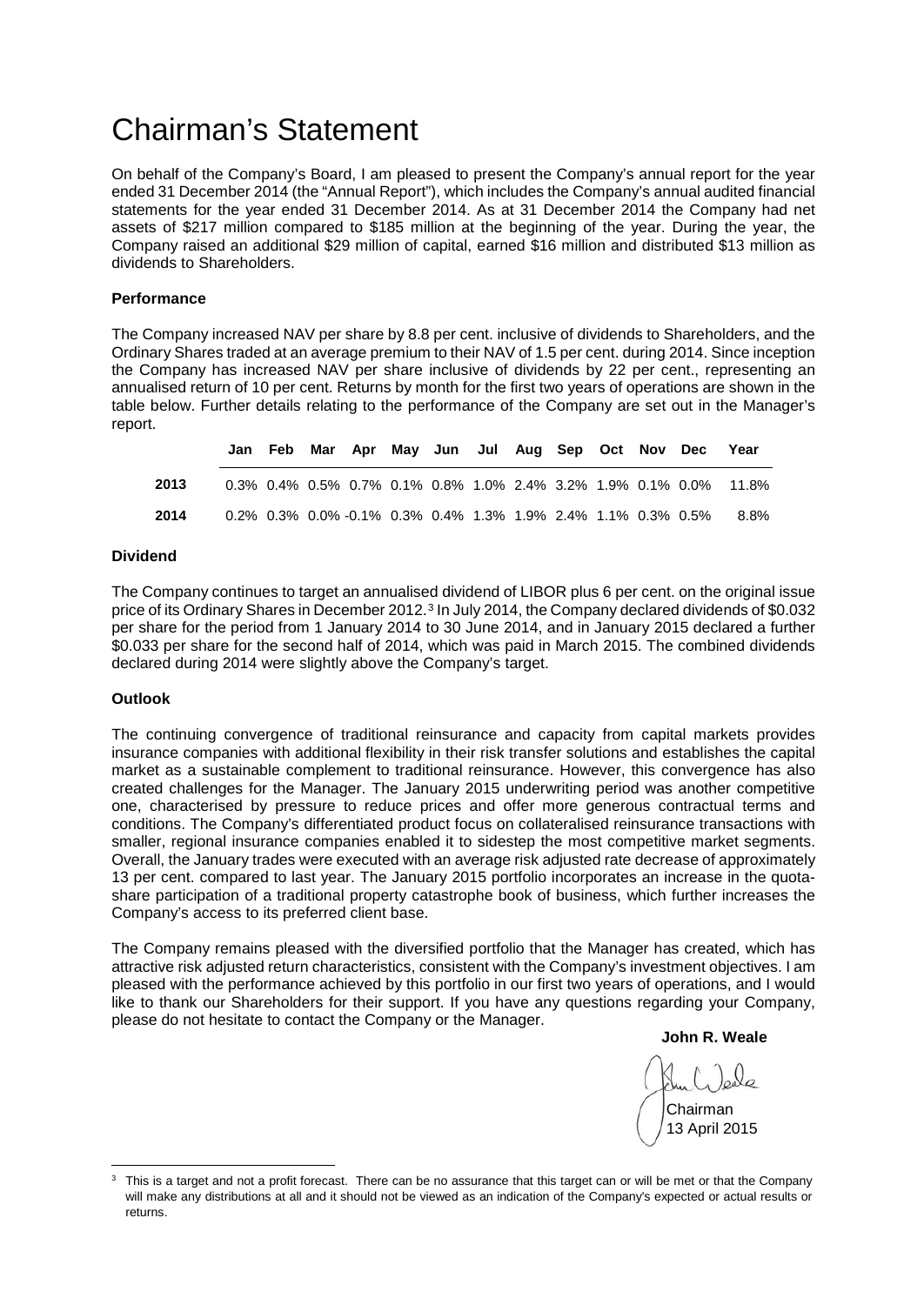# Manager's Report

The NAV of the Company's Ordinary Shares increased by 8.8 per cent. net of fees and expenses, and inclusive of dividends to Shareholders, during the year ended 31 December 2014. The Company declared dividends totaling \$0.065 per Ordinary Share relating to the period, representing a dividend yield of just over 6 per cent. on the original offering price, which is in line with the Company's target.

The Company opened 2014 with net assets of \$185.4 million and finished it with net assets of \$216.7 million. Capital raises, net of dividends, accounted for \$15.3 million of new funds net of placing expenses. The remaining \$16.0 million, which represented profits generated by the Company's underlying reinsurance contracts net of expenses, reflected the successful deployment of capital and a relatively low level of natural catastrophe activity during the year. The 8.8 per cent. return during 2014 was behind the longer-term target of LIBOR plus 10 per cent. due to the impact of falling rates and losses incurred from regional catastrophe events. However the annualised return for the first two years of operations was 10 per cent.

We continue to benefit from a strong reception from insurance brokers and clients to the launch of the Company in late 2012. The Company has successfully targeted traditional regional programmes, which, in the Manager's opinion, tend to be more persistent buyers of reinsurance and generally have a superior risk adjusted expected return. We view each of these relationships as the basis for a longer-term relationship which we hope to grow over time, subject to satisfactory terms and conditions.

The Company focuses on traditional reinsurance, which provides customised protection to insurance clients in bespoke indemnity programmes. Traditional reinsurance, which is most commonly provided in the rated (as opposed to collateralised) reinsurance market, represents the bulk of the more than \$320 billion of limits purchased annually. The advantage of establishing relationships with longer-term reinsurance buyers is that consistency of counterparties, service quality and claims-paying history are important considerations for buyers of reinsurance.

As at 28 February 2015, the portfolio was 92 per cent. deployed, with 69 per cent. invested in the traditional property catastrophe reinsurance market and 23 per cent. in the non-traditional market. Substantially all of the remaining 8 per cent. represented cash to be used to fund the dividend paid in March and the Company's expenses.

In March 2015, the Company amended its investment guidelines to refine the risk constraints to enable a more efficient deployment of capital. The amendments clarify the application of certain constraints in cases where the Company uses quota share and stop loss agreements to gain exposure to multiple underlying reinsurance contracts. More details of the changes made can be found in the Portfolio Update announced on 11 March 2015.

#### **Loss Events Impacting the Company**

Loss activity during 2014 was relatively light, representing a reduction in return of approximately 160 basis points, net of performance fees that would have been due to the Manager. The 2014 loss activity related primarily to U.S. wind and hail storms that occurred in June. Although the reinsurance market as a whole experienced significant losses in connection with European windstorms that occurred during 2014, these events did not have a material impact on the Company's results.

#### **General Market Overview**

The absence of major catastrophe losses (which typically stabilise reinsurance rates or drive rates higher) during 2014, together with the continued influx of new capacity from capital markets, have contributed to increased pricing competition within the global property catastrophe reinsurance market. However, reinsurance rate decreases have not been uniform across the market.

Typically, those segments which are easiest for providers of securitised instruments, such as Cat Bonds, to penetrate have seen new issue spreads compress more than 30 per cent. on a risk adjusted basis. Similarly, the ILW and high-yield retrocession markets have seen rates suffer with estimated rate softening of more than 20 per cent. on a risk adjusted basis. However, the Company focuses on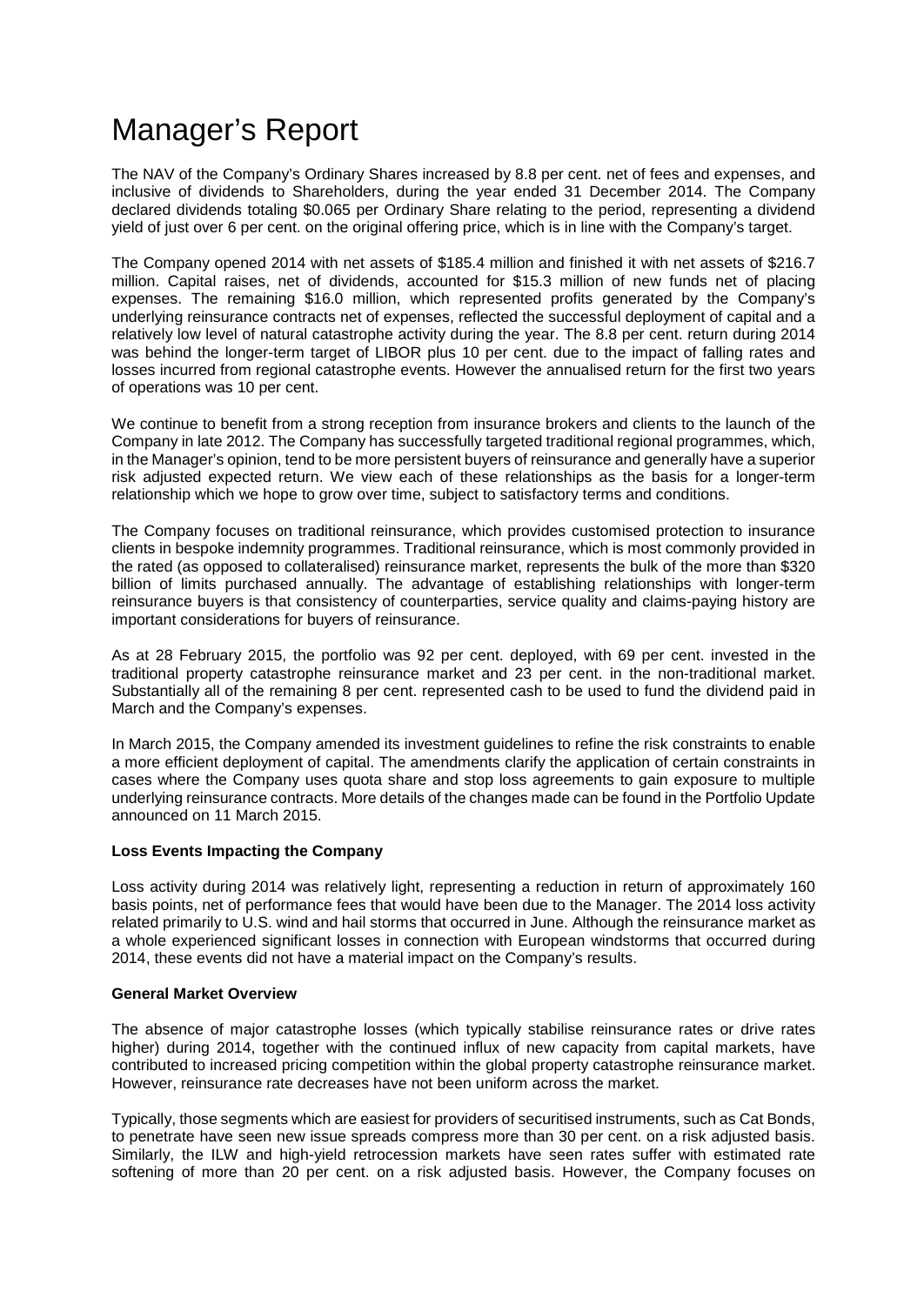accessing risks from small to medium-sized insurance companies with regional or sub-regional exposures. These insurers are generally less willing or able to purchase their reinsurance protections via the Cat Bond market, which has high frictional costs for the insurer and requires a minimum transaction size to be viable. These traditional reinsurance markets have seen rates reduce by approximately 10 per cent. to 15 per cent., although there have been some areas of the market, such as reinsurance programs exposed to U.S. tornado and hail, that have experienced small pricing increases and improvements in terms and conditions.

These market dynamics have also created opportunities for the Company as a buyer of reinsurance protection. In response to rate softening in the ILW markets, the Company may purchase collateralised protection to optimise its portfolio while managing downside risk. The Company will continue to monitor these opportunities and to purchase ILW protections for risk management and/or arbitrage purposes.

We remain pleased with the Company's performance in its second year of operations and we are confident in our ability to consolidate this leadership position and deliver attractive risk adjusted returns to Shareholders in 2015 due to our ability to construct investment portfolios dynamically throughout market cycles.

#### **Remuneration Practices of the Manager**

On 18 November 2014, the Manager gave written notice to the FCA that it intended to market Ordinary Shares (and/or C shares) in the United Kingdom (the "UK") in accordance with section 59(1) of the UK Alternative Investment Fund Managers Regulations (2013/1773). As a result, the Manager is required to comply, inter alia, with Article 22 of the Alternative Investment Fund Managers Directive (2011/61/EU) (the "Directive") regarding the contents of this Annual Report insofar as it is relevant to the Manager and the Company. This includes the requirement to make certain disclosures on the remuneration practices of the Manager.

As a Bermuda based investment manager, the Manager is not required to implement a remuneration policy consistent with Annex II to the Directive, and the disclosures below address the Article 22 requirements to the extent they are relevant to the Manager's remuneration practices and appropriate information is available.

The Manager is a wholly owned subsidiary of Montpelier, and is generally subject to Montpelier's compensation practices and policies. The Manager has certain employees to whom it paid direct compensation for services provided during 2014. The Manager is also supported through service agreements with Montpelier, which has approximately 170 employees globally. The costs of such services to the Manager are allocated according to a services agreement among various Montpelier subsidiaries (the "Shared Services Agreement").

The Manager provides services to several client funds and does not track its remuneration expenses by client. It is therefore impossible to determine the proportion of the Manager's remuneration expenses that are attributable to the services it performs for the Company. During 2014, the Manager recognised \$5,498,121 in total remuneration expenses as follows:

|                                     | Remuneration<br><b>Expense (in</b><br>\$US) |
|-------------------------------------|---------------------------------------------|
| Incurred directly by the Manager    | 1,230,128                                   |
| Billed to the Manager by Montpelier | 4,267,993                                   |
| Total                               | 5,498,121                                   |

#### **Risk Management**

Article 23(4) of the Directive requires the Company to disclose its current risk profile and the risk management systems employed by the Manager to manage those risks.

The Manager relies upon Montpelier's dedicated analytics, risk management and actuarial team to perform its risk management function. Certain key risks are managed using a combination of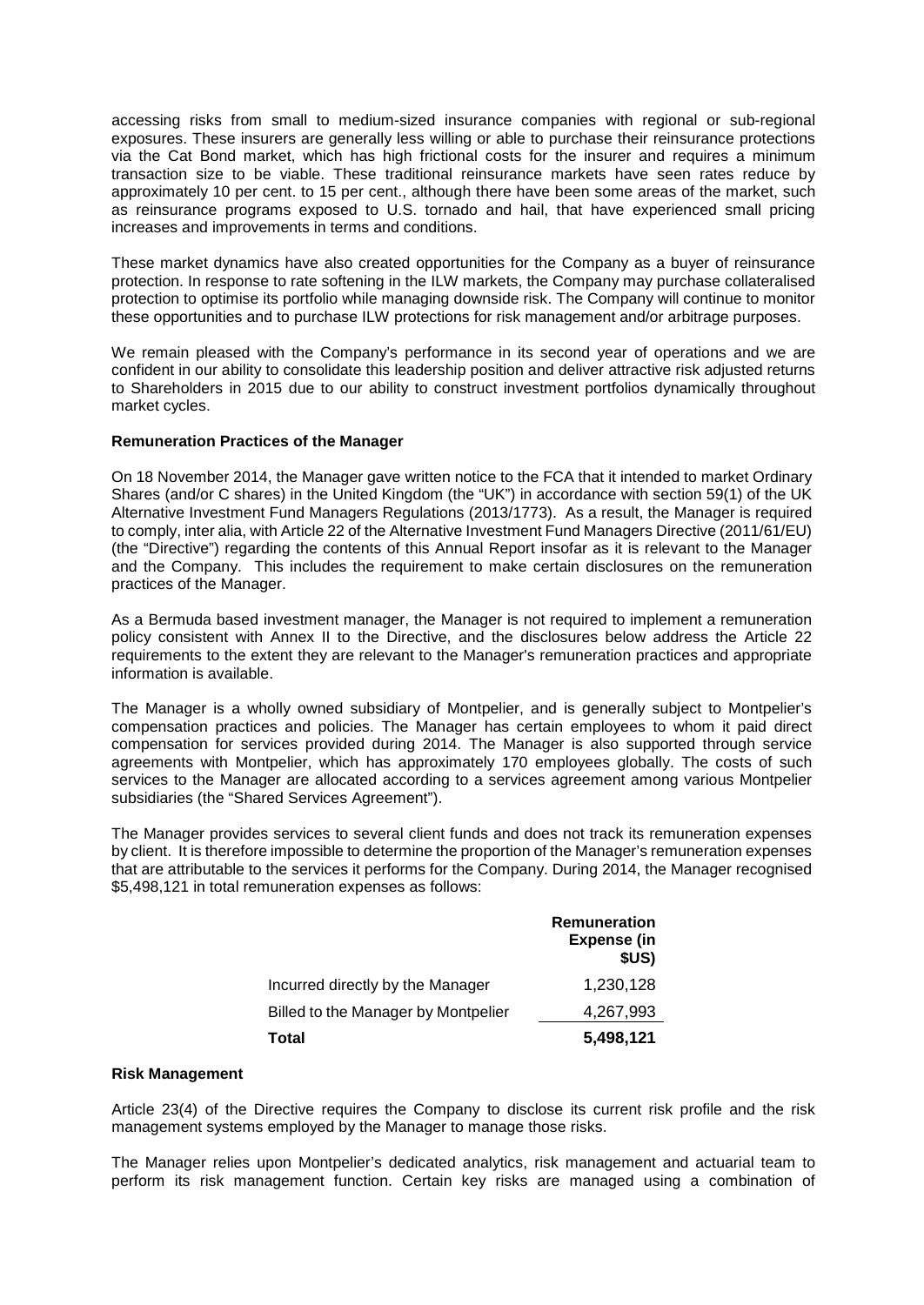Montpelier's proprietary risk modeling application (CATM), various third-party vendor models and underwriting judgment. The Manager's approach focuses on tracking exposed contract limits, estimating the potential impact of a single natural catastrophe event, and simulating the yearly net operating result to reflect aggregate underwriting and investment risk. The Manager seeks to refine and improve each of these approaches based on operational feedback. Underwriting judgment involves important assumptions about matters that are inherently unpredictable and beyond the Manager's control and for which historical experience and probability analysis may not provide sufficient guidance.

An important component of any underwriting decision is the selection of ceding companies who have an effective and robust claims mitigation capability following loss. The Manager's experience indicates that there can be a significant variation in the performance of ceding companies following a large event if claims are handled judiciously and effectively by a dedicated in-house team or other committed resource. The Manager targets ceding companies who are expected to outperform in this regard to ensure that losses are minimised by leveraging the underwriting reviews and historical perspective of Montpelier Re.

#### **Material Changes**

The Company has been required to make certain information available to investors under Article 23 of the Directive from 18 November 2014 following the Manager giving notice to the FCA of its intention to market the Company's shares in the UK. There were no material changes to such information from such date to 31 December 2014. This information can be found in the Directive Investor Disclosure Document available at [www.bcgr.bm.](http://www.bcgr.bm/)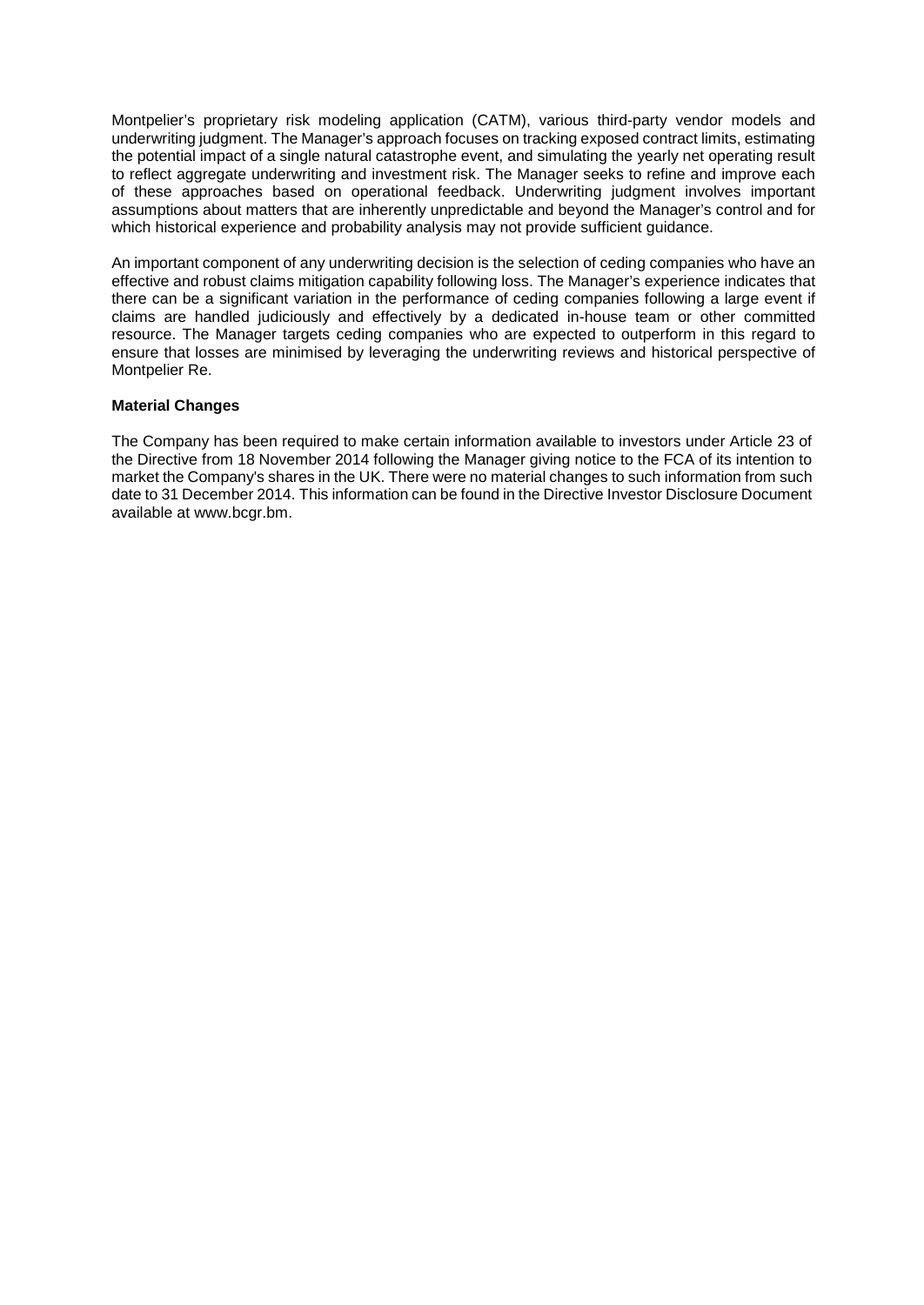# Board Members

The Company's directors (the "Directors"), each of whom was appointed on 5 November 2012, are as follows:

**John R. Weale (56)** (Chairman) is currently a non-executive director of Blue Capital Reinsurance Holdings Ltd., a Bermuda-based holding company listed on the NYSE that offers collateralised reinsurance in the property catastrophe market and invests in various insurance-linked securities, where he serves as a member chairman of the compensation and nominating committee. He has over 30 years of professional financial management and accounting experience in the insurance/reinsurance industry and has been resident in Bermuda since March 1983. Until November 2011, Mr. Weale was Chief Financial Officer of Catalina Holdings (Bermuda) Ltd., which acquires and manages non-life insurance and reinsurance companies and portfolios in run-off. Prior to this role, Mr. Weale spent over 13 years at IPCRe Limited and IPC Holdings, Ltd., a Bermuda publicly listed reinsurance company that specialised in property catastrophe business, which merged with Validus Holdings Ltd in 2009. At IPC, he was Executive Vice President from July 2008 and Chief Financial Officer from June 1996, and Interim President and Chief Executive Officer during 2009. Previously, he held various positions at American International Company, Limited, including Vice President – Insurance Management Services. Mr. Weale has also served as chairman and audit committee member of Butterfield Money Market Fund Limited and Butterfield Liquid Reserve Fund Limited, and as a director of Butterfield Select Fund Limited. Mr. Weale holds a Bachelor's degree in Accounting & Finance. He is a fellow of the Chartered Institute of Management Accountants and is a Chartered Global Management Accountant (a designation issued jointly by the Chartered Institute of Management Accountants and the American Institute of Certified Public Accountants).

**Gregory D. Haycock (68)** (Audit Committee Chairman) is currently chairman of several international exempt companies, including two life insurance companies and two investment companies. He is based in Bermuda and is also on the boards of various local companies, including BF&M Ltd., a general and life insurance company, and its Cayman subsidiary Island Heritage Limited. Mr. Haycock joined KPMG as a partner in 1985 and at his retirement in September 2006 was the Senior Partner of KPMG in Bermuda. In the year before his retirement, Mr. Haycock was Chairman of KPMG TOG Ltd with responsibility for ten offshore island jurisdictions and a member of KPMG's European Board and International Council. Before joining KPMG, Mr. Haycock held positions on a number of charities as well as government and local boards, including the Bermuda Monetary Authority, the Bank of Butterfield, The Bermuda Press Holdings Ltd and the Bermuda Electric Light Company Limited. He retired as Chairman of the Board of the Bermuda International Business Association in 2007. In 1993 Mr. Haycock was elected a Fellow of, and is a past President and Council member of, the Institute of Chartered Accountants of Bermuda. During his tenure he was also a member of the Canadian Institute of Chartered Accountants Board of Governors. He was appointed a Justice of the Peace by the Governor of Bermuda in 1987.

**Neil W. McConachie (42)** is a founding member of the management of two publicly listed insurance companies. He is based in the UK and is currently serving as a non-executive director of Third Point Reinsurance Ltd., a Bermuda-based specialty property and casualty reinsurer with a reinsurance and investment strategy, where he serves as a member of the audit committee and the governance and nominating committee. Previously, he was a member of the audit and investment committee of Lancashire Holdings Limited, a FTSE 250 UK-listed worldwide insurer and reinsurer focusing primarily on specialty property risks. He retired as Group President of Lancashire in June 2012 and prior to this held a number of executive positions including Chief Financial Officer, Chief Risk Officer and Chief Operating Officer. Prior to joining Lancashire in 2006, Mr. McConachie held various positions at Montpelier, including Treasurer and Chief Accounting Officer. He has previously worked for Baker Tilly, PricewaterhouseCoopers Ltd. and Stockton Reinsurance Limited in Edinburgh, London and Bermuda. Mr. McConachie has a Bachelor's degree in Accounting & Finance and a Masters in Business Administration (with Distinction). He is a qualified chartered accountant with the Institute of Chartered Accountants of Scotland.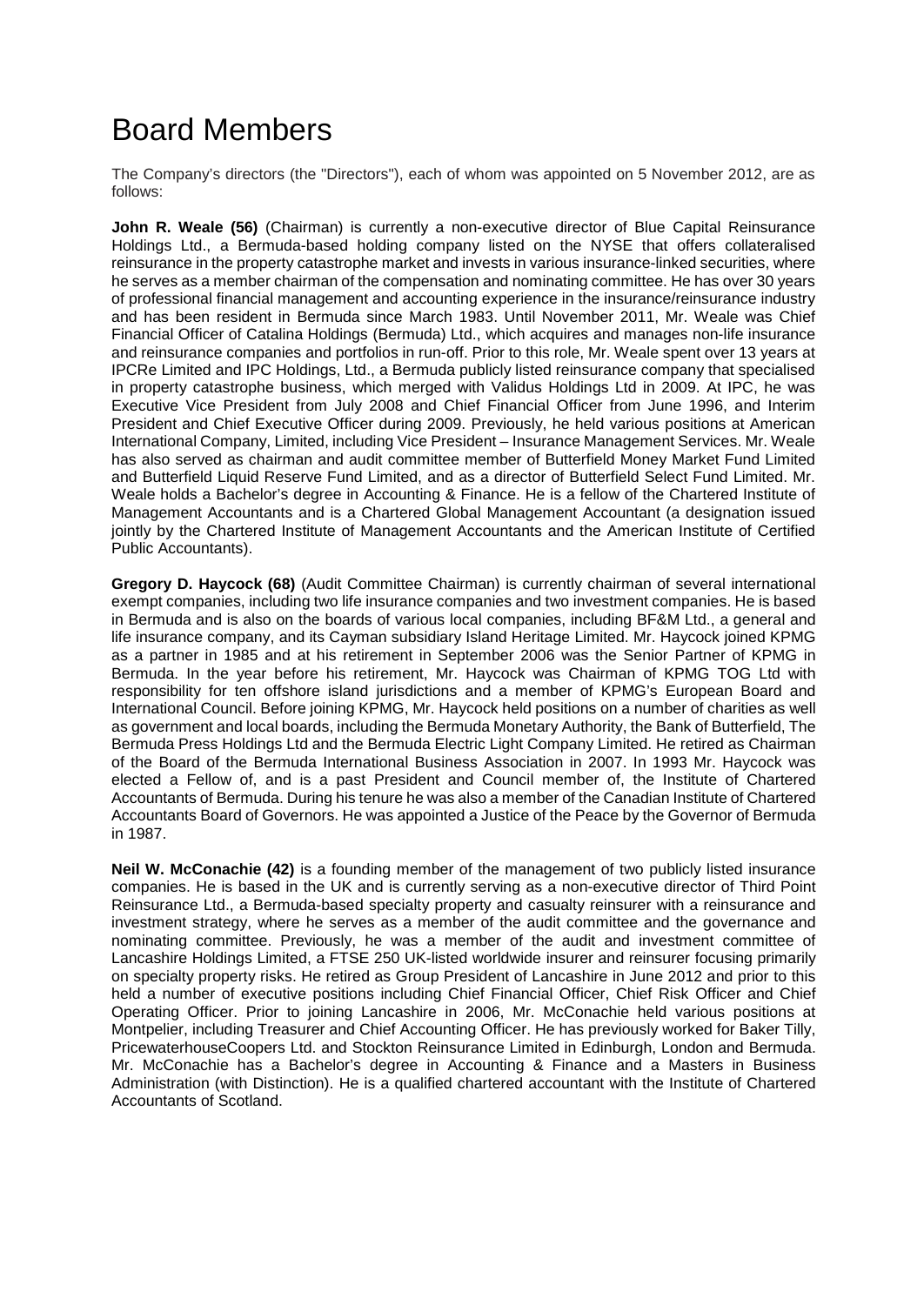# Directors' Report

The Directors present their report and the annual audited financial statements of the Company for the year ended 31 December 2014.

#### **Principal Activity**

The Company was incorporated with limited liability in Bermuda as a closed-ended mutual fund company on 8 October 2012. The Ordinary Shares were listed on the SFM and admitted to trading on the London Stock Exchange, with a secondary listing on the BSX, on 6 December 2012.

#### **Company Law**

The financial statements provided in this Annual Report have been prepared in accordance with Bermuda law.

#### **Investment Objective and Policy**

The Company's investment objective is to generate attractive returns from a sustainable annual dividend yield and longer term capital growth. To meet this objective, the Company invests, pursuant to a "masterfeeder" structure via its investment in the Master Fund, substantially all of its assets in an investment portfolio focused on non-commoditised, collateralised reinsurance contracts offering attractive risk adjusted returns. The exposure of the investment portfolio is well diversified across global geographies, products and insurers with no exposure to life, casualty risk or other non-modeled insurance risks.

The Company is not permitted to borrow for investment purposes, although borrowings are permitted for working capital purposes. Any borrowings for working capital purposes are limited to 20 per cent. of the NAV of the Company at the time of draw down. Effective 15 May 2014, the Company entered into a 364-day \$20.0 million revolving credit facility for working capital purposes.

#### **Investment Restrictions**

The Master Fund, has adopted the following investment restrictions which apply at the time of investment:

- the portfolio will be diversified geographically with an emphasis on 20 regions set out in the investment policy;
- the maximum net aggregate exposure (i.e. the sum of all collateral invested less reinsurance recoverable) in any one zone (each zone being defined by a combination of geography, peril and occurrence) will not exceed 35 per cent. of the Master Fund's NAV;
- the net probable maximum loss (i.e. net of (a) reinsurance recoverable, (b) net unearned premiums on loss impacted contracts and (c) any reinstatement premiums receivable) from any one catastrophe loss event at the one in one hundred year return period will not exceed 25 per cent. of the Master Fund's NAV;
- the net probable maximum loss (i.e. net of (a) reinsurance recoverable, (b) net unearned premiums on loss impacted contracts and (c) any reinstatement premiums receivable) from any one earthquake loss event at the one in two hundred and fifty year return period will not exceed 25 per cent. of the Master Fund's NAV;
- no more than 20 per cent. of the Master Fund's NAV will be invested in any one catastrophe-linked contract or security (in the case of quota share or stop loss agreements, the analysis looks through to the underlying reinsurance contracts); and
- the Master Fund will not invest in contracts or securities with a premium of less than 5 per cent. of the limit exposed to a single event, except that it may do so indirectly through quota share or stop loss agreements.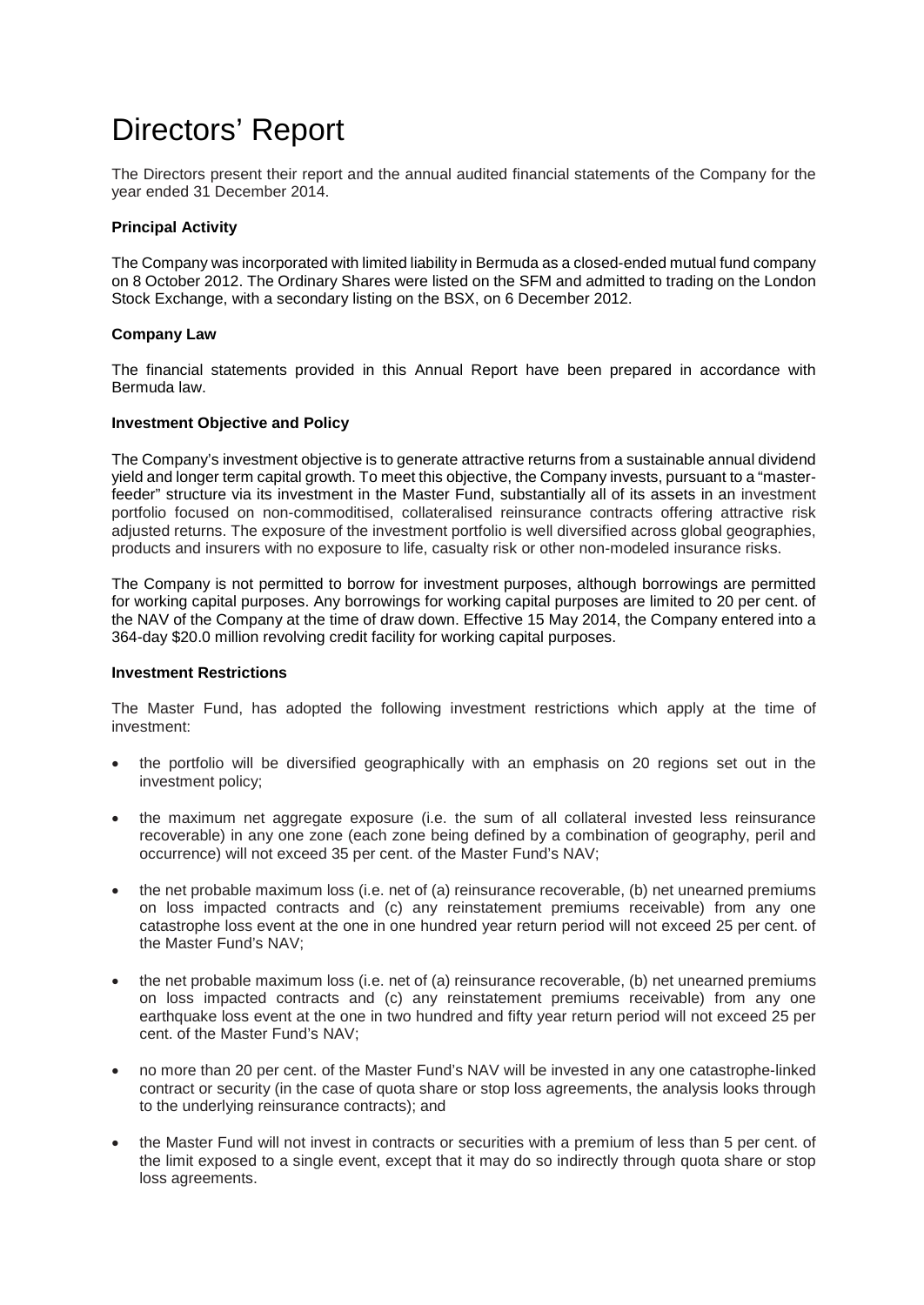Based on the information available to the Manager at the time, if a new investment being considered would cause an investment restriction to be breached, or if an investment restriction relevant to that new investment opportunity is already in breach, then that new investment shall not be made. The existence of investment restriction breaches does not preclude the Master Fund from making any new investments but only restricts it from making new investments that would result in a new breach or exacerbate existing breaches of investment restrictions.

#### **Principal Risks and Uncertainties**

#### Institutional Credit Risk

In the event of the insolvency of the institutions, including brokerage firms, banks and custodians, with which the Master Fund and the Reinsurer may do business, or to which assets have been entrusted, the Master Fund and the Reinsurer may be temporarily or permanently deprived of the assets held by or entrusted to that institution, which will affect the performance of the Master Fund and the Reinsurer and, in turn, the performance of the Company.

For example, the Reinsurer may pay amounts owed on claims under fully collateralised reinsurancelinked contracts entered into in respect of the Master Fund to reinsurance brokers, and these brokers, in turn, may pay these amounts over to the ceding companies that have reinsured a portion of their liabilities with the Reinsurer. In some jurisdictions, if a broker fails to make such a payment, the Reinsurer might remain liable to the ceding company for the deficiency. Conversely, in certain jurisdictions when the ceding company pays premiums in respect of reinsurance contracts to reinsurance brokers for payment over to the Reinsurer, these premiums are considered to have been paid and the ceding company will no longer be liable to the Reinsurer for those amounts, whether or not the Reinsurer has actually received the premiums. Consequently, consistent with industry practice, the Reinsurer assumes a degree of credit risk associated with brokers.

Furthermore, while the Master Fund invests predominantly in fully-collateralised reinsurance-linked contracts by subscribing for preference shares issued by the Reinsurer, it may, in accordance with its investment policy and when the Manager identifies suitable investment opportunities, also invest in other reinsurance-linked investments and such investments may form a material part of its investment portfolio from time to time. Where the Master Fund invests in certain Insurance-Linked Instruments, a broker may trade with an exchange as a principal on behalf of the Master Fund, in a "debtor/creditor" relationship, unlike other clearing broker relationships where the broker is merely a facilitator of the transaction. That broker could, therefore, have title to all of the assets of the Master Fund (for example, the transactions which the broker has entered as principal as well as the margin payments that the Master Fund provides). In the event of the broker's insolvency, the transactions which the broker has entered into as principal could default and the Master Fund's assets could become part of the insolvent broker's estate, resulting in the Master Fund's rights being limited to that of an unsecured creditor.

#### Illiquidity of Insurance-Linked Instruments

Insurance-Linked Instruments have a limited or, in some cases, no secondary market. Fully collateralised reinsurance-linked contracts of the type that the Reinsurer enters into in respect of the Master Fund typically cover annual periods. Cat Bonds and investments in sidecars may have market quotes, but the trading volume may be low and pricing correspondingly ineffective. ILWs have even less liquidity and pricing transparency, and bilateral insurance contracts currently have no secondary market.

The liquidity of Insurance-Linked Instruments may also be affected by a number of other factors, such as whether a covered event has occurred or whether a catastrophe season has passed. It is anticipated that the Master Fund and/or the Reinsurer will retain their respective exposures for the duration of the Insurance-Linked Instruments, gradually recognising income as the likelihood of a covered event occurring in respect of one of more Insurance-Linked Instrument, and therefore the Master Fund and/or the Reinsurer incurring a loss, diminishes.

While these Insurance-Linked Instruments generally can be sold at a price, they are largely "buy and hold" instruments, and it may require substantial time to enter into or exit a position and the amount that could be recognised upon liquidation may be materially less than its theoretical fair value. Consequently,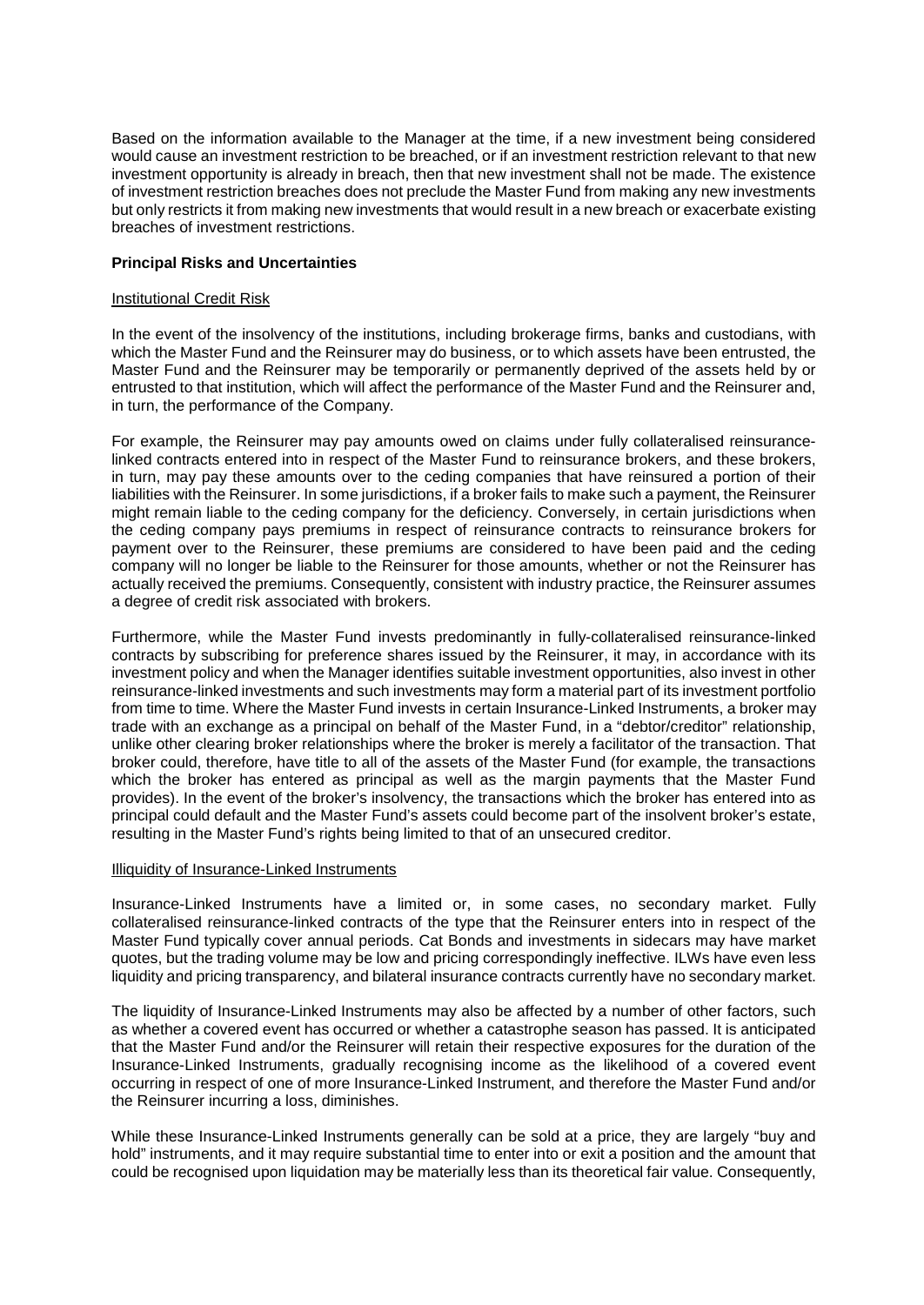the Master Fund may need to realise assets at below fair value and the Master Fund may need to borrow to meet its financing needs, each of which will have an impact on the returns to Shareholders. Further, the illiquidity of Insurance-Linked Instruments means that the Master Fund's portfolio is more likely to be mis-valued as the valuation ascribed to an Insurance-Linked Instrument may differ significantly from the price at which it may ultimately be realised. In turn, any mis-valuation is likely to have an impact on the trading price of the Ordinary Shares, which may be adverse to Shareholders, as well as on the fees based on such valuations.

#### Portfolio invested in Insurance-Linked Instruments

The Master Fund predominantly invests in a diversified portfolio of fully collateralised reinsurance-linked contracts, through preference shares issued by the Reinsurer, but also invests in other investments carrying exposures to insured catastrophe event risks, such as ILWs and Cat Bonds. The Master Fund's portfolio is therefore concentrated in Insurance-Linked Instruments. Insurance-Linked Instruments are particularly exposed to sudden substantial or total loss due to, among other things, natural catastrophes or other covered risks, which together with other factors, can cause sudden and significant price movements in Insurance-Linked Instruments. The Master Fund's, and hence the Company's, portfolio is more exposed to such risks, than it would be if it were diversified across other asset classes in addition to Insurance-Linked Instruments

#### Currency risk

The Master Fund's and the Reinsurer's functional currency is the US dollar, but a portion of their respective businesses will receive premiums and hold collateral in currencies other than US dollars. The Master Fund and the Reinsurer may use currency hedges for balances held in non-US currencies. Therefore, they can choose (but are not obliged) to manage currency fluctuation exposure. The Master Fund and the Reinsurer may experience foreign exchange losses to the extent their respective foreign currency exposure is not hedged, which in turn would adversely affect their respective financial condition and that of the Company.

#### Counterparty risk; counterparty credit risk

Where the Master Fund invests other than in fully collateralised reinsurance-linked contracts, a number of the investment techniques that may be utilised by the Master Fund, and a number of markets in which the Master Fund may invest, will expose it to counterparty risk, which is the risk that arises due to uncertainty in a counterparty's ability to meet its obligations. Non-performance by counterparties for financial or other reasons could expose the Master Fund, and therefore Shareholders, to losses.

#### **Shareholder Information**

The Administrator calculates the NAV of the Company and the NAV per Ordinary Share as of the last day of each calendar month. The monthly NAV of the Ordinary Shares is announced through an RIS provider within 15 business days after the end of each calendar month.

#### **Results**

The results for the period covered by this Annual Report are set out in the Statement of Operations. The dividend paid per Ordinary Share for the period ended 31 December 2014, amounted to \$0.065 per Ordinary Share.

#### **Significant Events**

Except as described elsewhere in this Annual Report, there were no significant events during the period.

#### **Tap Issue**

On 30 April 2014, the Company completed a "tap issue" whereby it issued 6,489,615 new Ordinary Shares at \$1.065 per share to satisfy market demand. The Ordinary Shares were admitted to trading on the SFM and the BSX on 6 May 2014.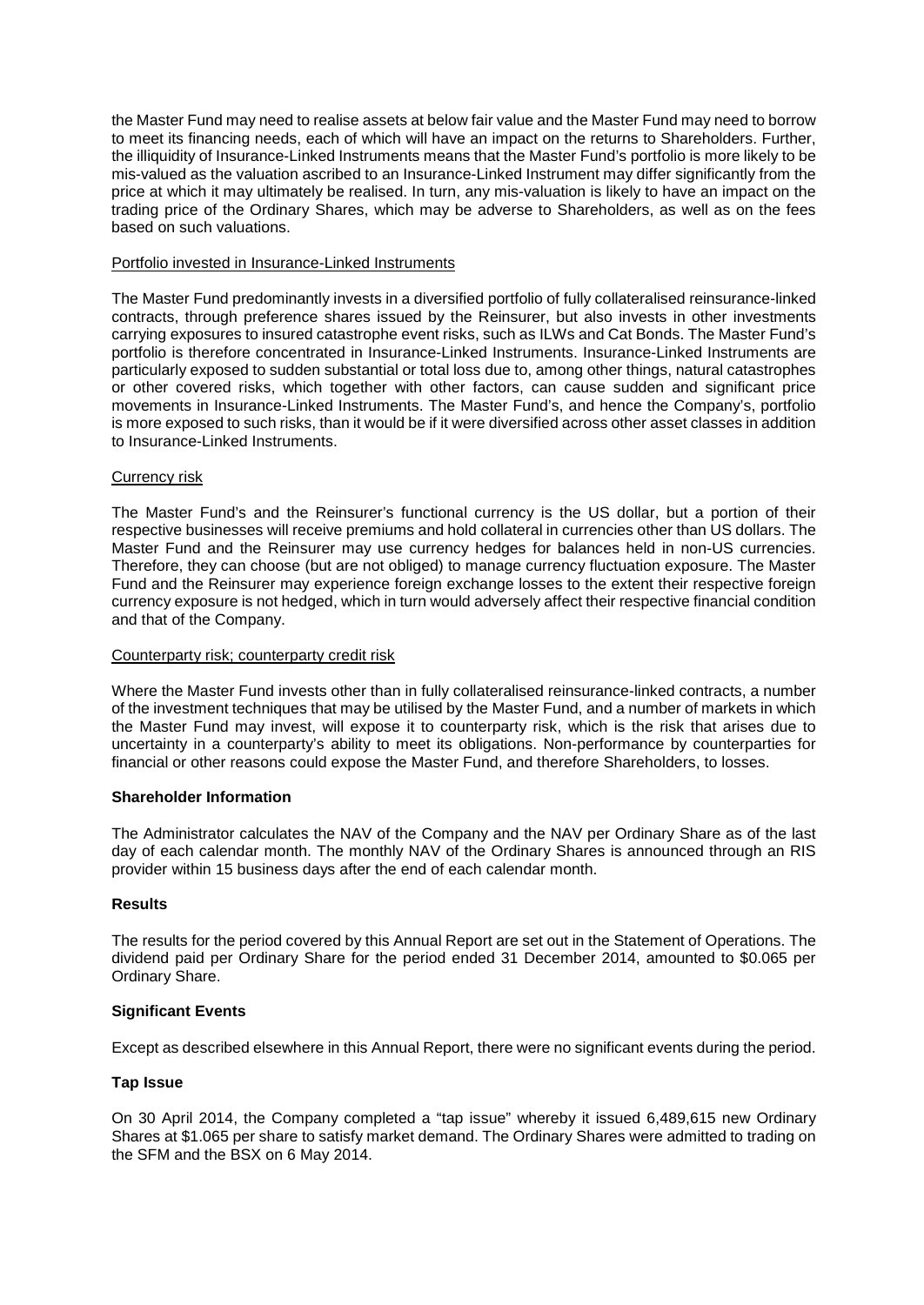#### **Placing Programme**

On 20 November 2014, the Company published a prospectus in relation to the issue of new Ordinary Shares by way of the 2014-15 Placing Programme. Pursuant to the first placing under the 2014-15 Placing Programme, the Company raised an additional \$21.2 million from the issue of 19,487,560 new Ordinary Shares on 28 November 2014.

#### **Management Arrangements and Fees**

#### The Manager – *(Blue Capital Management Ltd.)*

The Manager is a specialist alternative asset manager in the Insurance-Linked Instrument asset class. The Manager is licensed to conduct investment business by the Bermuda Monetary Authority and is run by a market-leading team of professionals with a deep bench of experience in both reinsurance and capital markets. Currently, the Manager manages approximately \$790 million in assets across a range of insurance-linked strategies. The Manager is wholly-owned by Montpelier, a leader in global reinsurance.

The Manager has been retained by the Master Fund to manage its assets on a discretionary basis pursuant to an investment management agreement dated 27 November 2012. The Manager is entitled to a monthly management fee of: (a) 0.125 per cent. (1.5 per cent. per annum) of the month-end NAV (prior to accrual of the performance fee) of the Master Fund, up to a NAV of \$300 million; and (b) 0.104 per cent. (1.25 per cent. per annum) of such month-end NAV above \$300 million.

Prior to 15 December 2014, the Reinsurance Manager provided management, administrative, underwriting and other services as well as operational infrastructure to the Reinsurer. The Reinsurance Manager also provided stand-alone and portfolio risk modelling and assisted the Reinsurer to originate business by entering into reinsurance agreements with ceding companies. Following the merger (described above on page 3), effective 15 December 2014, the Manager acts as the Reinsurer's insurance manager and insurance agent in place of, and on the same terms as, the Reinsurance Manager.

The Manager is licensed with the Bermuda Monetary Authority as an insurance manager and insurance agent and is authorised to provide services to the Reinsurer under an Underwriting and Insurance Management Agreement.

#### The Reinsurer – *(Blue Water Re Ltd.)*

The Reinsurer is an exempted company incorporated on 18 November 2011 with limited liability under the laws of Bermuda that is licensed by the Bermuda Monetary Authority as a special purpose insurer with an underwriting plan focused on fully collateralised reinsurance protection of the property catastrophe insurance and reinsurance markets.

The Master Fund invests in the Reinsurer by way of subscription for a separate series of non-voting redeemable preference shares of the Reinsurer linked to each reinsurance contract entered into by the Reinsurer per loss occurrence period or exposure period, as applicable. For each fully collateralised reinsurance-linked contract identified by the Manager in accordance with the investment policy, the Master Fund invests the necessary collateral in redeemable preference shares of the Reinsurer. The Reinsurer then pledges this collateral to secure its obligations under the relevant contract to the ceding company. Net premiums received from ceding companies may be used to make further investments or to pay distributions to the Master Fund, as appropriate.

The Manager is entitled to an annual performance fee equal to 15 per cent. of: (a) the aggregate appreciation in the NAV of the Master Fund shares held by the Company (excluding special memorandum account shares) over the previous high water mark; less (b) the performance hurdle of LIBOR plus 3 per cent. on the starting NAV of the Master Fund shares held by the Company, provided that the performance fee shall not be less than zero and provided further that no performance fee will be payable in a performance period unless the performance trigger of LIBOR plus 10 per cent. on the starting NAV of the Master Fund shares held by the Company during the performance period has been reached.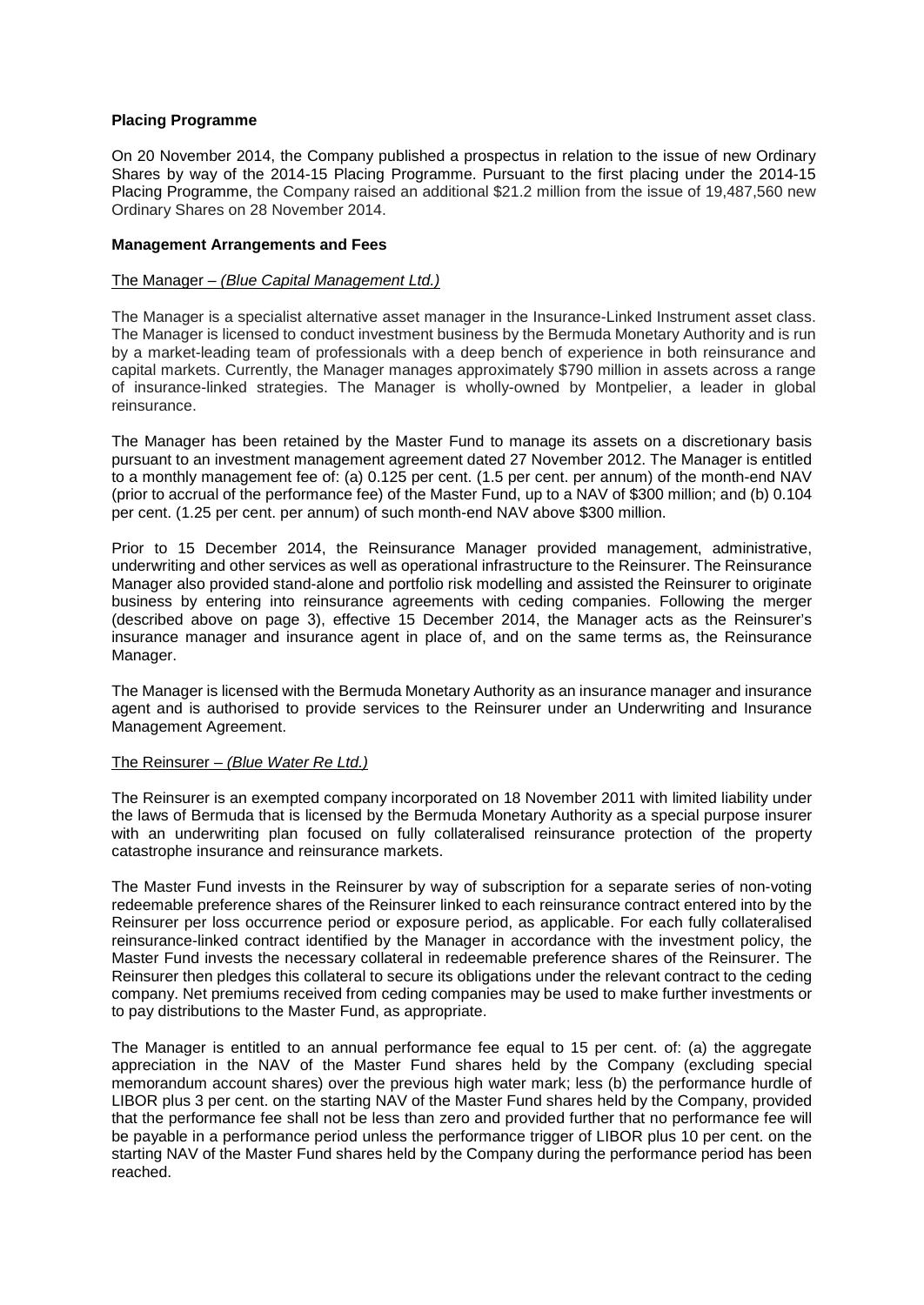#### The Administrator – *(Prime Management Limited)*

The Company and the Master Fund have each appointed the Administrator as its administrator. The Administrator has been retained by the Company and the Master Fund to calculate their respective NAVs and to provide certain other administrative services.

#### **Directors' Interests**

The Directors, as stated on page 9, all served during the period under review. None of the Directors had a beneficial interest in the Company during the period.

#### **Substantial Interests**

As the Ordinary Shares have been admitted to trading on the SFM, the Company is required to comply with the Disclosure and Transparency Rules ("DTRs"), which are now contained in the FCA's handbook. Pursuant to the DTRs, Shareholders are required to notify the Company and the FCA when their holdings exceed, reach or fall below certain prescribed thresholds. The Company must then disseminate this information to the wider market.

#### **Corporate Governance**

#### Introduction

The Board strives to create a transparent corporate governance culture that meets the listing requirements and provides fair and informative disclosures for investors.

#### Bermuda Regulatory Environment

Bermuda has no specific corporate governance regime applicable to the Company; but, in recognition of the importance of sound corporate governance, the Company has joined the Association of Investment Companies (the "AIC"). Furthermore, the Board endorses and has adopted the AIC Code of Corporate Governance (the "AIC Code"). The Company has carefully considered the principles and recommendations of the AIC Code and has elected to follow the AIC's Corporate Governance Guide for Investment Companies (the "AIC Guide").

The AIC Code of Corporate Governance "A framework of best practice for member companies" was issued in February 2013, and it is publicly available on the AIC website. On 22 January 2013, the Financial Reporting Council provided the AIC with an endorsement letter to cover the fifth edition of the AIC Code. The endorsement confirms that by following the AIC Code investment company boards should fully meet their obligations in relation to the UK Corporate Governance Code.

#### AIC and UK Corporate Governance Code Compliance

Management have undertaken a review of the corporate governance principles of the Board of the Company. The Directors confirm that during the period for the accounting year ended 31 December 2014, the Company has complied with the recommendations of the AIC Code and the relevant provisions of the UK Corporate Governance Code, except as follows: (a) there was no chief executive position within the Company which is not in accordance with A.2.1 of the UK Corporate Governance Code but is not relevant to the Company as the Company does not have and does not intend to have employees or executive directors; (b) the Company did not establish a separate remuneration or nomination committee which is not in accordance with D.2.1 and B.2.1, respectively, of the UK Corporate Governance Code but is not relevant to the Company as the Company does not have and does not intend to have employees or executive directors; and (c) the Company did not have a senior independent director which is not in accordance with A.4.1 of the UK Corporate Governance Code, but it is not relevant to the Company or its Board because the Board is composed of only three directors, each of whom are independent.

#### The Board

The Board consists of three non-executive Directors, each of whom is independent of the Manager in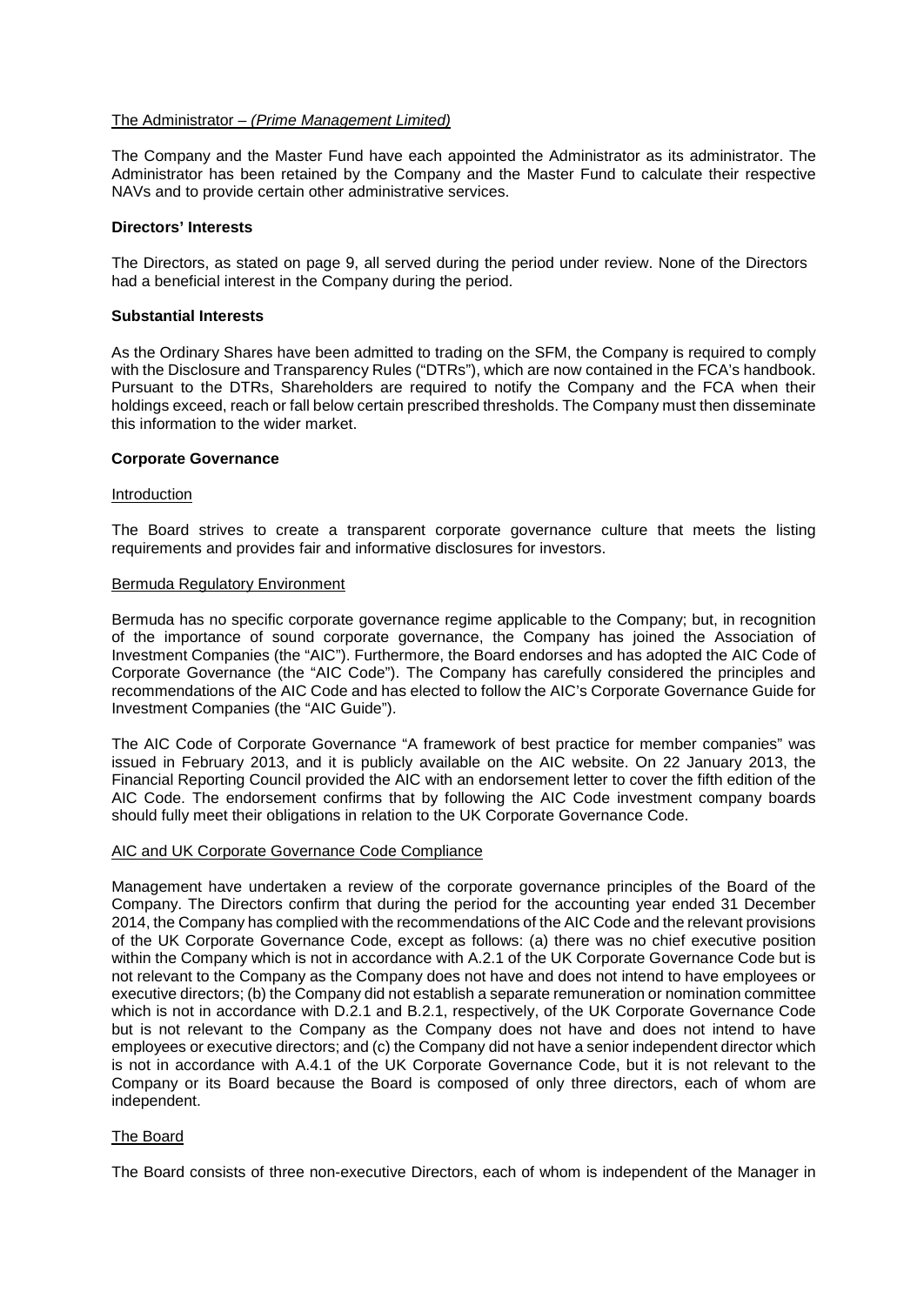accordance with Principle 2 of the AIC Code. The Board has determined that each non-executive Director met the independence criteria set forth in Principle 1 of the AIC Code upon appointment and has continued to meet this condition throughout his term of service. Moreover, no Director has a service contract with the Company. The names and biographies of each Director appear on page 9 of this Annual Report.

The Company's Bye-laws provide that one third of the Directors retire by rotation each year. This year, however, as in 2014, each Director has retired and offered himself for re-election at the annual general meeting.

The Directors stay fully informed of the business affairs and internal investment and financial controls of the Company. All matters relevant to the Company's business are brought to the attention of the Board, which also has access to independent professional advice at the expense of the Company.

Each year, the Board performs a formal performance appraisal of itself and its individual Directors. Presently, the Board is satisfied that all Directors continue to discharge their duties effectively and contribute to the work of the Board and its committees.

In addition to reviewing the performance, independence and tenure of its individual Directors, the Board also considers its overall composition and balance as well as the adequacy and continuity of itself and its committees.

In considering its composition, the Board strives to achieve a balance of skills, experience, length of service and knowledge of the Company with the ultimate goal of creating value for investors while meeting a high standard of corporate governance. Given the Company's limited operating history and the considerable experience and expertise brought to bear by each Director, the Board has determined it to be in the best interest of the Shareholders to maintain the continuity of the Directors. Accordingly, the Board recommends the re-election of each Director, whose supporting biographies appear on page 9 of this Annual Report. A full list of other public company directorships for each Director is disclosed on page 62.

The Board holds regular meetings four times a year, at a minimum, and maintains ongoing communications with the Manager and the Company's other service providers. During the year ended 31 December 2014, the Board held five regular Board meetings, two Audit Committee meetings and three ad hoc/committee meetings to address various administrative matters.

The table below sets out the attendance record of the Directors.

|                           | Regular<br><b>Board</b> | Audit<br><b>Committee</b> |
|---------------------------|-------------------------|---------------------------|
| No. of Meetings:          | 5                       | 2                         |
| <b>Meetings Attended:</b> |                         |                           |
| John R. Weale (Chairman)  | 5                       | 2                         |
| Gregory D. Haycock        | 5                       | 2                         |
| Neil W. McConachie        | 3                       | 2                         |

Notices and agendas, and any other materials that are deemed necessary or useful are circulated to the Board prior to each meeting so that the Directors have sufficient time to review the items to be addressed at the meeting. Directors may also request the addition to the agenda of any items they deem appropriate for Board consideration. Regular Board meetings primarily focus on the Company's investment performance, risk management, asset allocation, compliance, investor relations and any other matters the Board considers appropriate for review. If a Director has any potential or actual conflicts of interest, he must disclose such conflict prior to each Board meeting.

#### Directors' Authorities

The Directors have adopted a set of authorities reserved to the Board in accordance with Principle 16 of the AIC Code, which provide a non-exclusive list of the principal areas in which the Board reserves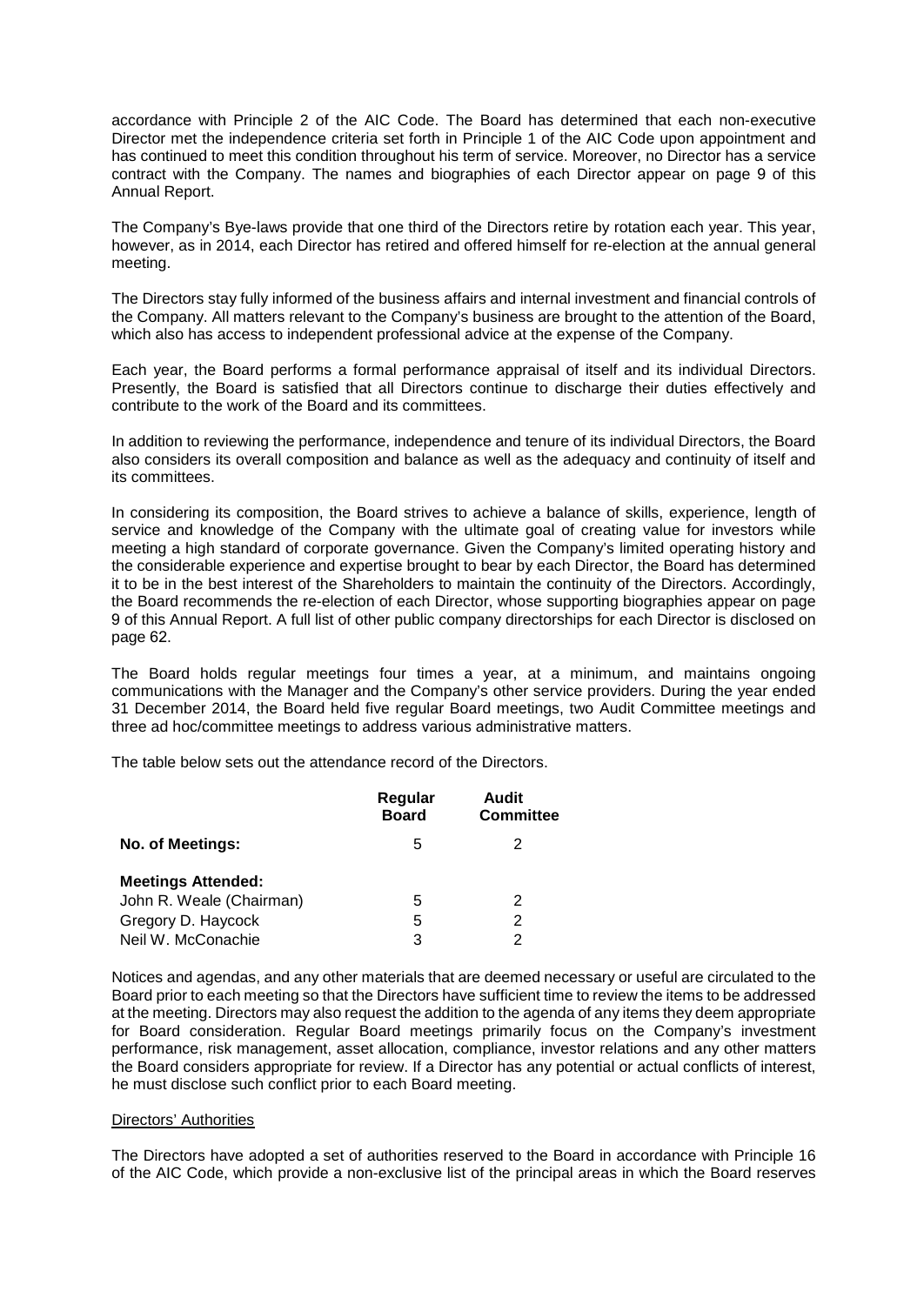approval over activities or transactions by the Company. The principal Authorities Reserved to the Board include the following:

- design and maintenance of investment objectives, restrictions and policies;
- appointment, oversight and delegation of authorities to Committees of the Board;
- establishment of limits of authority of management relating to monetary expenditures and approval all expenditures exceeding such limits;
- declaration of all Shareholder dividends;
- review and approval of all borrowing by the Company;
- recommendation and approval of the compensation of Directors;
- oversight over all aspects of Company's risk management function, including the definition of the Company's risk appetite and design of the Company's risk management process; and
- any other matters having a material effect on the Company.

#### Management and Remuneration and Audit Committees

The Company generally complies with the recommendations of the AIC Code and the relevant provisions of the UK Corporate Governance Code.

In view of the Company's non-executive and independent nature, the Board considers it inappropriate for there to be a Remuneration Committee as anticipated by the AIC Code. The Company does not, and does not intend to, have employees or executive directors. Accordingly, the Board as a whole fulfils the functions of the Remuneration Committee.

#### Audit Committee

In accordance with the AIC Code, the Company has established an Audit Committee, which comprises all three of the Company's Directors. Mr. Haycock serves as chairman of the Audit Committee. As discussed above, all of the Company's Directors are independent, and the Board considers it appropriate for all three Directors to serve on the Audit Committee because, given the Board's small size, it would be unnecessarily burdensome to establish a separate Audit Committee.

The terms of reference of the Audit Committee, which are available from the Company Secretary upon request, provide that it will meet at least two times per year at appropriate times in the reporting and audit cycle and otherwise as required. The Audit Committee's principal duties are to consider among other things: (a) annual and interim financial statements; (b) auditor reports; and (c) terms of appointment and remuneration for the Auditors (including overseeing the independence of the external auditors particularly as it relates to the provision of non-audit services).

The Audit Committee pays particular attention to the qualifications, expertise and resources of the external auditor, as well as the effectiveness of the audit process. Where the external auditor is to provide non-audit services to the Company, the Audit Committee fully considers the implications of the provision of those services on the independence of the external auditor prior to undertaking any such engagement. If such non-audit services are provided, the Audit Committee reviews the services to ensure the preservation of the external auditor's independence.

In accordance with its terms of reference, the Audit Committee has reviewed the Annual Report, including the audited financial statements for the year ended 31 December 2014, in detail and considered all matters brought to the attention of the Board during the accounting period. The Audit Committee has subsequently determined that the Annual Report and the financial statements fairly represent the status of the Company's affairs.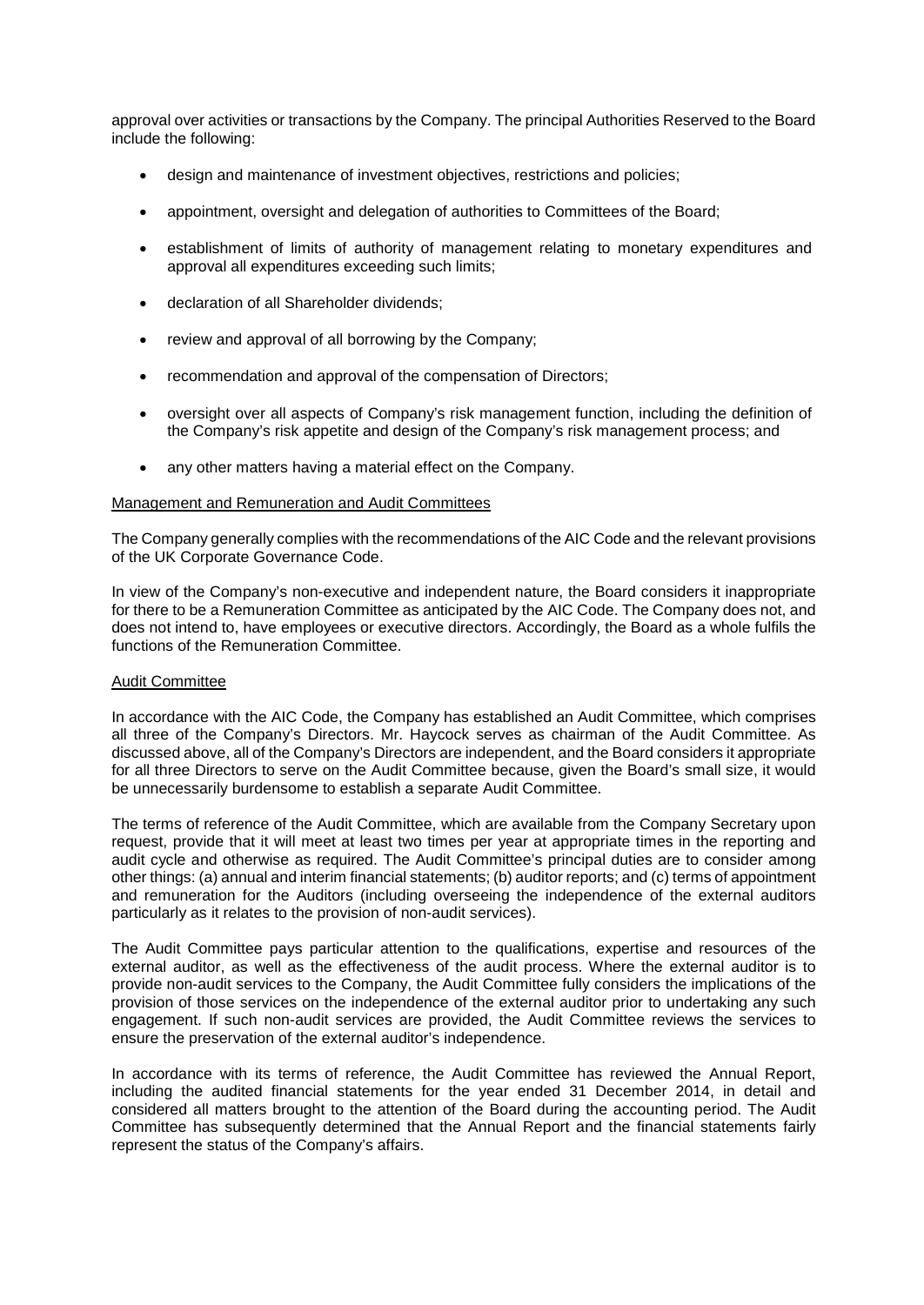#### Internal Controls

The Board bears ultimate responsibility for the Company's system of internal control. While the Company does not have its own employees to undertake an internal audit function, the Company has utilised Montpelier's internal audit department to perform reviews of certain components of its internal control framework. Further, the terms of reference of the Audit Committee provide that the Board will perform the following functions relating to internal audit in addition to its functions associated with management and remuneration:

- rigorous selection process for key service providers;
- regular physical board meetings and ad hoc board meetings as required;
- receipt and consideration of quarterly (or more frequent if necessary) reporting from each of the Company's key service providers;
- receipt and consideration of quarterly reports from the Company's Administrator;
- establishment of committees of the Board (if any) ;
- ensure existence of dual signatories in respect of the Company's bank accounts;
- annual reviews of all key service providers;
- annual review of the Company's and the Administrator's systems of internal controls;
- quarterly review of management accounts; and
- quarterly review of reporting against budget.

#### Corporate Responsibility

In accordance with Principle 20 of the AIC Code, the Board takes responsibility for, and is kept aware of, all relevant communications with Shareholders. The Company relies upon its service providers to perform its operations, and it maintains an open line of communication with those providers to address the ongoing concerns of Shareholders. In addition, the Company may also address the concerns of its investors through direct discussions with Shareholders.

#### Relations with Shareholders

The Company maintains regular communications with institutional Shareholders through its Manager, and the Board is kept aware of the feedback received from such investors. Board members are also available to respond to Shareholder questions at the Annual General Meeting, and Shareholders may request meetings with Directors or communicate with the Board directly by contacting the Company Secretary.

Furthermore, in accordance with Principle 19 of the AIC Code, the Board monitors the Shareholder profile of the Company on a regular basis.

The Board encourages all Shareholders to attend and participate in the Annual General Meeting, at which the key issues affecting the Company will be addressed. The Notice on page 67 of this Annual Report, together with the Summary of the Resolutions beginning on page 63, sets out the business of the upcoming Annual General Meeting including the resolutions to be voted upon. The Company announces meeting results as soon as practicable after they are determined.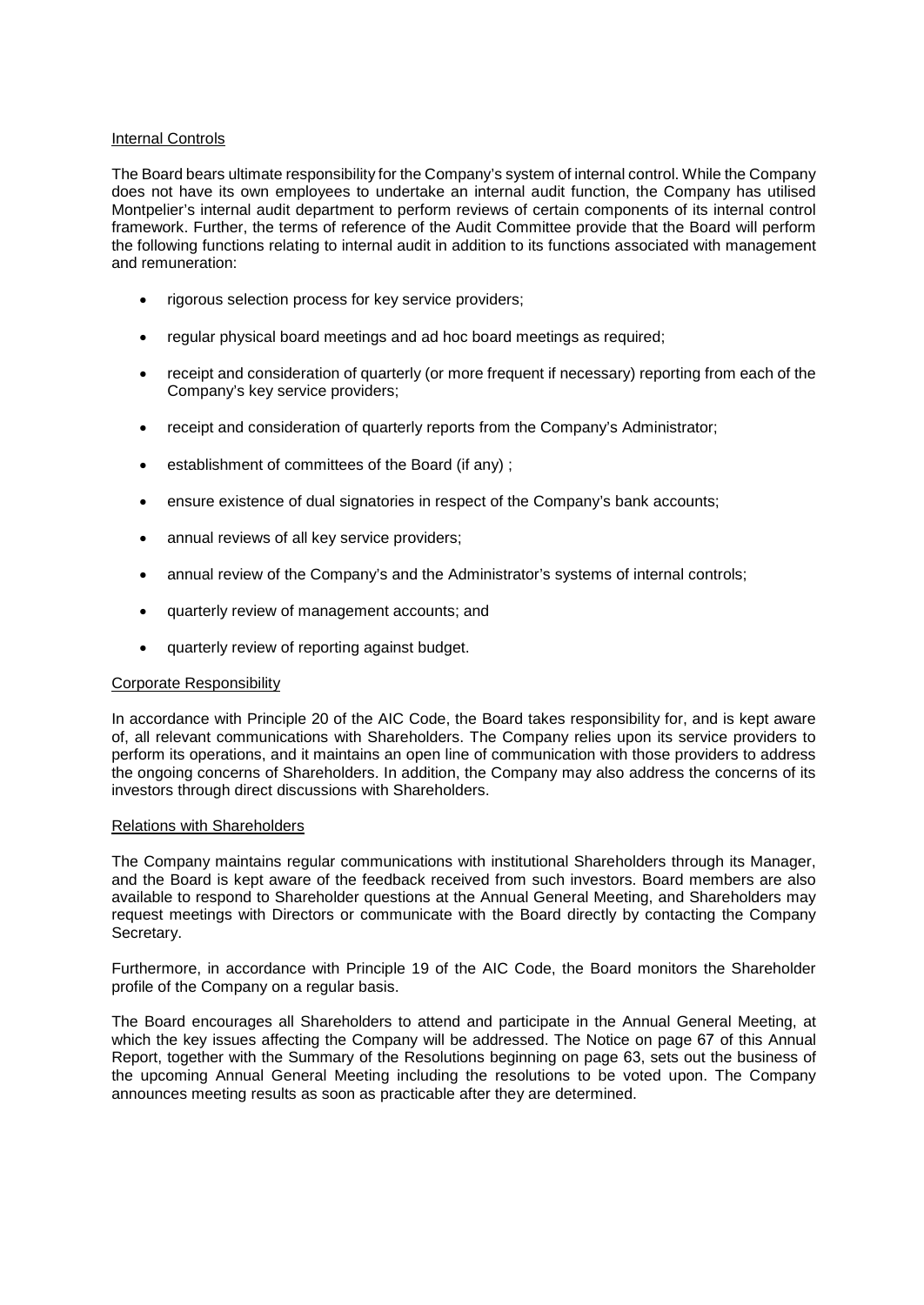#### Going Concern Status

In accordance with the Financial Reporting Council's guidance on going concern and liquidity risk issued in October 2009, the Board of Directors has reviewed the Company's ability to continue as a going concern.

The Company's assets consist of cash and a diverse portfolio of fully collateralised reinsurance-linked contracts (held indirectly through investments in preference shares of the Reinsurer) and other Insurance-Linked Instruments. The Board has considered the Company's assets and reviewed forecasts and has determined that the Company has sufficient financial resources to continue as a going concern. Accordingly, the Directors have adopted the going concern basis in preparing the financial statements for the year ended 31 December 2014.

#### Disclosure of Information to Auditors

The Directors have determined that, to their knowledge, there is no relevant audit information unknown to the Company's external auditor. Furthermore, each Director has taken adequate and appropriate steps to make himself aware of any relevant information and to convey such information to the Company's external auditor.

#### Auditors

A resolution to appoint PricewaterhouseCoopers Ltd., an independent registered public accounting firm, as the Company's independent auditor for 2014 and to authorise the Board, acting by the Company's Audit Committee, to set their remuneration will be proposed at the forthcoming Annual General Meeting.

By order of the Board

**John R. Weale** 

Chairman Director Director 13 April 2015

**Gregory D. Haycock Neil W. McConachie**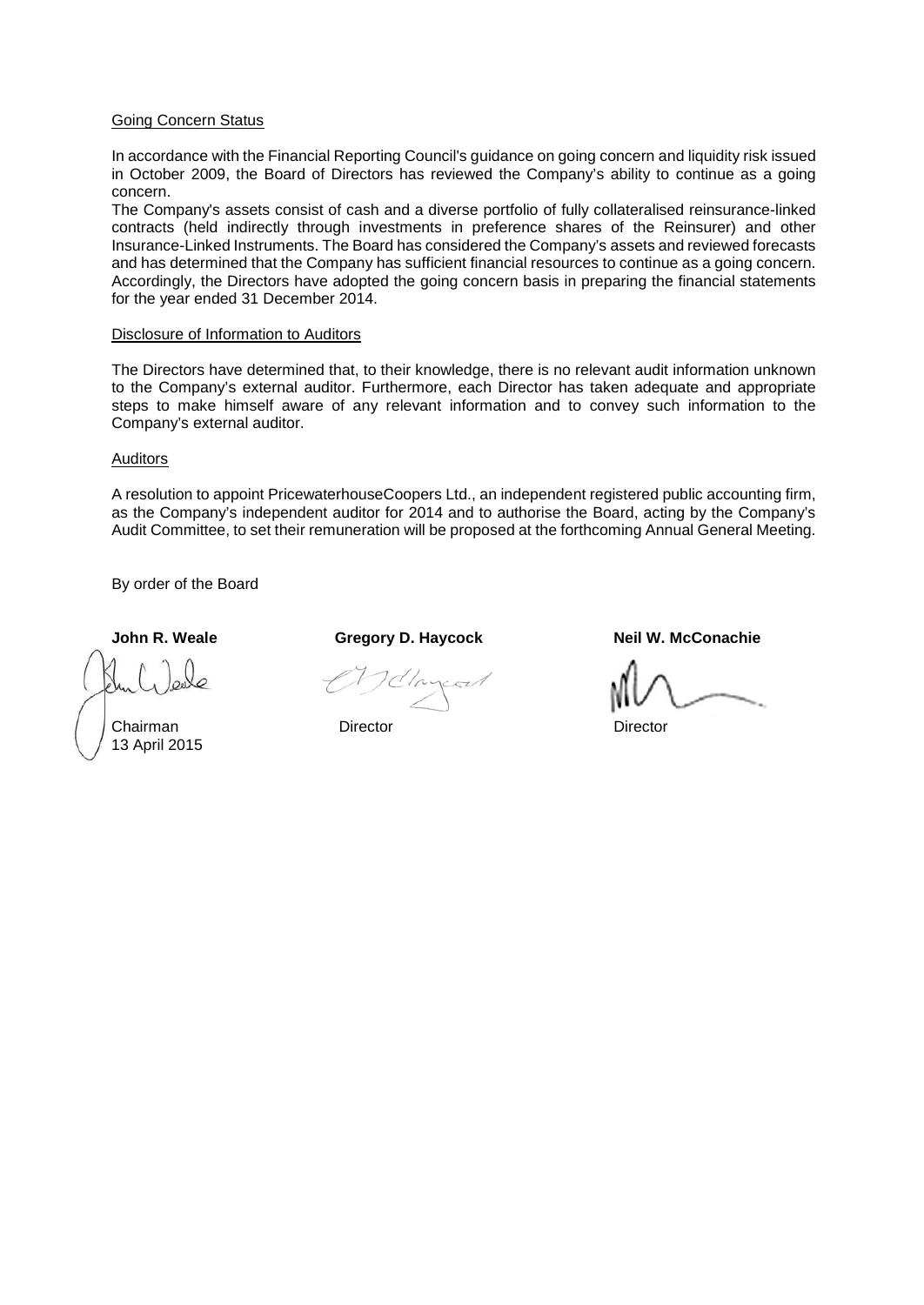## Statement of Directors' Responsibilities in Respect of the Financial Statements

The Directors are responsible for preparing the Directors' Report and the financial statements in accordance with the applicable law and regulations.

Company law requires the Directors to prepare financial statements for each financial year. Under that law the Board has elected to prepare the financial statements in accordance with accounting principles generally accepted in the US ("US GAAP").

The financial statements are required by law to give a true and fair view of the state of affairs of the Company and of the profit or loss of the Company for that period.

In preparing these financial statements, the Directors are required to:

- select suitable accounting policies and then apply them consistently;
- make judgments and estimates that are reasonable and prudent; and
- state whether applicable accounting standards have been followed, subject to any material departures disclosed and explained in the financial statements.

The Directors are responsible for keeping proper accounting records which disclose with reasonable accuracy at any time the financial position of the Company and to enable them to ensure that the financial statements comply with the Bermuda Companies Act 1981, as amended. The Board is also responsible for safeguarding the assets of the Company and taking all reasonably available steps to prevent and detect fraud and other irregularities.

#### **Directors' Responsibility Statement**

In accordance with Chapter 4 of the Disclosure and Transparency Rules, the Directors confirm that, to the best of their knowledge and belief, they have complied with the above requirements in preparing the financial statements and that:

- the Chairman's Statement, the Manager's Report and the Directors' Report include a fair review of the development and performance of the business and the position of the Company together with a description of the principal risks and uncertainties that the Company faces; and
- the financial statements, prepared in accordance with US GAAP, give a true and fair view of the assets, liabilities, financial position and profit of the Company.

Signed on behalf of the Board by:

Chairman Director Director 13 April 2015

Iclaycool

**John R. Weale Gregory D. Haycock Neil W. McConachie**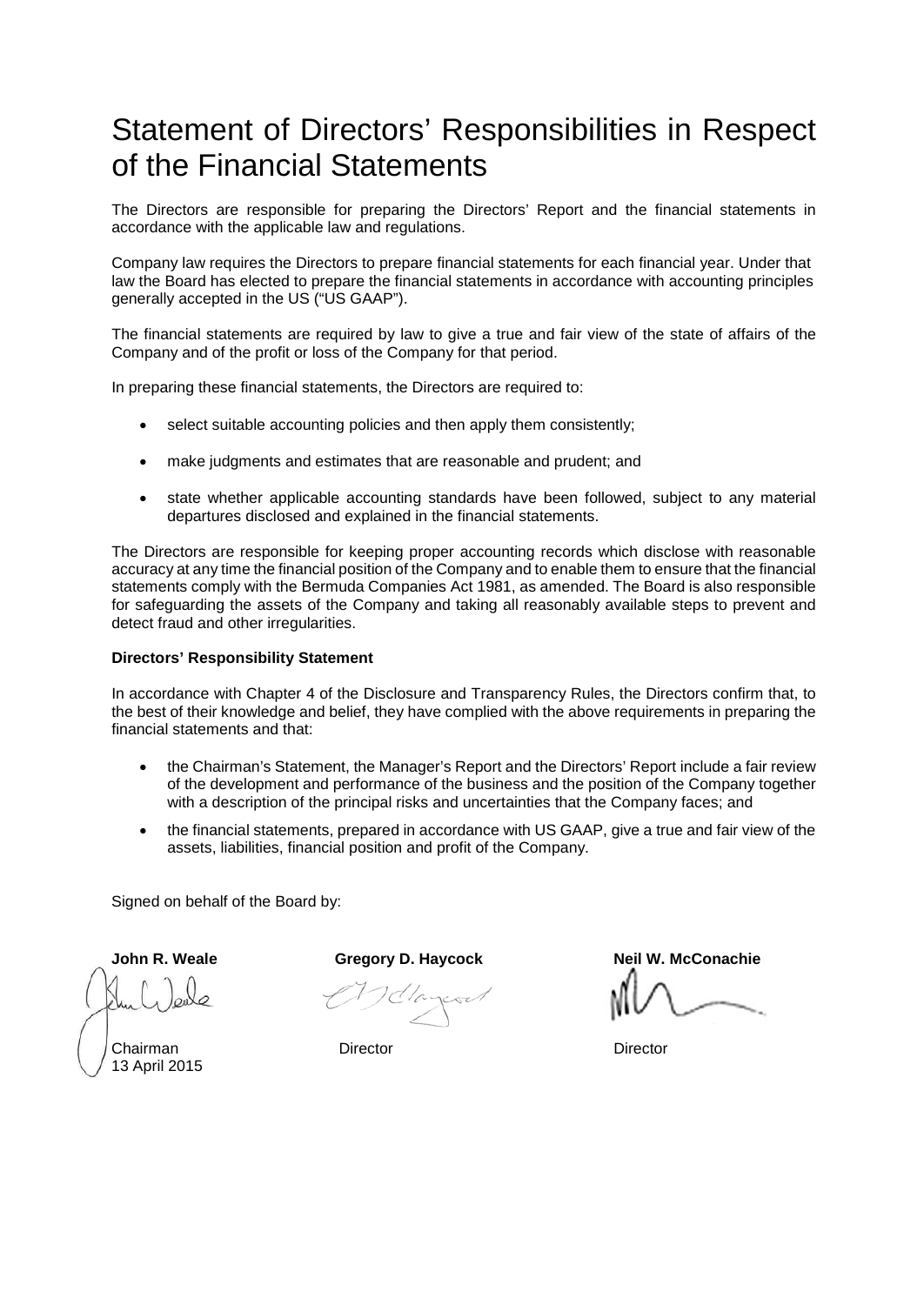(Incorporated in Bermuda)

Audited Financial Statements **31 December 2014** (expressed in thousands of U.S. dollars)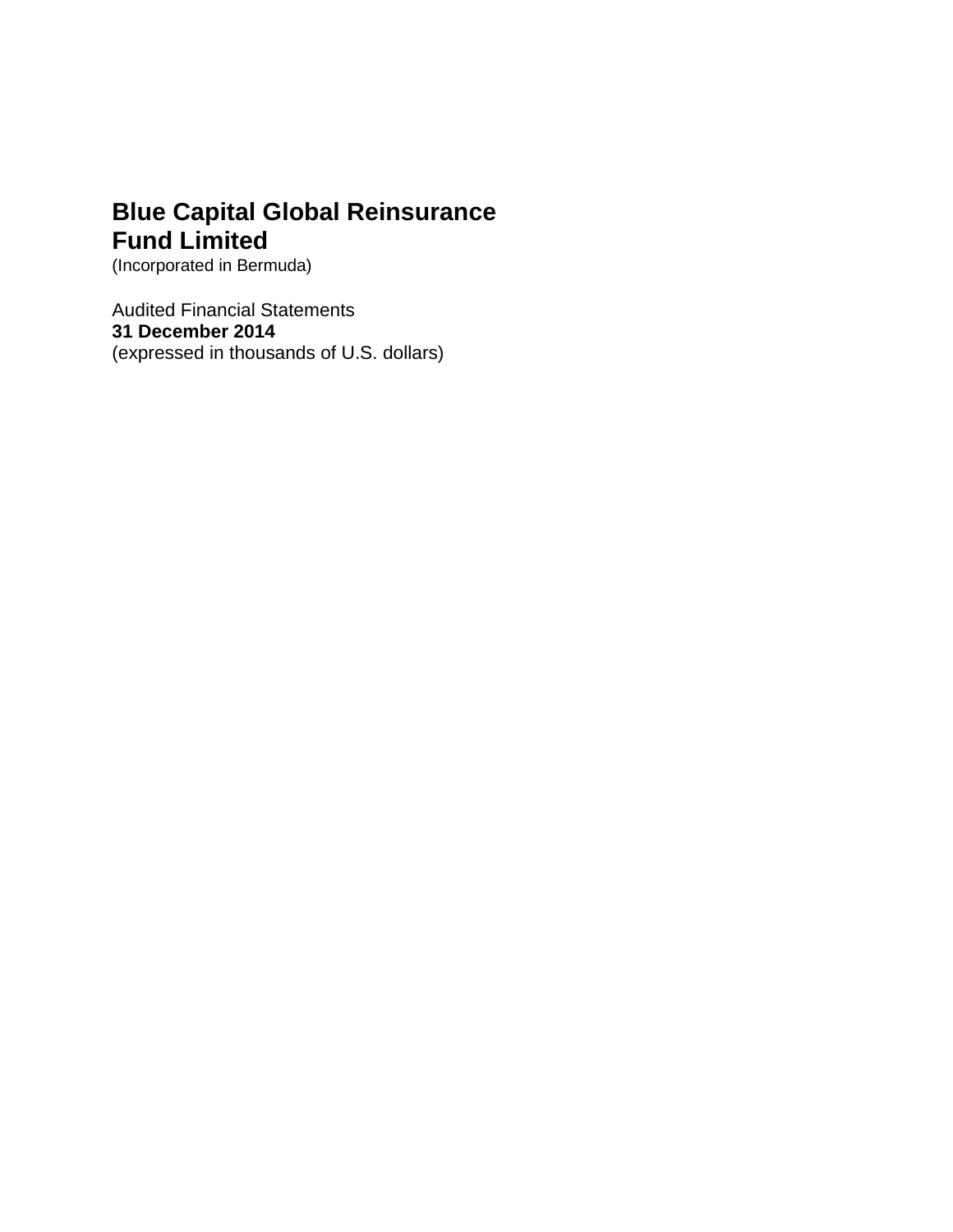

March 30, 2015

#### **Independent Auditor's Report**

#### **To the Board of Directors and Shareholders of Blue Capital Global Reinsurance Fund Limited**

We have audited the accompanying financial statements of Blue Capital Global Reinsurance Fund Limited (the "Company"), which comprise the statements of assets and liabilities as of 31 December 2014 and 2013, and the related statements of operations, of changes in net assets and of cash flows for the year ended 31 December 2014 and the period 6 December 2012 (commencement of operations) to 31 December 2013.

#### **Management's responsibility for the financial statements**

Management is responsible for the preparation and fair presentation of the financial statements in accordance with accounting principles generally accepted in the United States of America; this includes the design, implementation and maintenance of internal control relevant to the preparation and fair presentation of financial statements that are free from material misstatement, whether due to fraud or error.

#### **Auditor's responsibility**

Our responsibility is to express an opinion on the financial statements based on our audits. We conducted our audits in accordance with auditing standards generally accepted in the United States of America. Those standards require that we plan and perform the audit to obtain reasonable assurance about whether the financial statements are free from material misstatement.

An audit involves performing procedures to obtain audit evidence about the amounts and disclosures in the financial statements. The procedures selected depend on our judgment, including the assessment of the risks of material misstatement of the financial statements, whether due to fraud or error. In making those risk assessments, we consider internal control relevant to the Company's preparation and fair presentation of the financial statements in order to design audit procedures that are appropriate in the circumstances, but not for the purpose of expressing an opinion on the effectiveness of the Company's internal control. Accordingly, we express no such opinion. An audit also includes evaluating the appropriateness of accounting policies used and the reasonableness of significant accounting estimates made by management, as well as evaluating the overall presentation of the financial statements. We believe that the audit evidence we have obtained is sufficient and appropriate to provide a basis for our audit opinion.

*PricewaterhouseCoopers Ltd., Chartered Professional Accountants, P.O. Box HM 1171, Hamilton HM EX, Bermuda T: +1 (441) 295 2000, F:+1 (441) 295 1242, www.pwc.com/bermuda*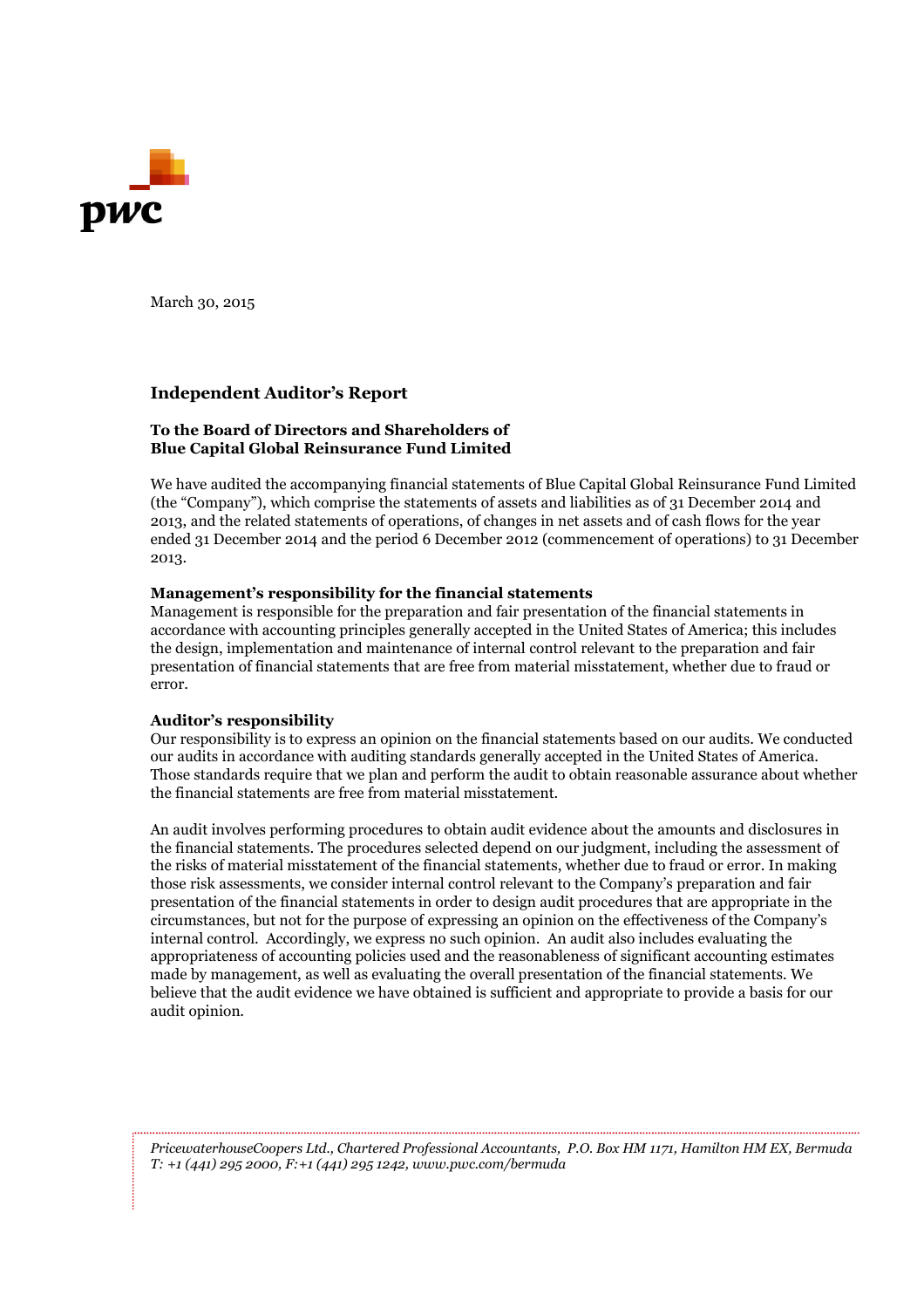

#### **Opinion**

In our opinion, the financial statements referred to above present fairly, in all material respects, the financial position of Blue Capital Global Reinsurance Fund Limited at 31 December 2014 and 2013, and the results of its operations, changes in its net assets, and its cash flows for the year ended 31 December 2014 and the period 6 December 2012 (commencement of operations) to 31 December 2013, in accordance with accounting principles generally accepted in the United States of America.

HienlatchouseCoopes Ltd.

**Chartered Professional Accountants**

*Reference: Independent Auditor's Report on the Financial Statements of Blue Capital Global Reinsurance Fund Limited as at 31 December 2014 and 2013 and for the year ended 31 December 2014 and the period 6 December 2012 (commencement of operations) to 31 December 2013.*

*Page 2 of 2*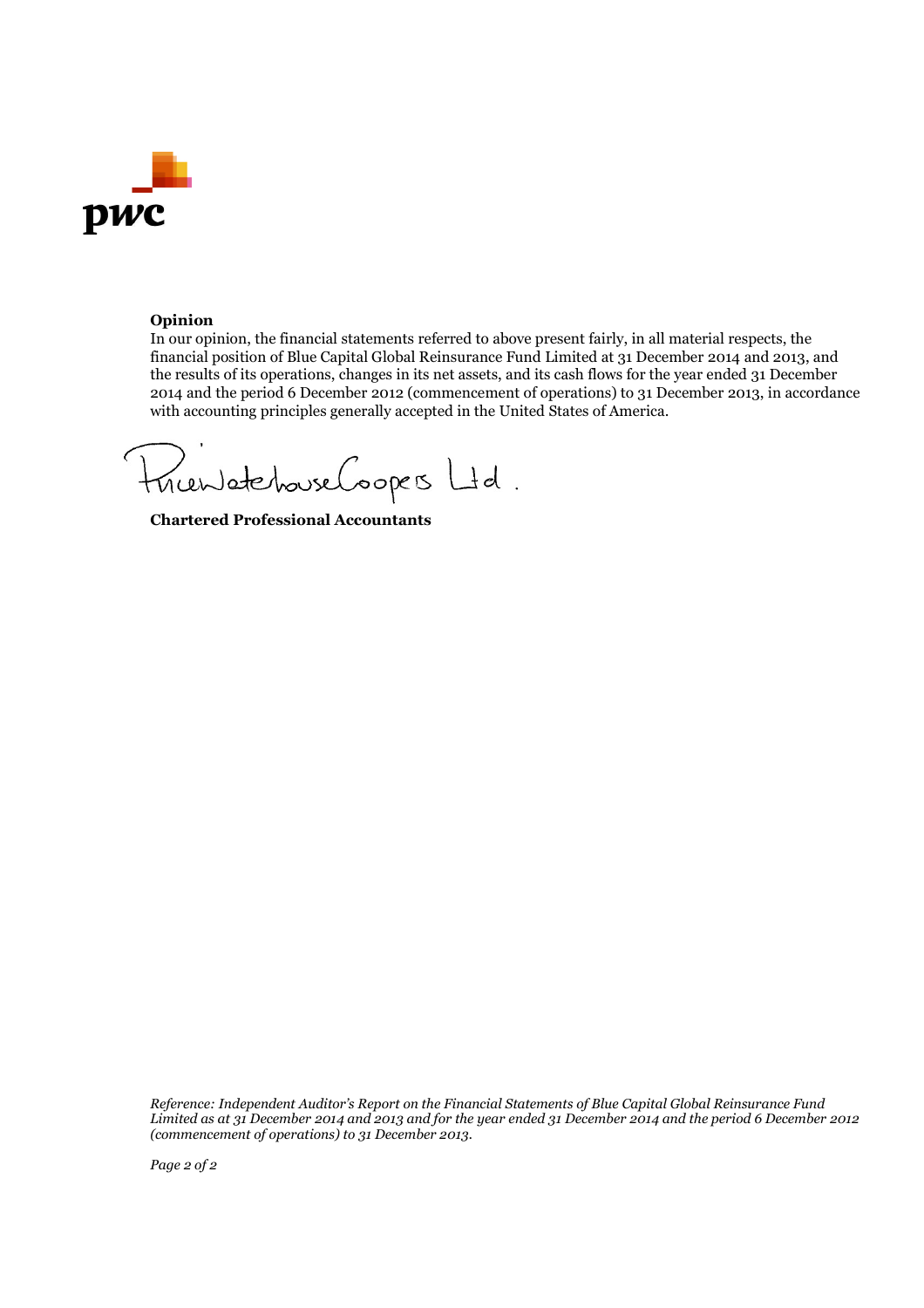Statements of Assets and Liabilities

(expressed in thousands of U.S. dollars, except shares and per share amounts)

|                                                     | Year/period ended 31 December, |             |  |
|-----------------------------------------------------|--------------------------------|-------------|--|
|                                                     | 2014                           | 2013        |  |
| <b>Assets</b>                                       |                                |             |  |
| Investment in the Master Fund at fair value (cost – |                                |             |  |
| $$165,286; 2013 \text{ cost } - $144,681)$          | 199,361                        | 161,804     |  |
| Cash and cash equivalents                           | 12,213                         | 8,127       |  |
| Funds on deposit with the Master Fund (Note 5)      | 9,054                          | 15,405      |  |
| Other assets                                        | 159                            | 127         |  |
| Amounts due from related parties (Note 5)           |                                | 45          |  |
| <b>Total assets</b>                                 | 220,787                        | 185,508     |  |
| Liabilities                                         |                                |             |  |
| Amounts drawn from credit facility (Note 7)         | 4,000                          |             |  |
| Accrued expenses and other liabilities              | 113                            | 99          |  |
| <b>Total liabilities</b>                            | 4,113                          | 99          |  |
| <b>Net assets</b>                                   | 216,674                        | 185,409     |  |
| <b>Ordinary Shares in issue</b>                     | 199,105,326                    | 172,451,028 |  |
|                                                     |                                |             |  |
| Net asset value per Ordinary Share                  | 1.0882                         | 1.0751      |  |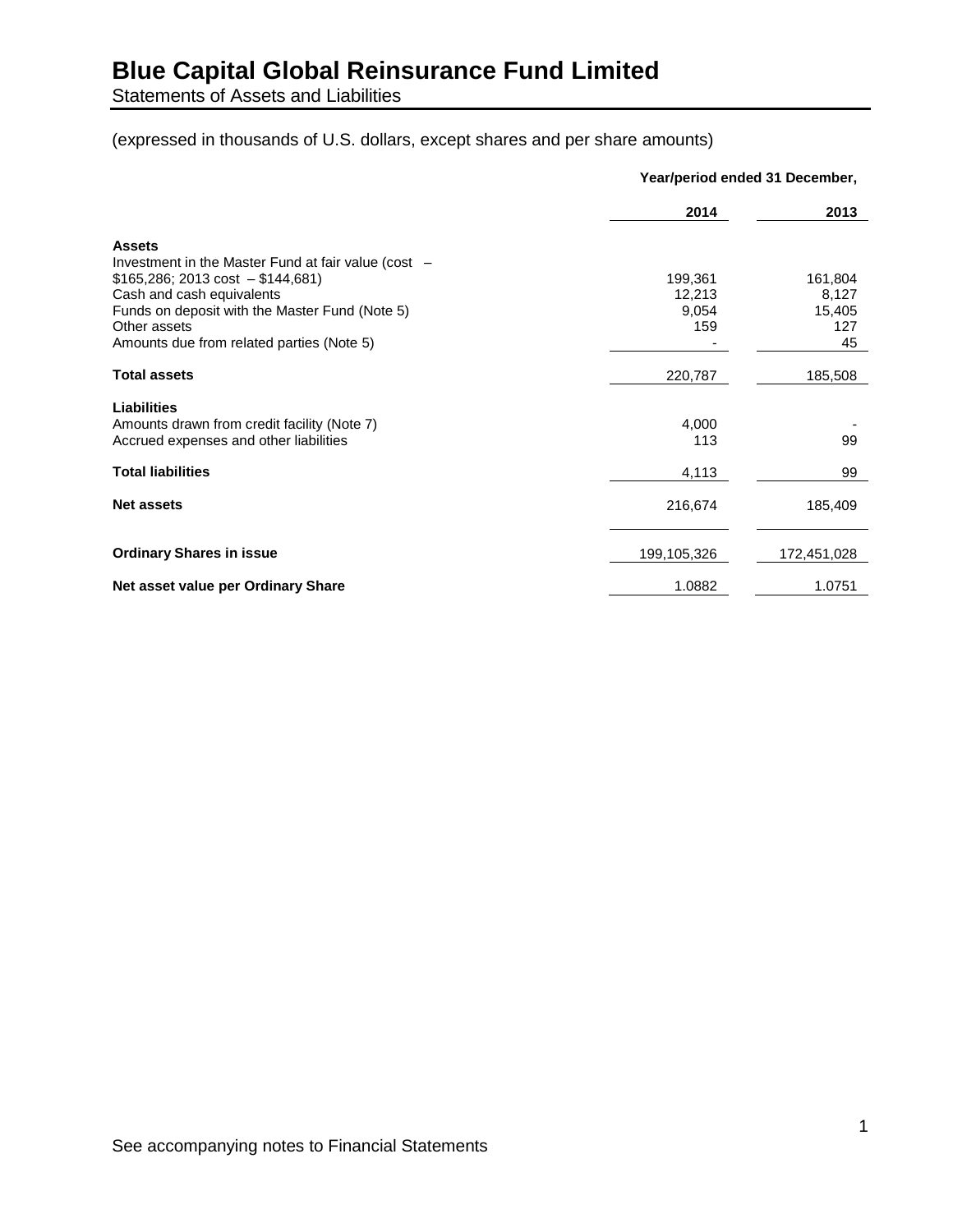Statements of Operations

### (expressed in thousands of U.S. dollars)

|                                                                              | Year/period ended 31 December |              |  |  |
|------------------------------------------------------------------------------|-------------------------------|--------------|--|--|
|                                                                              | 2014                          | 2013         |  |  |
| Net investment income (loss) allocated from Master<br><b>Fund</b>            | (2,921)                       | (4,766)      |  |  |
| <b>Expenses</b><br>Professional fees<br>Other fees                           | (814)                         | (605)        |  |  |
| Administration fees                                                          | (75)<br>(55)                  | (51)<br>(50) |  |  |
| Total expenses                                                               | (944)                         | (706)        |  |  |
| <b>Net investment loss</b>                                                   | (3,865)                       | (5, 472)     |  |  |
| Realized and unrealized gain on investments<br>allocated from Master Fund:   |                               |              |  |  |
| Realized gain on securities<br>Net increase in unrealized gain on securities | 18,903<br>970                 | 21,889       |  |  |
|                                                                              | 19,873                        | 21,889       |  |  |
| Net increase in net assets resulting from operations                         | 16,008                        | 16,417       |  |  |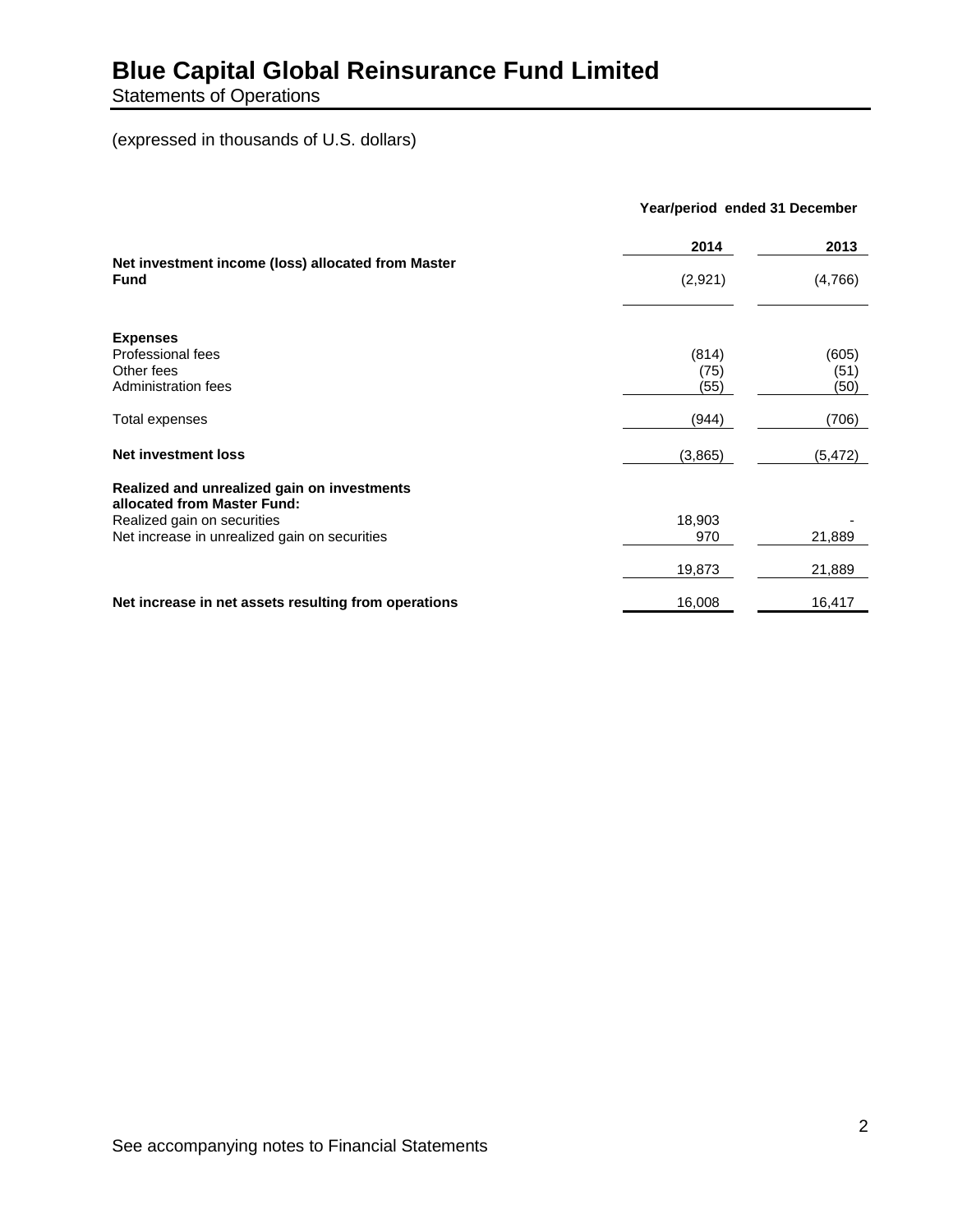Statements of Changes in Net Assets

### (expressed in thousands of U.S. dollars)

|                                                      | Year/period ended 31 December, |          |  |
|------------------------------------------------------|--------------------------------|----------|--|
|                                                      | 2014                           | 2013     |  |
| Increase in net assets                               |                                |          |  |
| <b>From operations</b>                               |                                |          |  |
| Net investment loss                                  | (3,865)                        | (5, 472) |  |
| Realized gain on securities                          | 18,903                         |          |  |
| Net increase in unrealized gains on securities       | 970                            | 21,889   |  |
| Net increase in net assets resulting from operations | 16,008                         | 16,417   |  |
| From capital transactions                            |                                |          |  |
| <b>Issuance of shares</b>                            | 28,525                         | 173,874  |  |
| Purchase premium                                     | 360                            | 1,501    |  |
| Offering costs                                       | (293)                          | (3,508)  |  |
| Dividends declared                                   | (13, 335)                      | (2, 875) |  |
| Net increase in net assets resulting from capital    |                                |          |  |
| transactions                                         | 15,257                         | 168,992  |  |
| Increase in net assets                               | 31,265                         | 185,409  |  |
| Net assets - Beginning of year/period                | 185,409                        |          |  |
| Net assets – End of year/period                      | 216,674                        | 185,409  |  |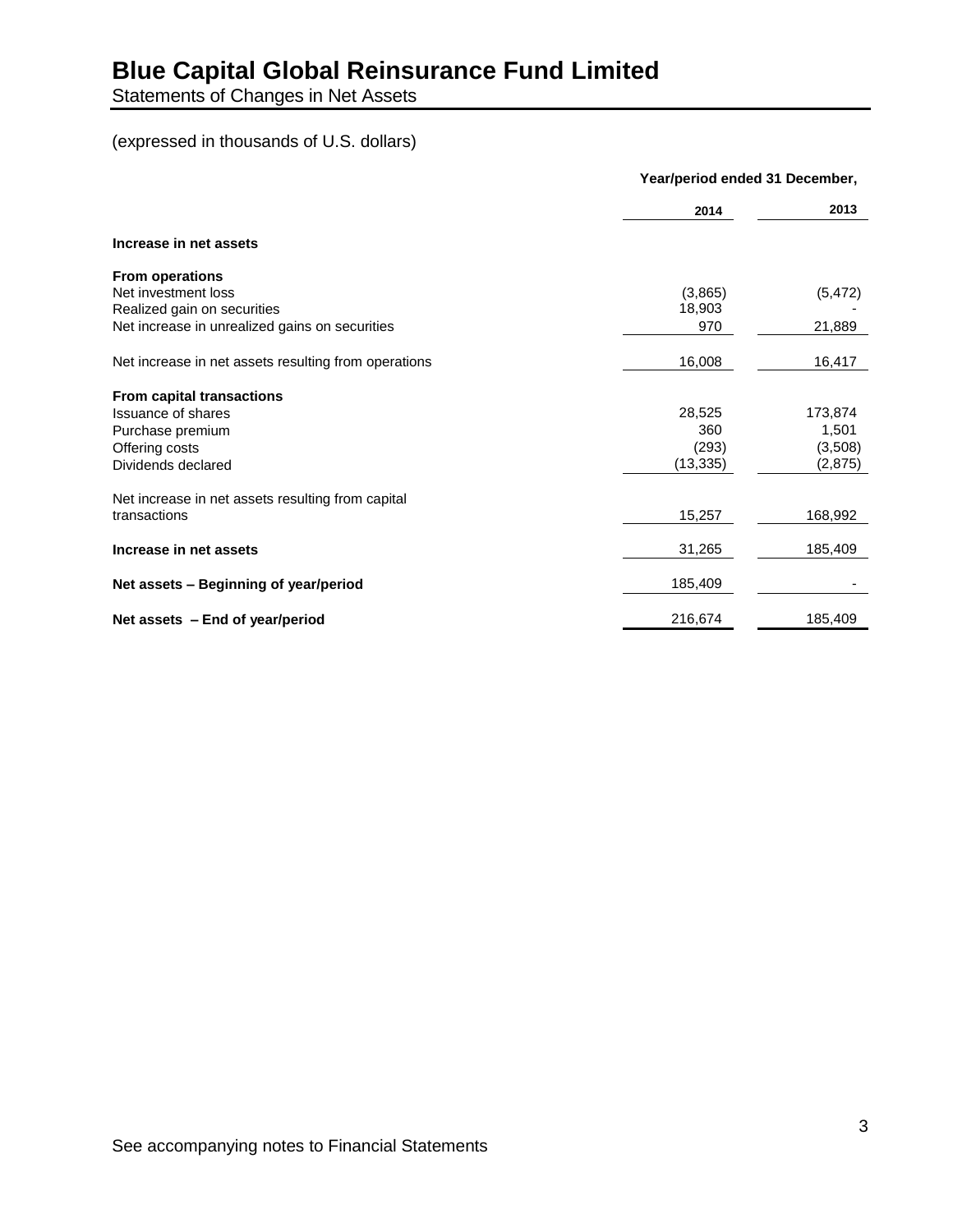Statements of Cash Flows **31 December 2014** 

(expressed in thousands of U.S. dollars)

|                                                            | Year/period ended 31 December, |            |
|------------------------------------------------------------|--------------------------------|------------|
|                                                            | 2014                           | 2013       |
| Cash flows from operating activities                       |                                |            |
| Net increase in net assets resulting from operations       | 16,008                         | 16,417     |
| Adjustments to reconcile to net cash used in operations:   |                                |            |
| Purchases of investments in Master Fund                    | (20, 605)                      | (144, 681) |
| Net investment loss, realized gain and net increase in     |                                |            |
| unrealized gains on securities allocated from              |                                |            |
| Master Fund                                                | (16, 952)                      | (17, 123)  |
| Net change in other assets and liabilities:                |                                |            |
| Decrease / (increase) in funds on deposit with the         |                                |            |
| <b>Master Fund</b>                                         | 6,396                          | (15, 450)  |
| Increase in other assets                                   | (32)                           | (127)      |
| Increase in amounts drawn from credit facility             | 4,000                          |            |
| Increase in accrued expenses and                           |                                |            |
| other liabilities                                          | 14                             | 99         |
| Net cash used in operating activities                      | (11, 171)                      | (160, 865) |
| Cash flows from financing activities                       |                                |            |
| Issuance of shares (Note 8)                                | 28,525                         | 173,874    |
| Purchase premium                                           | 360                            | 1,501      |
| Offering cost                                              | (293)                          | (3,508)    |
| Dividends paid                                             | (13, 335)                      | (2,875)    |
| Net cash provided by financing activities                  | 15,257                         | 168,992    |
| Net increase in cash and cash equivalents                  | 4,086                          | 8,127      |
| Cash and cash equivalents - Beginning of year/period       | 8,127                          |            |
| Cash and cash equivalents - End of year/period             | 12,213                         | 8,127      |
| <b>Non-Cash transactions</b>                               |                                |            |
| 677,123 Ordinary Shares issued in lieu of cash payments of | 732                            |            |

dividends(Note 8)

See accompanying notes to Financial Statements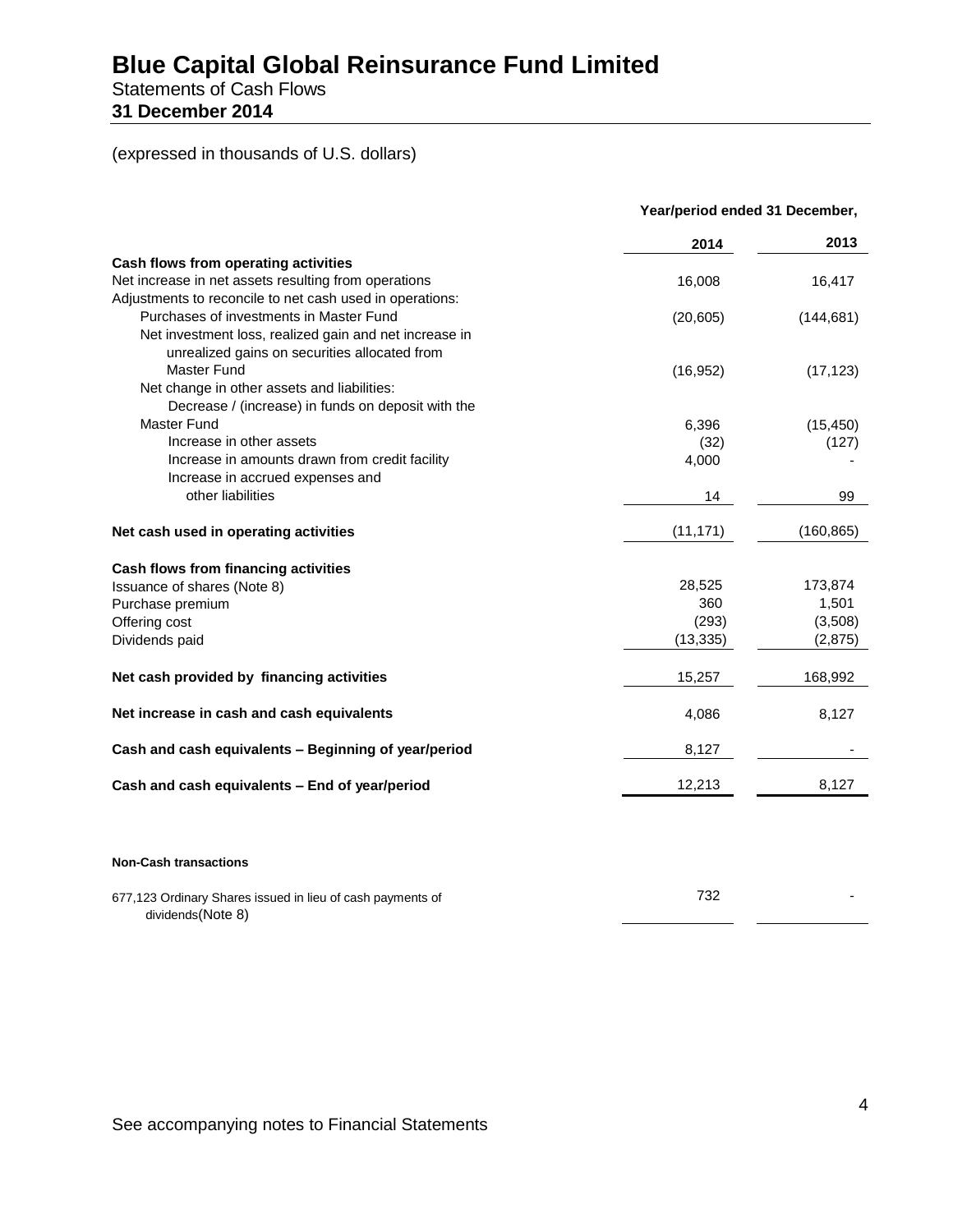Notes to Financial Statements **31 December 2014** 

(expressed in thousands of U.S. dollars, except shares and per share amounts)

#### **1. Nature of operations**

Blue Capital Global Reinsurance Fund Limited (the "Company") is a closed-ended exempted mutual fund company of unlimited duration incorporated under the laws of Bermuda on 8 October 2012, which commenced operations on 6 December 2012. The Company invests substantially all of its assets through a "master/feeder" structure in Blue Capital Global Reinsurance SA-I ("BCGR SA-I" or the "Master Fund"). The Master Fund is a segregated account of Blue Water Master Fund Ltd., a mutual fund company incorporated under the laws of Bermuda on 12 December 2011, and registered as a segregated account company under the Segregated Accounts Company Act 2000. The investment objective of the Company is to generate attractive returns from a sustainable annual dividend yield and longer-term capital growth through its investment in the Master Fund. The Company is the only investor in the Master Fund. The financial statements of the Master Fund, including the condensed schedule of investments, are attached to this report and should be read in conjunction with these financial statements.

The Company's shares are admitted to trading on the Specialist Fund Market, a market operated by the London Stock Exchange (symbol BCGR LN). The Company's shares are listed on the Bermuda Stock Exchange (symbol BCGR BH).

The investment objective of the Master Fund is to generate attractive returns by investing in a diversified portfolio of fully collateralized reinsurance-linked instruments ("RLI") and other investments carrying exposures to insured catastrophe event risks. The Master Fund invests predominantly in fully collateralized RLIs through non-voting redeemable preference shares issued by Blue Water Re Ltd. (the "Reinsurer") which in turn writes reinsurance contracts with the ceding companies. Each non-voting redeemable preference share of the Reinsurer corresponds to a specific reinsurance contract entered into by the Reinsurer. The Master Fund's investments in other reinsurance-linked investments which carry exposure to insured catastrophe event risks such as industry loss warranties, cat bonds and other insurance-linked instruments are made directly by the Master Fund. The manager to the Master Fund is Blue Capital Management Ltd. (the "Manager").

The Reinsurer is an exempted limited liability company incorporated on 12 December 2011 under the laws of Bermuda and is licensed by the Bermuda Monetary Authority as a special purpose insurer with an underwriting plan focused on fully collateralized reinsurance protection of the property catastrophe insurance and reinsurance market.

Underwriting services were formerly provided by the Manager's wholly-owned subsidiary, Blue Capital Insurance Managers Ltd. (the "Reinsurance Manager"); however, the Manager and the Reinsurance Manager consummated a short form merger on December 15, 2014, with the Manager surviving by operation of statute. Accordingly, the Manager has and will continue to act as the Company's Manager as well as the Reinsurer's insurance manager and insurance agent in place of, and on the same terms as, the Reinsurance Manager.

#### **2. Summary of significant accounting policies**

The financial statements have been prepared in accordance with accounting principles generally accepted in the United States of America ("US GAAP"). The preparation of financial statements in conformity with generally accepted accounting principles requires the Company to make estimates and assumptions that affect the reported amounts of assets and liabilities and disclosure of contingent assets and liabilities at the date of the financial statements and the reported amounts of revenues and expenses during the year/period. Actual results could differ from those estimates. The Company's significant accounting policies are as follows: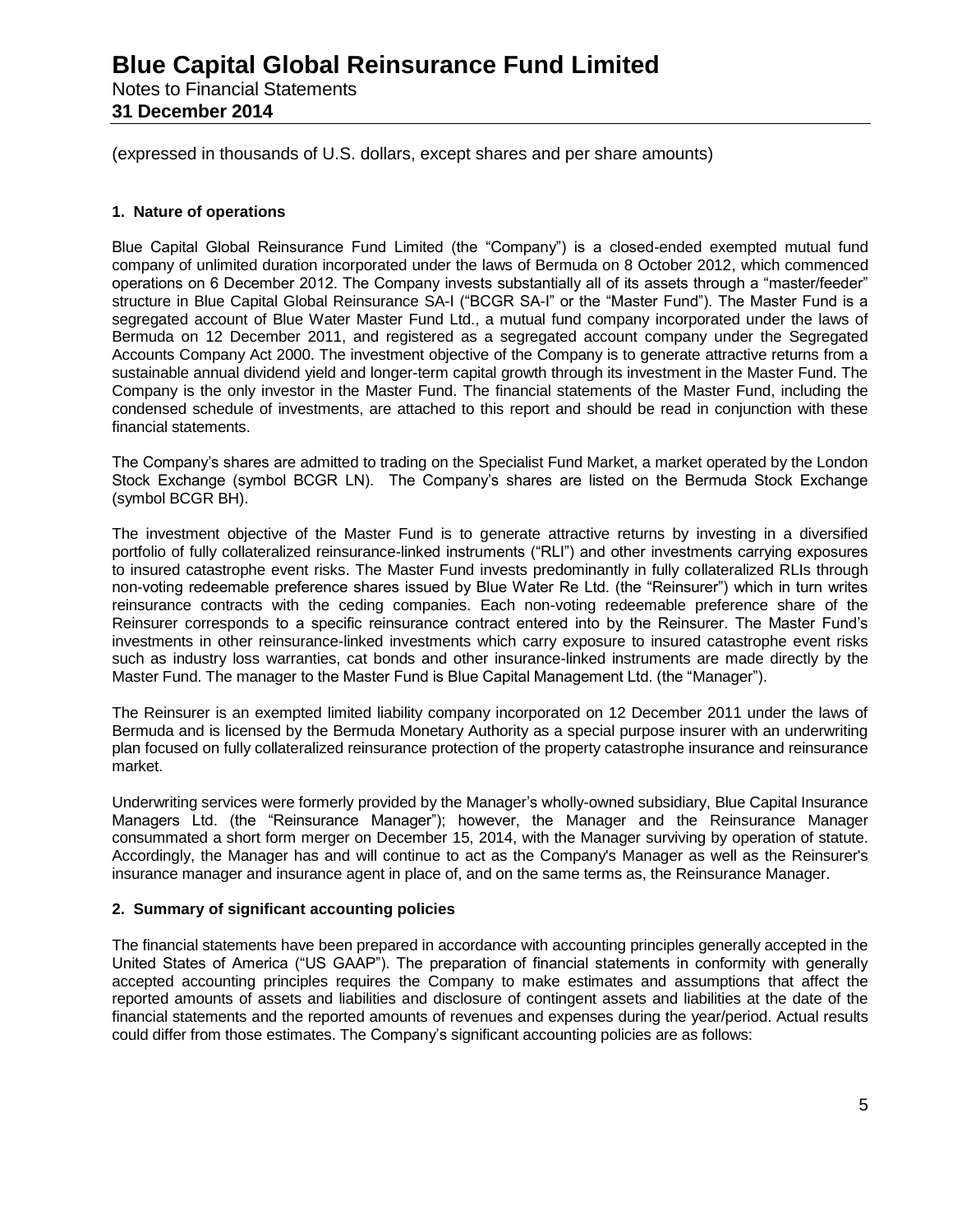Notes to Financial Statements **31 December 2014** 

(expressed in thousands of U.S. dollars, except shares and per share amounts)

#### **2. Summary of significant accounting policies (continued)**

#### *Investment in Master Fund*

The Company records its investment in the Master Fund at fair value, determined as the value of the net assets of the Master Fund. Valuation of investments held by the Master Fund is discussed in the notes to the Master Fund financial statements attached to this report.

#### *Investment transactions*

The Company records its participation in the Master Fund's income, expenses, and realized and change in unrealized gains and losses. The Company records its investment transactions on a trade date basis. Realized gains and losses on disposals of investments are calculated using the first-in, first-out (FIFO) method. In addition, the Company records its own income and expenses on the accrual basis of accounting.

#### *Cash and cash equivalents*

Cash and cash equivalents include short-term, highly liquid investments, such as money market funds, that are readily convertible to known amounts of cash and have original maturities of three months or less.

#### *Foreign currency*

Assets and liabilities denominated in foreign currencies are translated into U.S. dollars using rates of exchange prevailing at the date of the Statement of Assets and Liabilities. Foreign currency revenue and expense items are translated into U.S. dollars at the rates of exchange in effect at the date when transactions occurred. The resulting exchange gains and losses are reflected in the Statement of Operations.

#### *Offering Costs*

Offering costs are costs directly incurred in connection with the registration and distribution of the Company's shares at each capital raise and are recorded as a reduction in proceeds from the issuance of shares.

#### *New Accounting Pronouncement*

Effective January 1, 2014, the Company adopted the Financial Accounting Standards Board (FASB) accounting standards update (ASU) 2013-08, Financial Services-Investment Companies (Topic 946) amending the criteria for an entity to qualify as an investment company under US GAAP. The update also amends certain disclosure requirements and measurement criteria. The adoption of the update did not have a material impact on the Company's financial statements.

#### **3. Fair value measurements**

In accordance with the authoritative guidance on fair value measurements and disclosures under US GAAP, the Company discloses the fair value of its investments in a hierarchy that prioritizes the inputs to valuation techniques used to measure the fair value. The hierarchy gives the highest priority to valuations based upon unadjusted quoted prices in active markets for identical assets or liabilities (Level 1 measurement) and the lowest priority to valuations based upon unobservable inputs that are significant to the valuation (Level 3 measurements). The guidance establishes three levels of the fair value hierarchy as follows: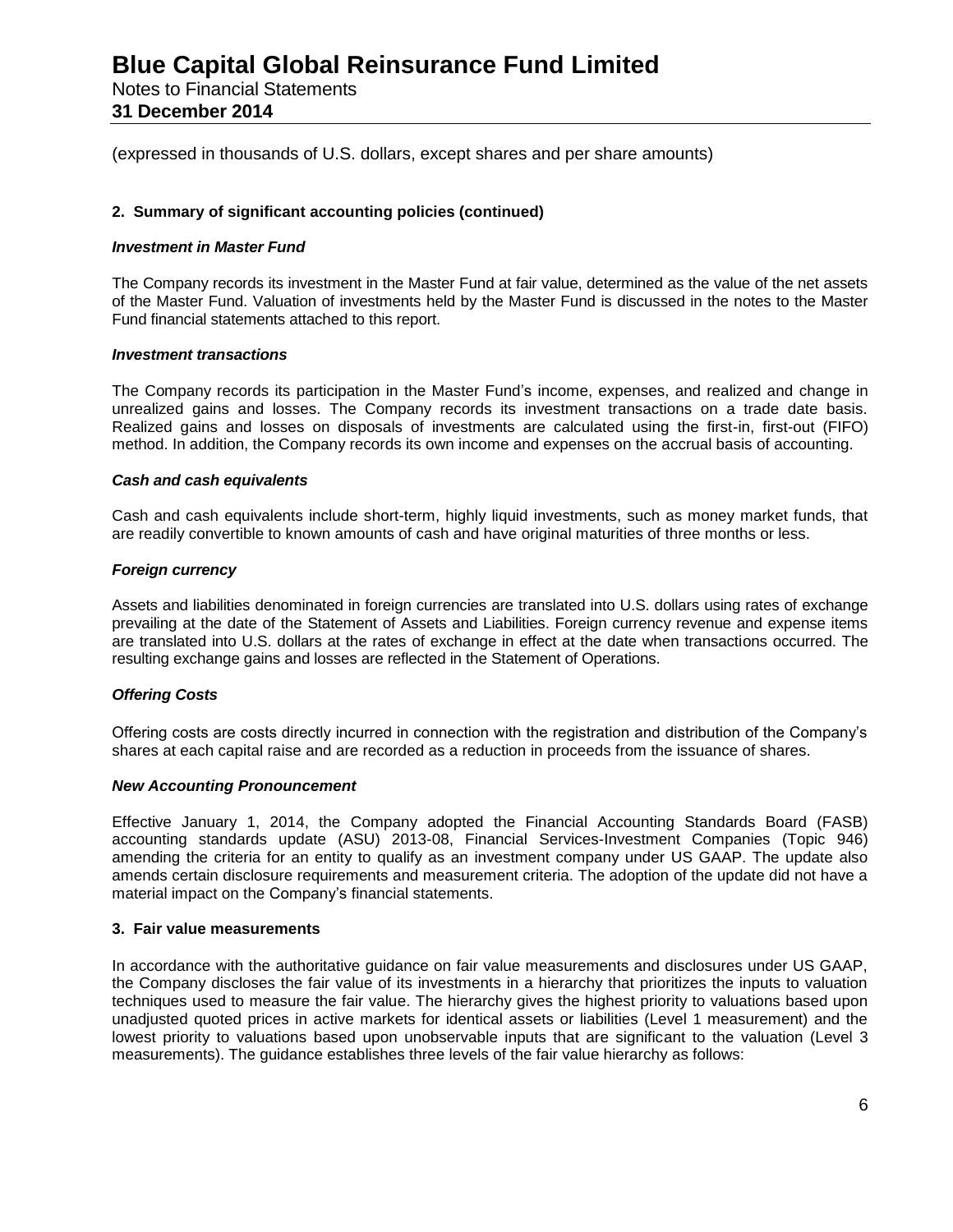Notes to Financial Statements **31 December 2014** 

(expressed in thousands of U.S. dollars, except shares and per share amounts)

#### **3. Fair value measurements (continued)**

- Level 1 Inputs that reflect unadjusted quoted prices in active markets for identical assets or liabilities that the Company has the ability to access at the measurement date;
- Level 2 Inputs other than quoted prices that are observable for the asset or liability either directly or indirectly, including inputs in markets that are not considered to be active; and
- Level 3 Inputs that are unobservable.

The investment in the Master Fund is carried at fair value and has been estimated using the Net Asset Value ("NAV"). FASB guidance provides for the use of NAV as a "Practical Expedient" for estimating fair value of alternative investments. The Company uses the "market approach" valuation technique to value its investment in the Master Fund. As the Directors' valuation of the Company's investment in the Master Fund has been based upon observable inputs such as ongoing redemption and subscription activity, the Company's investment in the Master Fund has been classified as Level 2. The determination of what constitutes "observable" requires significant judgment by the Directors. The categorization within the hierarchy does not necessarily correspond to the Directors' perceived risk of an investment in the Master Fund, nor the level of the investments held within the Master Fund.

The following table presents the investment in the Master Fund carried on the Statement of Assets and Liabilities by level within the valuation hierarchy.

| <b>Fair Value Measurements</b>  | Level 1 |    | Level 2 | Level 3 |     | Total        |
|---------------------------------|---------|----|---------|---------|-----|--------------|
| <b>Assets</b> (at fair value)   |         |    |         |         |     |              |
| <b>Investments in BCGR SA-I</b> |         |    |         |         |     |              |
|                                 | \$      | \$ | 199,361 | \$      | \$. | 199,361      |
|                                 | \$      |    | 199,361 | \$      |     | 199,361      |
| <b>31 December 2013</b>         |         |    |         |         |     |              |
| <b>Fair Value Measurements</b>  | Level 1 |    | Level 2 | Level 3 |     | <b>Total</b> |
| <b>Assets</b> (at fair value)   |         |    |         |         |     |              |
| <b>Investments in BCGR SA-I</b> |         |    |         |         |     |              |
|                                 | \$      | \$ | 161,804 | \$      | \$  | 161,804      |
|                                 | \$      | S  | 161,804 | \$      |     | 161,804      |

#### **31 December 2014**

Additional disclosure regarding fair value measurements relating to the Master Fund investment portfolio can be found in Note 3 of the Master Fund financial statements. There have been no transfers between levels for the year ended 31 December 2014 or the period ended 31 December 2013.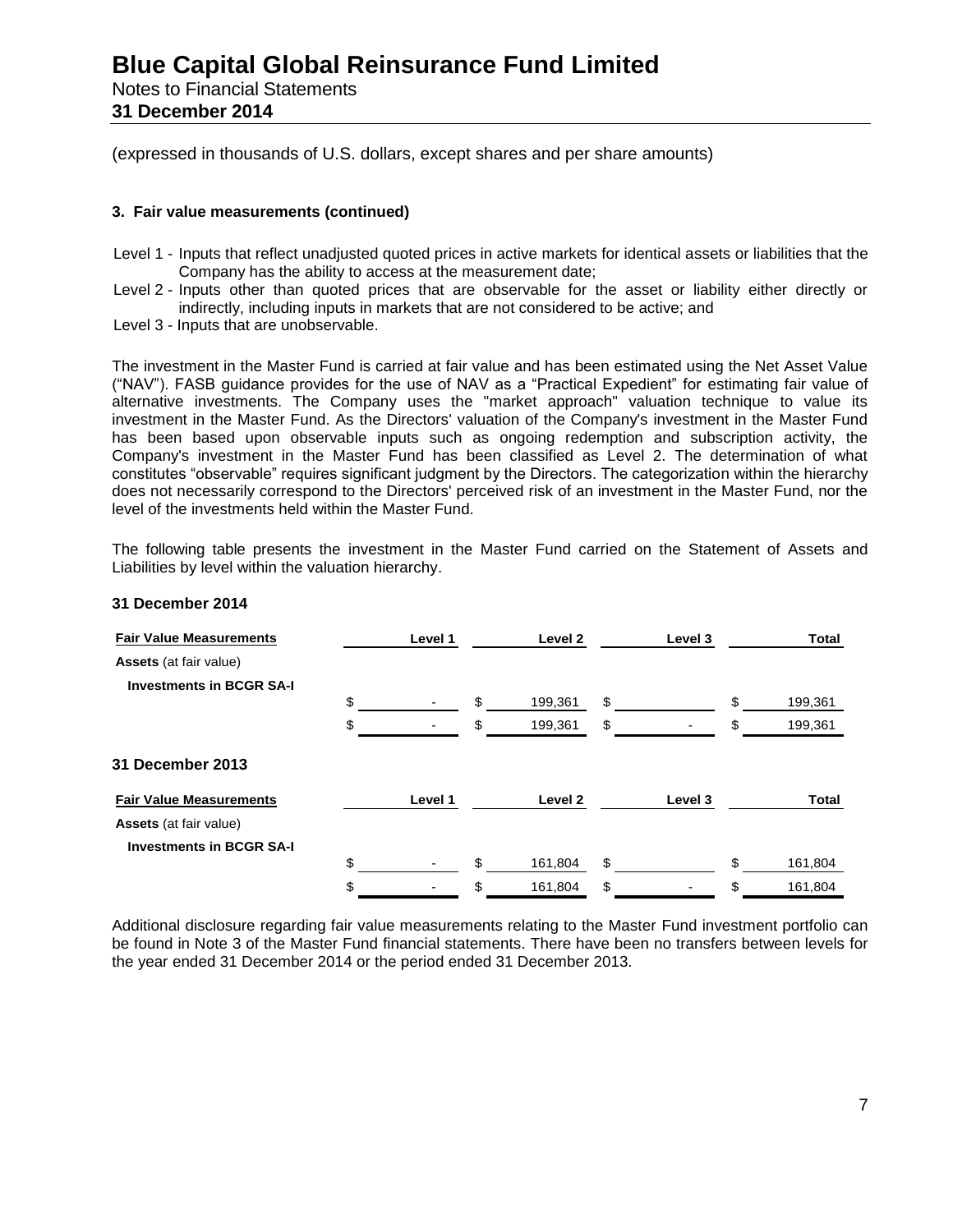Notes to Financial Statements **31 December 2014** 

(expressed in thousands of U.S. dollars, except shares and per share amounts)

#### **4. Administration fees**

Prime Management Limited (the "Administrator"), a division of SS&C GlobeOp, serves as the administrator for the Company and the Master Fund. The Administrator receives a monthly fee based on the NAV of the Company and Master Fund, subject to a monthly minimum fee. Administration fees relating to the Master Fund are charged to the Master Fund and flow through to the Company as part of the expenses allocated from the Master Fund in the Statement of Operations.

#### **5. Related party transactions**

As of 31 December 2014, the Company had \$9,054 (2013 – \$15,405) funds on deposit with the Master Fund for shares to be issued on 1 January 2015.

As of 31 December 2014 Montpelier Reinsurance Ltd. ("Montpelier Re") owns 25.1% (2013 – 29.0%) of the voting rights of the ordinary shares (the "Ordinary Shares") issued by the Company. Montpelier Re and the Manager are 100% owned by Montpelier Re Holdings Ltd. ("Montpelier").

#### *Management Fees and Performance Fees*

Management and performance fees are charged to the Master Fund and flow through to the Company as part of the expenses allocated from the Master Fund in the Statement of Operations. For details, investors should refer to Note 6 in the Master Fund financial statements attached to this report.

#### *Issue Costs*

The issue costs are those fees, expenses and costs necessary for the establishment of the Company and for the issuance of its shares. Issuance costs include but are not limited to placing agreements fees, legal, accounting, registration, printing, advertising and distribution costs, and costs associated with the creation of depository interests. Each placing agreement sets limits for issuance costs to be borne by the Company. Issuance costs exceeding the limits are met by the Manager. At 31 December 2014, \$0 (2013 – \$45) was owed from Manager, in respect to issue costs in excess of limit set out in placing agreements. This balance is interest free and has no fixed terms of repayment.

#### **6. Financial instruments**

The Company's investment activities expose it to various types of risk, which are associated with the securities and markets in which it invests. As the majority of the Company's assets are invested in the Master Fund, they are primarily exposed to the risks faced by the Master Fund. Due to the nature of the "master-feeder" structure, the Company could be materially affected by subscriptions or redemptions in the Master Fund by other feeder funds. However, the Master Fund was established solely for the Company to invest in, and the Company is the only feeder fund of the Master Fund. For a summary of risks, investors should refer to the financial statements of the Master Fund attached to this report.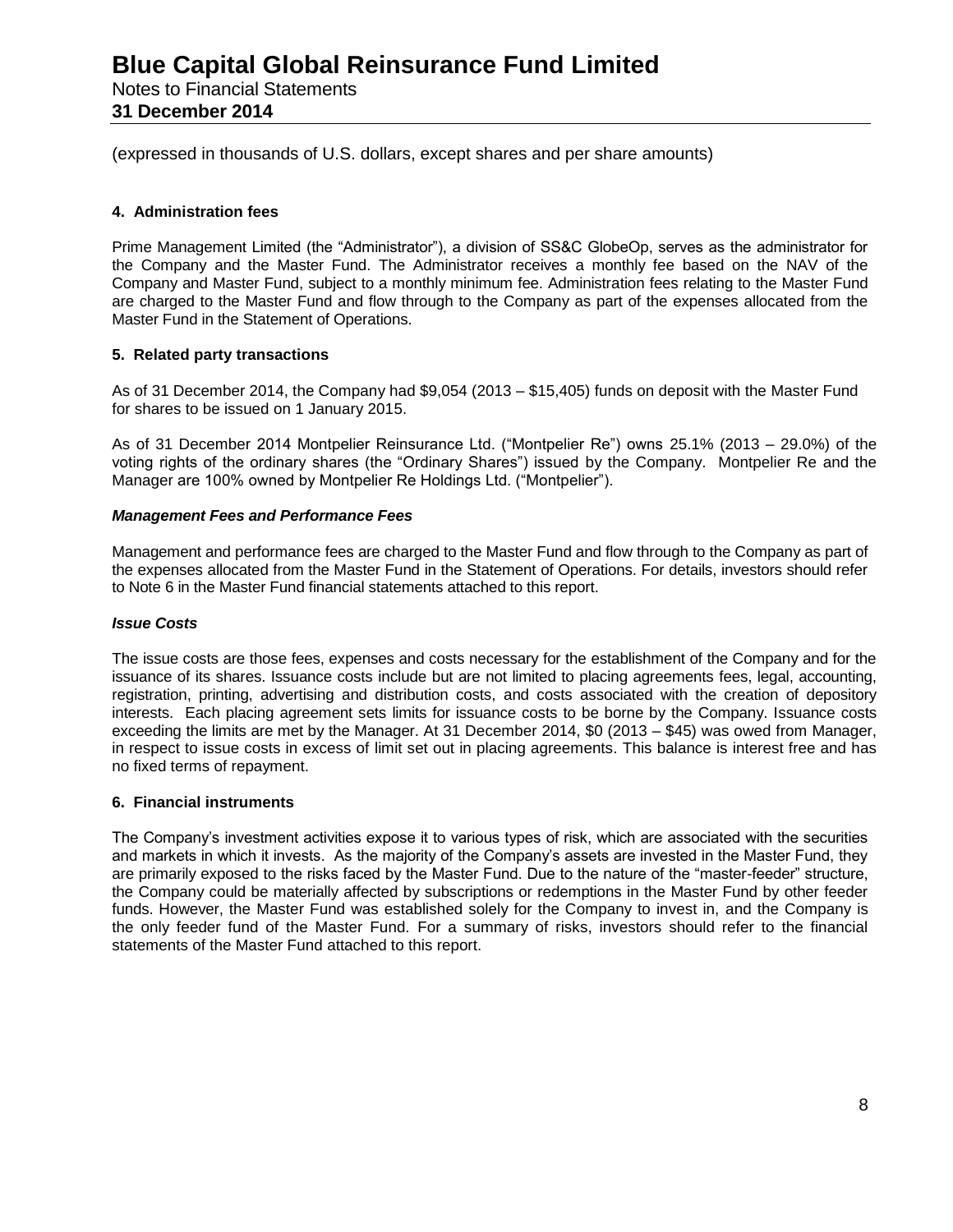Notes to Financial Statements

### **31 December 2014**

(expressed in thousands of U.S. dollars, except shares and per share amounts)

#### **7. Credit Agreement**

On 15 May 2014, a Credit Agreement was put in place with Barclays Bank PLC (the "Lender"), with the borrower being the Company and Montpelier as the Guarantor.

The total commitment amount is \$20,000 (the "Commitment Amount"). As at 31 December 2014, the aggregate outstanding principal amount of loans was \$4,000 (the "Outstanding Principal"). The Company pays a commitment fee at a rate of 0.225% per annum times the actual daily amount by which the Commitment Amount exceeds the Outstanding Principal. Each loan bears interest at a rate per annum equal to LIBOR plus 1.0%.

The \$4,000 Outstanding Principal was repaid to Lender on 30 January 2015.

As part of the Credit Agreement, the following covenants must be met:

- The Company will duly and punctually pay principal, interest, and fees;<br>The Company will provide financial statements, certificates and inform
- The Company will provide financial statements, certificates and information to the Lender in a timely manner;
- The Guarantor will not sell, transfer, convey or lease all or substantially all of its assets;<br>The Company will not create, assume, incur, quarantee or otherwise permit any debt
- The Company will not create, assume, incur, guarantee or otherwise permit any debt without the prior written consent; and
- The Guarantor will not permit the leverage ratio to be more than thirty percent (30%).

#### **8. Capital share transactions**

As at 31 December 2014 and 2013, the Company is authorized to issue up to 990,000,000 Ordinary Shares of par value \$0.00001 per share. During the year ended 31 December 2014, the Company raised additional capital of \$28,153 (2013 – \$175,375), incurred \$293 (2013 – \$3,508) of issue costs and issued 25,977,175 (2013 – 172,451,028) Ordinary Shares exclusive of Ordinary Shares issued in connection with scrip dividends.

On 9 January 2014, the Company declared a dividend covering the period 1 July 2013 to 31 December 2013 of \$0.044 per Ordinary Share. The Company offered a scrip dividend alternative so that shareholders could elect to receive new Ordinary Shares instead of all or part of their cash dividend. On 28 February 2014, a cash dividend of \$6,855 was paid and 677,123 Ordinary Shares were admitted to trading on the London Stock Exchange's Specialist Fund Market and on the Bermuda Stock Exchange. The Company recorded a subscription of \$732 in connection with the issuance of these Ordinary Shares. The 677,123 Ordinary Shares were issued in lieu of cash payments of dividends amounting to \$732.

On 28 July 2014, the Company declared a dividend covering the period 1 January 2014 to 30 June 2014 of \$0.032 per Ordinary Share. On 22 August 2014, a cash dividend of \$5,748 was paid.

Including the Montpelier Re as described in note 5, at December 31, 2014, there are five unaffiliated shareholders who, in the aggregate, held approximately 77% of the share capital of the Company.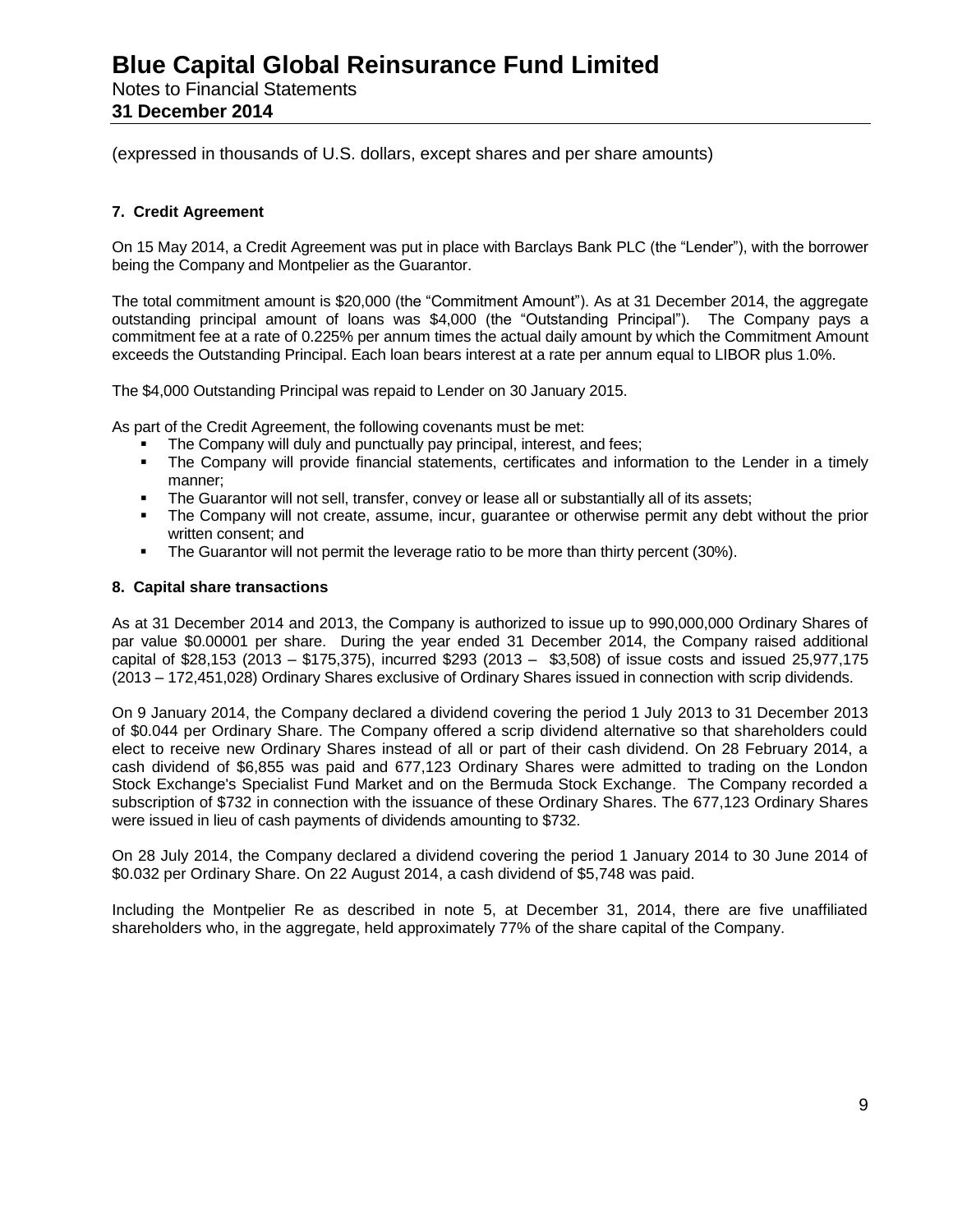#### Notes to Financial Statements **31 December 2014**

(expressed in thousands of U.S. dollars, except shares and per share amounts)

#### **8. Capital share transactions (continued)**

Transactions in Ordinary Shares were as follows:

#### **1 January 2014 to 31 December 2014**

|                        | <b>Beginning</b> | <b>Shares</b> | Shares                   | <b>Ending</b> |
|------------------------|------------------|---------------|--------------------------|---------------|
|                        | <b>Shares</b>    | issued        | Redeemed                 | Shares        |
| <b>Ordinary Shares</b> | 72,451,028       | 26,654,298    | $\overline{\phantom{a}}$ | 199,105,326   |

#### **6 December 2012 (commencement of operations) to 31 December 2013**

|                 | <b>Beginning</b> | <b>Shares</b> | <b>Shares</b> | <b>Ending</b> |
|-----------------|------------------|---------------|---------------|---------------|
|                 | <b>Shares</b>    | issued        | Redeemed      | <b>Shares</b> |
| Ordinary Shares |                  | 172,451,028   |               | 172,451,028   |

The Company has been established as a closed-ended mutual fund and, as such, shares may not be redeemed from the Company.

#### **9. Taxes**

At the present time, no income, profit, capital transfer or capital gains taxes are levied in Bermuda and accordingly, no provision for such taxes has been recorded by the Company. The Company has received an undertaking from the Minister of Finance of Bermuda, under the Exempted Undertakings Tax Protection Act 1966 exempting the Company from income, profit, capital transfer or capital taxes, should such taxes be enacted, until 31 March 2035.

The Manager assesses uncertain tax positions by determining whether a tax position of the Company is more likely than not to be sustained upon examination, including resolution of any related appeals or litigation processes, based on the technical merits of the position. For tax positions meeting the more likely than not threshold, the tax amount recognized in the financial information is reduced by the largest benefit that has a greater than fifty percent likelihood of being realized upon ultimate settlement with the relevant taxing authority.

The Manager has not identified any uncertain tax positions in the Company arising in this or any preceding period. However, the Manager's conclusions may be subject to review and adjustment at a later date based on factors including, but not limited to, on-going analysis of changes to tax laws, regulations and interpretations thereof. The Manager has determined that there are no reserves for uncertain tax positions necessary for any of the Company's open tax years.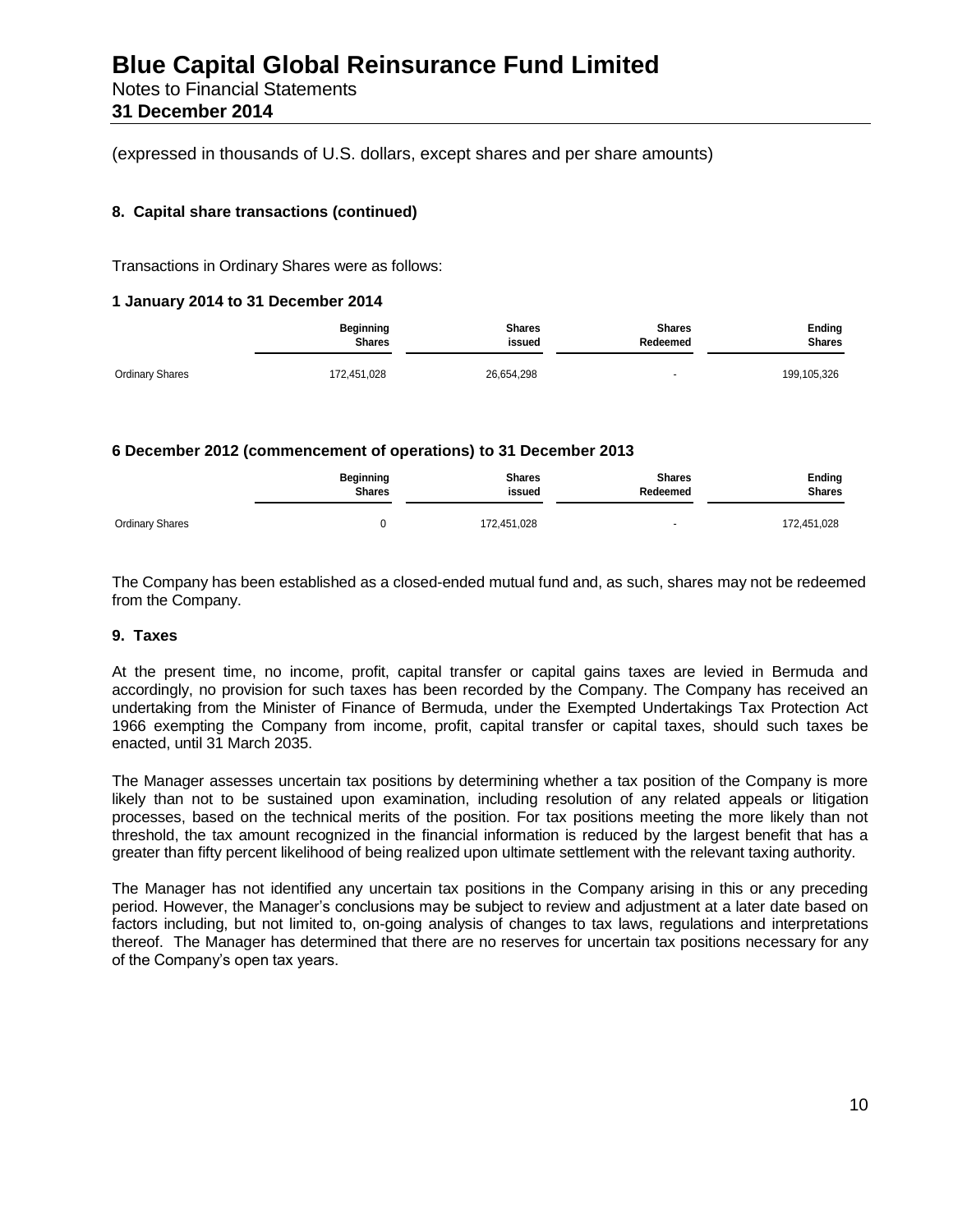#### Notes to Financial Statements **31 December 2014**

(expressed in thousands of U.S. dollars, except shares and per share amounts)

#### **10. Financial highlights**

Financial highlights for Ordinary Shares are as follows:

|                                                           | Year/period ended December 31, |            |    |            |
|-----------------------------------------------------------|--------------------------------|------------|----|------------|
|                                                           |                                | 2014       |    | 2013       |
| Per share operating performance                           |                                |            |    |            |
| Net asset value, beginning of period                      | \$                             | 1.0751     | \$ | 1.0000     |
| Offering costs                                            |                                | (0.0016)   |    | (0.0296)   |
| Net asset value, beginning of period after offering costs | \$                             | 1.0735     | \$ | 0.9704     |
| Income from investment operations                         |                                | 0.0887     |    | 0.1237     |
| Purchase premium                                          |                                | 0.0020     |    |            |
| Dividend payment per share                                |                                | (0.0760)   |    | (0.0190)   |
| Net asset value, end of period                            | \$                             | 1.0882     | \$ | 1.0751     |
| <b>Total return</b>                                       |                                |            |    |            |
| Total return before performance fee                       |                                | 8.44 %     |    | 13.96 %    |
| Dividend paid                                             |                                | (7.07)     |    | (1.90)     |
| Performance fee*                                          |                                |            |    | (1.59)     |
| Total return after performance fee**                      |                                | 1.37 %     |    | 10.47 %    |
| Ratio to average net assets                               |                                |            |    |            |
| Expenses other than performance fee                       |                                | $(2.29)$ % |    | (2.11) %   |
| Performance fee*                                          |                                | 0.00       |    | (1.65)     |
| Total expenses after performance fee                      |                                | $(2.29)$ % |    | $(3.76)$ % |
| Net investment loss before performance fee                |                                | $(2.07)$ % |    | (2.11) %   |

Financial highlights are calculated for each permanent, non-managing class or series of Ordinary Share. An individual shareholder's return and ratios may vary based on different performance fee and/or management fee arrangements, and the timing of capital share transactions. The ratios include effects of allocations of net investment income from the Master Fund.

The performance fee and management fee are charged in the Master Fund.

To reflect the dividend declared on 9 January 2014 and 30 June 2014, the normalized total return for the year ended 31 December 2014 is equivalent to 8.76%. To reflect the dividend declared on 8 August 2013, the normalized total return for the year ended 31 December 2013 is equivalent to 11.82%.

Per share operating performance is computed on the basis of average shares outstanding during the year.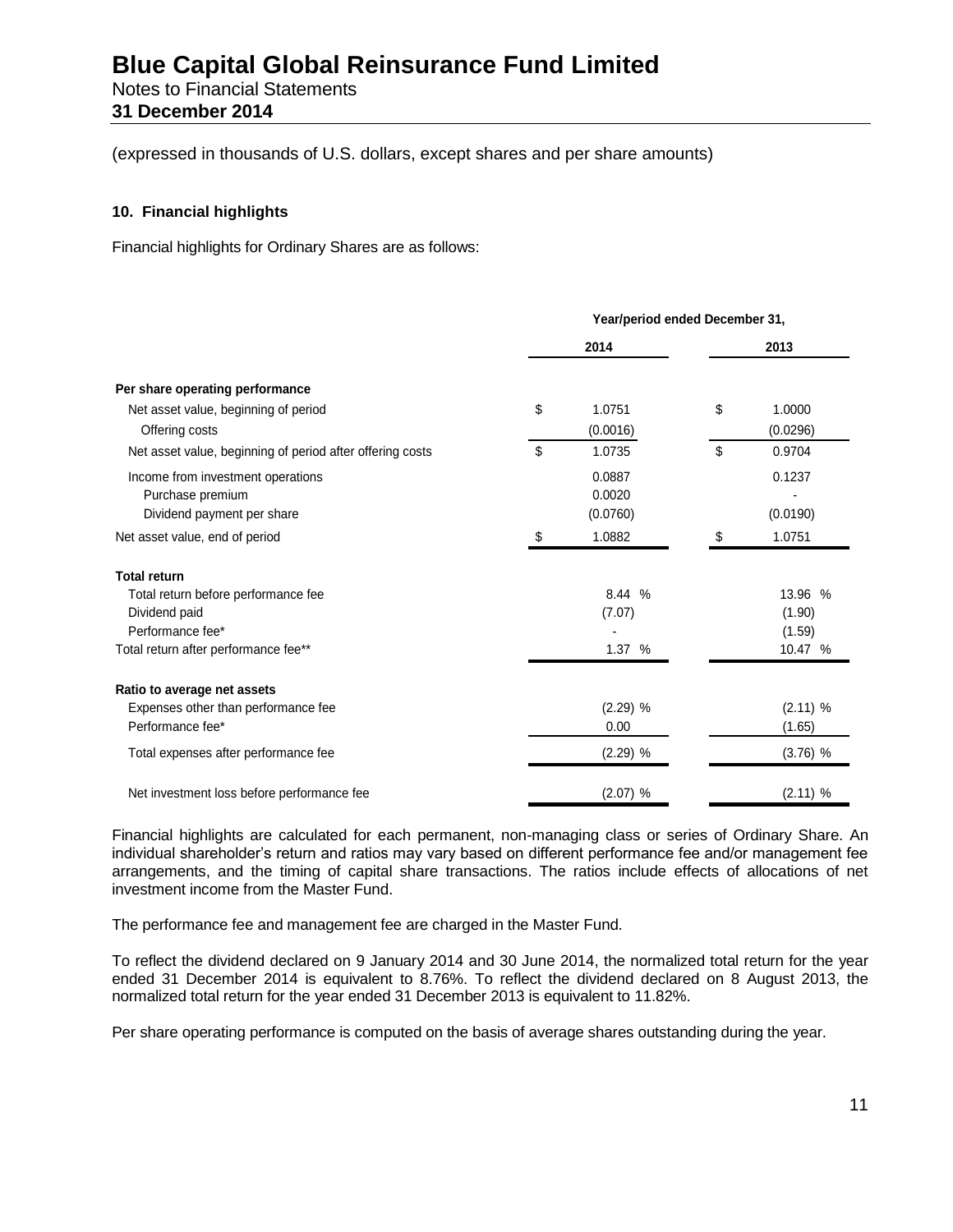Notes to Financial Statements **31 December 2014** 

(expressed in thousands of U.S. dollars, except shares and per share amounts)

#### **10. Financial highlights (continued)**

Total return is calculated based on the percentage movement in net asset value per share. The expense ratio is calculated based on the expenses of the Company and the proportionate share of net expenses allocated from the Master Fund over the average net asset value per share in the year. The net investment loss ratio is based on the net loss per share from investment operations of the Company and the proportionate share of net loss allocated from the Master Fund over the average net asset value per share in the year.

An individual investor's per share operating performance, total return and net investment loss and expense ratios may vary from these results based on the timing of subscriptions and redemptions of shares.

#### **11. Commitments and contingencies**

In the normal course of business, the Company may enter into contracts or agreements that contain indemnifications or warranties. The Company's exposure under these arrangements is unknown, as this would involve future claims that may be made against the Company that have not yet occurred. However, based on experience, management expects the risk of loss to be remote.

#### **12. Subsequent events**

On 29 January 2015, the Company declared a dividend covering the period 1 July 2014 to 31 December 2014 of \$0.033 per Ordinary Share. On 6 March 2015, a cash dividend of \$6,570 was paid.

These Financial Statements were approved by the Manager and the Directors and were made available for issuance on 30 March 2015. Subsequent events have been evaluated through this date.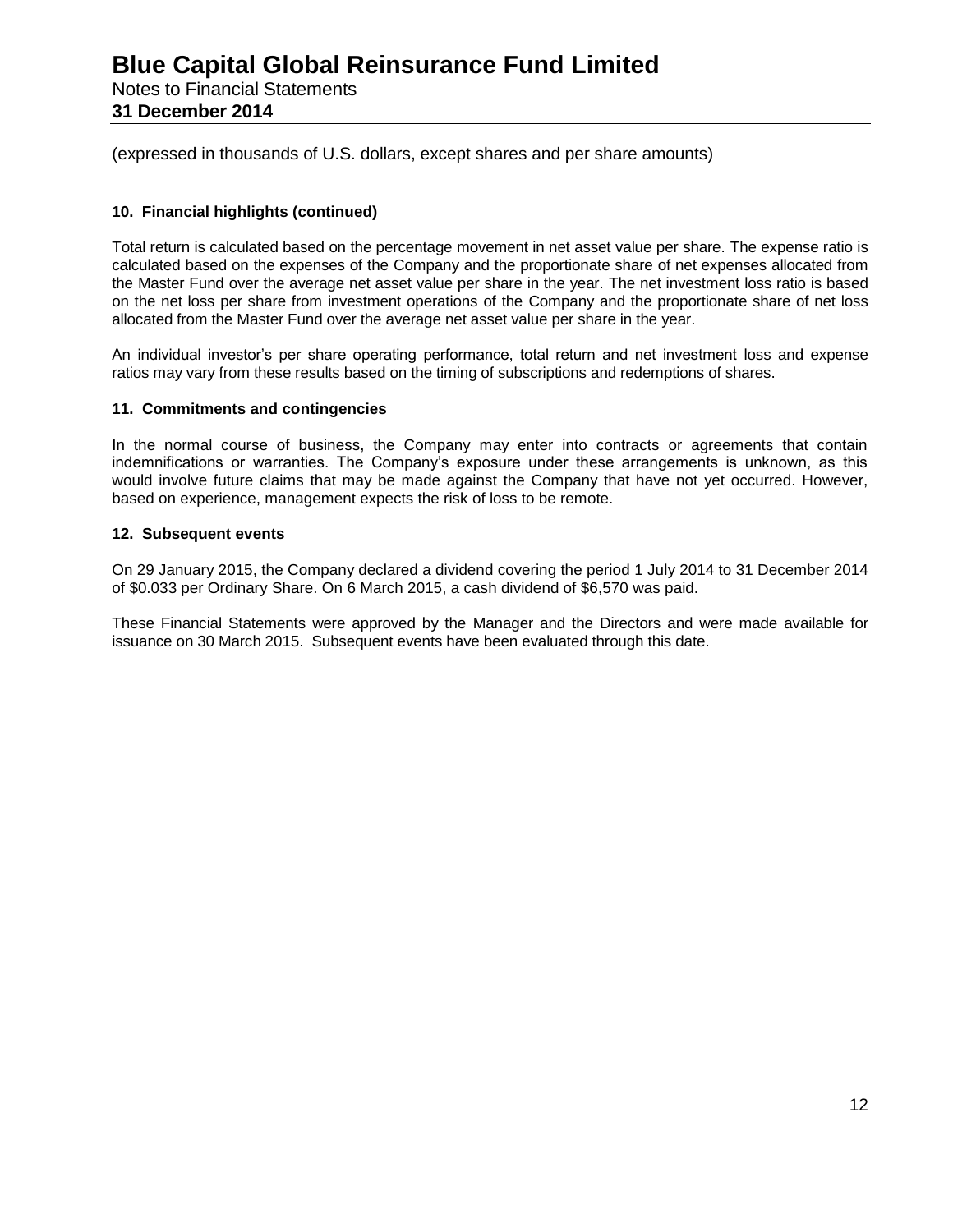### **Blue Water Master Fund Ltd. – Blue Capital Global Reinsurance SA-I**

(Incorporated in Bermuda)

Audited Financial Statements **31 December 2014**  (expressed in thousands of U.S. dollars)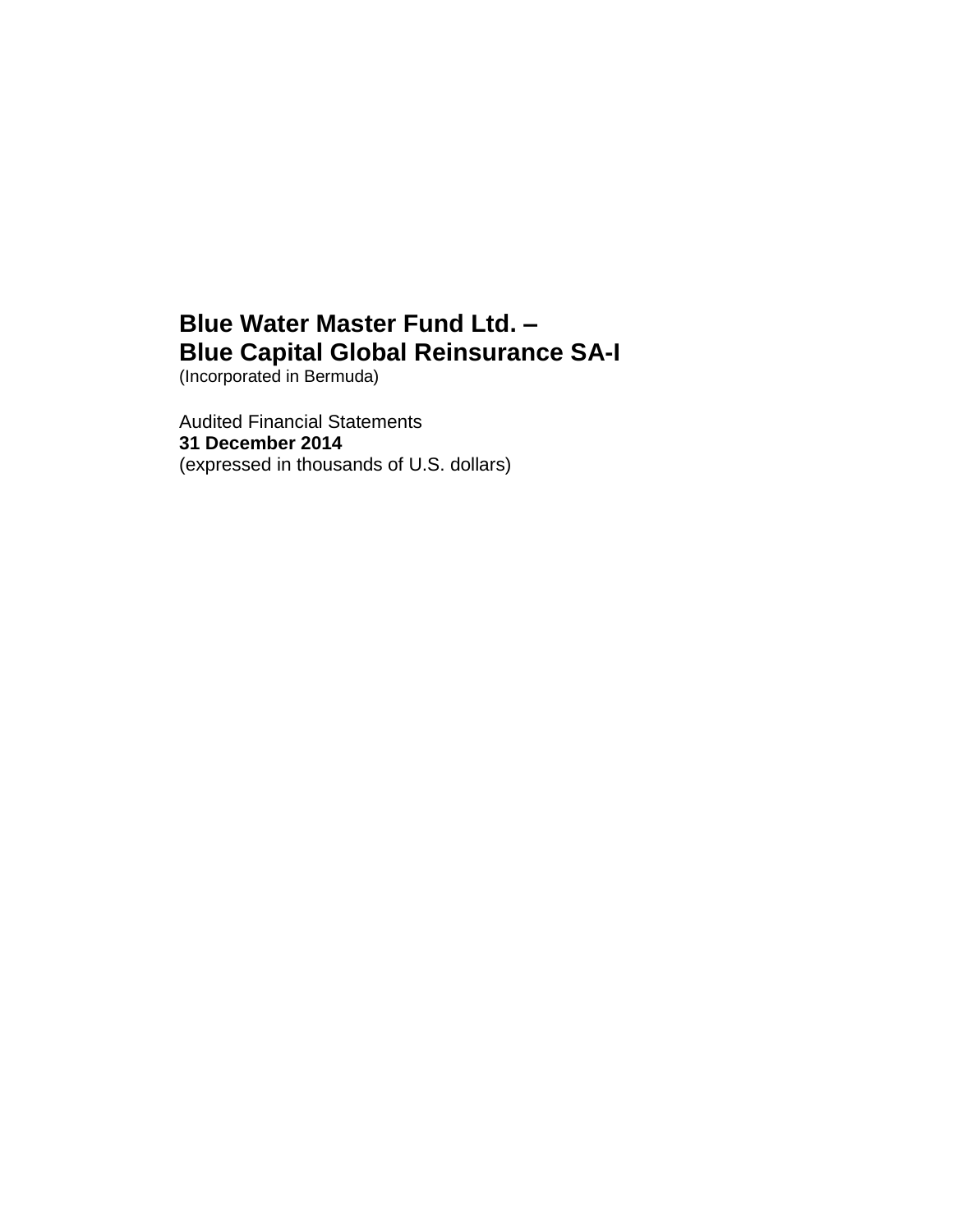

March 30, 2015

#### **Independent Auditor's Report**

#### **To the Board of Directors and Shareholders of Blue Water Master Fund Ltd. – Blue Capital Global Reinsurance SA-I**

We have audited the accompanying financial statements of Blue Water Master Fund Ltd. – Blue Capital Global Reinsurance SA-I (the "Master Fund"), which comprise the statements of assets and liabilities, including the condensed schedules of investments, as of 31 December 2014 and 2013, and the related statements of operations, of changes in net assets and of cash flows for the year ended 31 December 2014 and the period 1 January 2013 (commencement of operations) to 31 December 2013.

#### **Management's responsibility for the financial statements**

Management is responsible for the preparation and fair presentation of the financial statements in accordance with accounting principles generally accepted in the United States of America; this includes the design, implementation and maintenance of internal control relevant to the preparation and fair presentation of financial statements that are free from material misstatement, whether due to fraud or error.

#### **Auditor's responsibility**

Our responsibility is to express an opinion on the financial statements based on our audits. We conducted our audits in accordance with auditing standards generally accepted in the United States of America. Those standards require that we plan and perform the audit to obtain reasonable assurance about whether the financial statements are free from material misstatement.

An audit involves performing procedures to obtain audit evidence about the amounts and disclosures in the financial statements. The procedures selected depend on our judgment, including the assessment of the risks of material misstatement of the financial statements, whether due to fraud or error. In making those risk assessments, we consider internal control relevant to the Master Fund's preparation and fair presentation of the financial statements in order to design audit procedures that are appropriate in the circumstances, but not for the purpose of expressing an opinion on the effectiveness of the Master Fund's internal control. Accordingly, we express no such opinion. An audit also includes evaluating the appropriateness of accounting policies used and the reasonableness of significant accounting estimates made by management, as well as evaluating the overall presentation of the financial statements. We believe that the audit evidence we have obtained is sufficient and appropriate to provide a basis for our audit opinion.

*PricewaterhouseCoopers Ltd., Chartered Professional Accountants, P.O. Box HM 1171, Hamilton HM EX, Bermuda T: +1 (441) 295 2000, F:+1 (441) 295 1242, www.pwc.com/bermuda*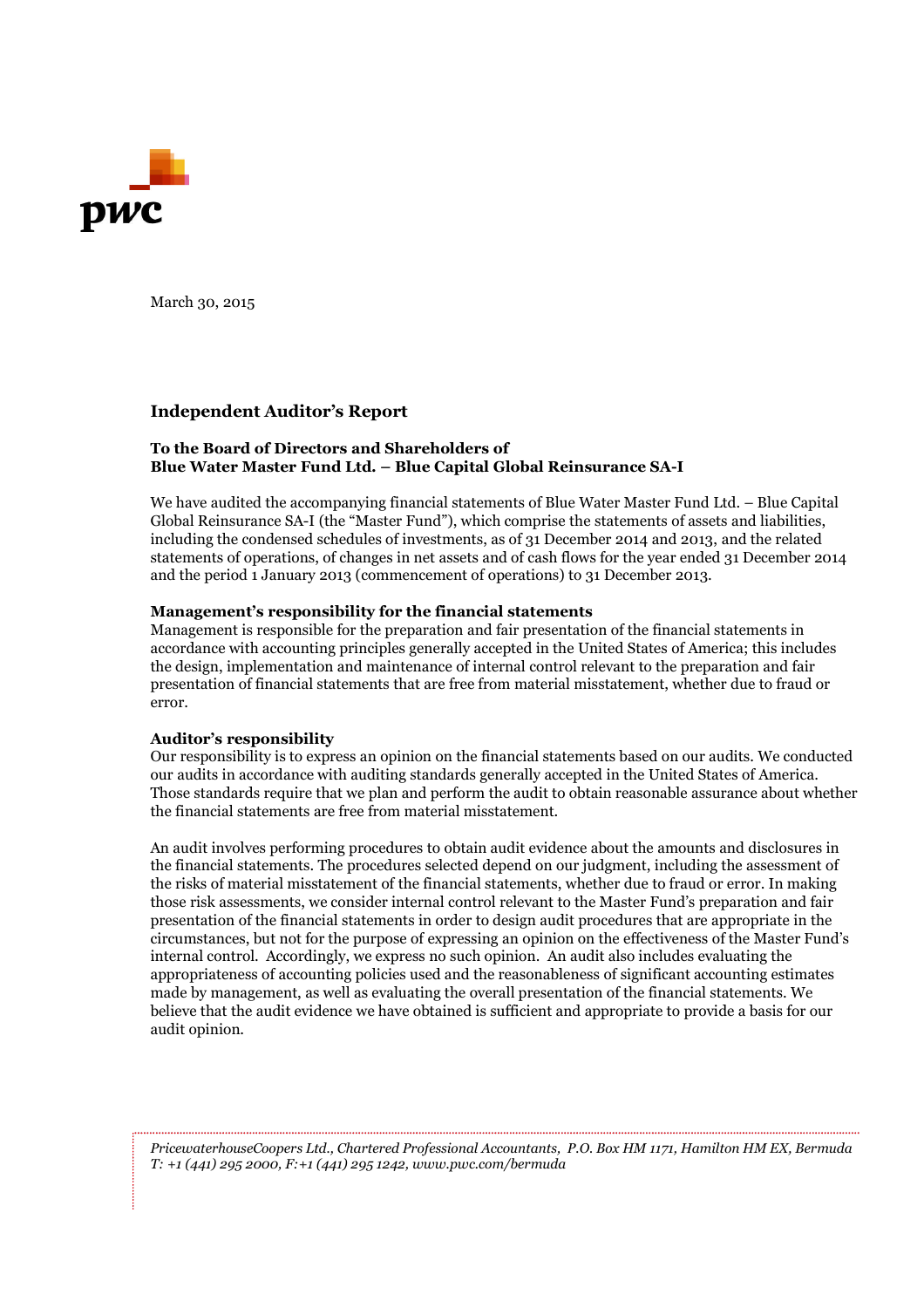

#### **Opinion**

In our opinion, the financial statements referred to above present fairly, in all material respects, the financial position of Blue Water Master Fund Ltd. – Blue Capital Global Reinsurance SA-I at 31 December 2014 and 2013, and the results of its operations, changes in its net assets, and its cash flows for the year ended 31 December 2014 and the period 1 January 2013 (commencement of operations) to 31 December 2013, in accordance with accounting principles generally accepted in the United States of America.

HiendetchouseCoopes Ltd.

**Chartered Professional Accountants**

*Reference: Independent Auditor's Report on the Financial Statements of Blue Water Master Fund Limited – Blue Capital Global Reinsurance SA-I as at 31 December 2014 and 2013 and for the year ended 31 December 2014 and the period 1 January 2013 (commencement of operations) to 31 December 2013.*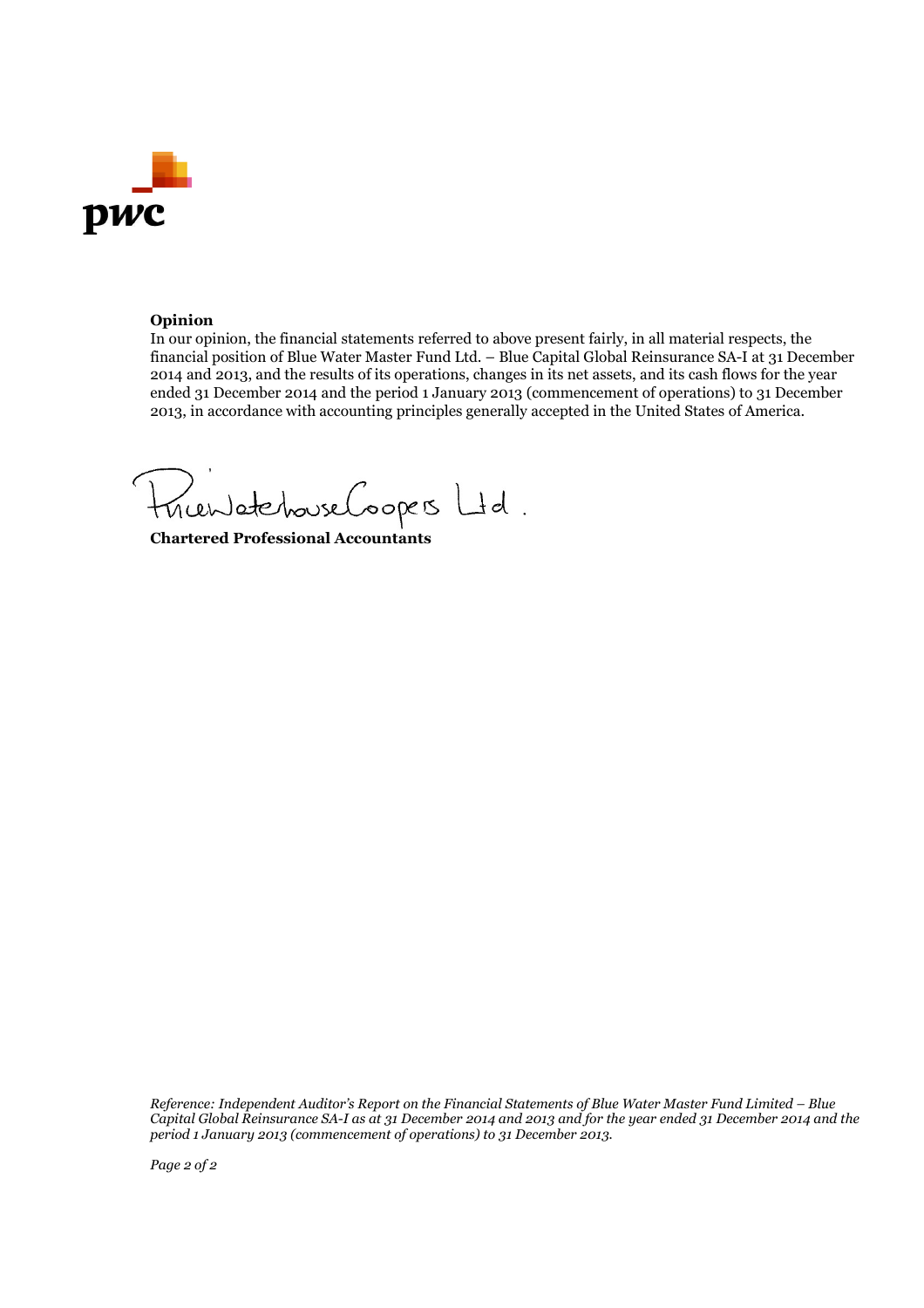Statements of Assets and Liabilities

# (expressed in thousands of U.S. dollars, except share and per share amounts)

|                                                               | December 31 |            |  |
|---------------------------------------------------------------|-------------|------------|--|
|                                                               | 2014        | 2013       |  |
| <b>Assets</b>                                                 |             |            |  |
| Investments in securities, at fair value (cost $-$ \$178,414; |             |            |  |
| $2013 \text{ cost } - $157,783$                               | 200,687     | 179,086    |  |
| Cash and cash equivalents                                     | 3,013       | 1,424      |  |
| Funds on deposit with Reinsurer (Note 6)                      | 6,654       |            |  |
| Interest receivable                                           | 27          | 33         |  |
| <b>Total assets</b>                                           | 210,381     | 180,543    |  |
| <b>Liabilities</b>                                            |             |            |  |
| Subscription received in advance (Note 6)                     | 9,054       | 15,405     |  |
| Payable to related party (Note 6)                             | 1,642       |            |  |
| Performance fee payable                                       |             | 2,399      |  |
| Management fee payable                                        | 249         | 817        |  |
| Accrued expenses and other liabilities                        | 75          | 118        |  |
| <b>Total liabilities</b>                                      | 11,020      | 18,739     |  |
| <b>Net assets</b>                                             | 199,361     | 161,804    |  |
| <b>Offered Shares in issue</b>                                | 159,840     | 142,062    |  |
| Net asset value per Offered Share                             | 1,247.2555  | 1,138.9697 |  |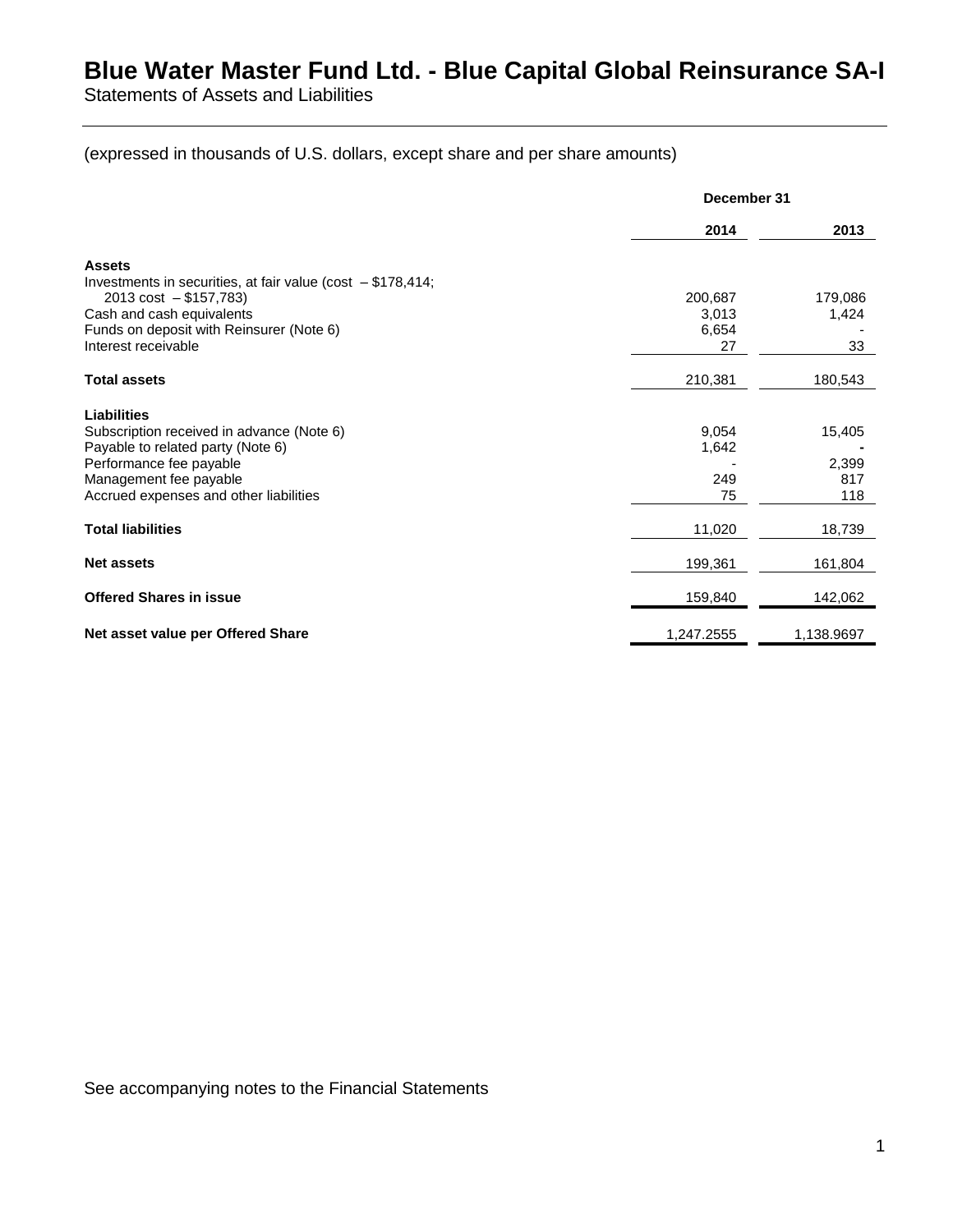Statements of Operations

# (expressed in thousands of U.S. dollars)

|                                                                                                                        |                                   | Year ended December 31,                       |
|------------------------------------------------------------------------------------------------------------------------|-----------------------------------|-----------------------------------------------|
| <b>Income</b>                                                                                                          | 2014                              | 2013                                          |
| Interest                                                                                                               | 406                               | 33                                            |
| <b>Expenses</b>                                                                                                        |                                   |                                               |
| Performance fees<br>Management fees<br>Other fees<br>Administrative fees<br>Professional fees                          | (2,785)<br>(312)<br>(190)<br>(40) | (2, 399)<br>(1,778)<br>(441)<br>(139)<br>(42) |
| <b>Total expenses</b>                                                                                                  | (3, 327)                          | (4, 799)                                      |
| <b>Net investment loss</b>                                                                                             | (2,921)                           | (4, 766)                                      |
| Realized and unrealized gain on investments in securities                                                              |                                   |                                               |
| Net realized gain on investments in securities<br>Net increase in unrealized appreciation on investments in securities | 18,903<br>970                     | 586<br>21,303                                 |
| Net gain on investments in securities                                                                                  | 19,873                            | 21,889                                        |
| Net increase in net assets resulting from operations                                                                   | 16,952                            | 17,123                                        |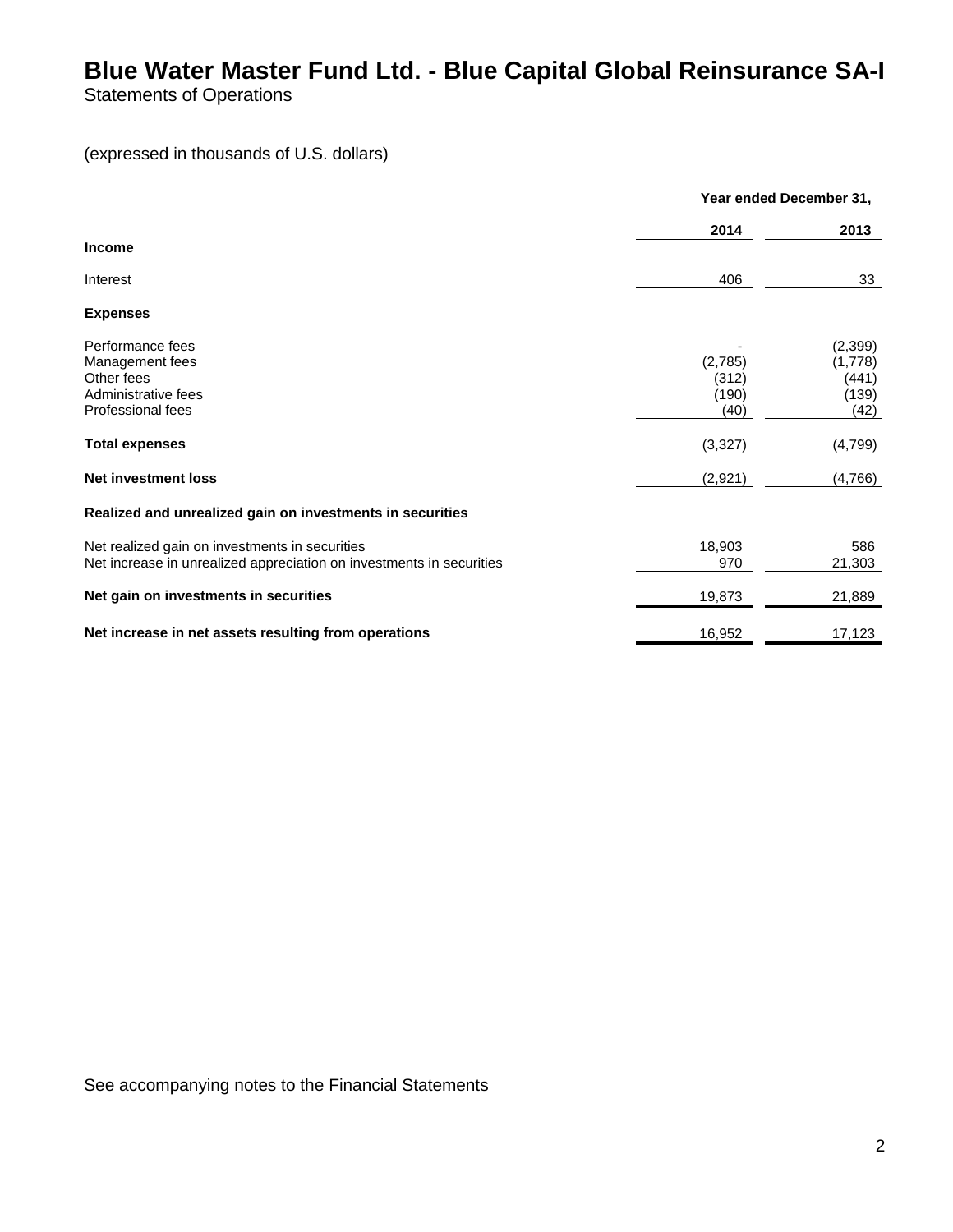Statements of Changes in Net Assets

(expressed in thousands of U.S. dollars)

|                                                                      | Year ended December 31, |         |  |
|----------------------------------------------------------------------|-------------------------|---------|--|
|                                                                      | 2014                    | 2013    |  |
| Increase in net assets                                               |                         |         |  |
| <b>From operations</b>                                               |                         |         |  |
| Net investment loss                                                  | (2,921)                 | (4,766) |  |
| Net realized gain on investments in securities                       | 18,903                  | 586     |  |
| Net increase in unrealized appreciation on investments in securities | 970                     | 21,303  |  |
| Net increase in net assets resulting from operations                 | 16,952                  | 17,123  |  |
| From capital share transactions                                      |                         |         |  |
| <b>Issuance of shares</b>                                            | 20,605                  | 144,681 |  |
| Net increase in net assets resulting from capital transactions       | 20,605                  | 144,681 |  |
| Increase in net assets                                               | 37,557                  | 161,804 |  |
| Net assets - Beginning of year                                       | 161,804                 |         |  |
| Net assets - End of year                                             | 199,361                 | 161,804 |  |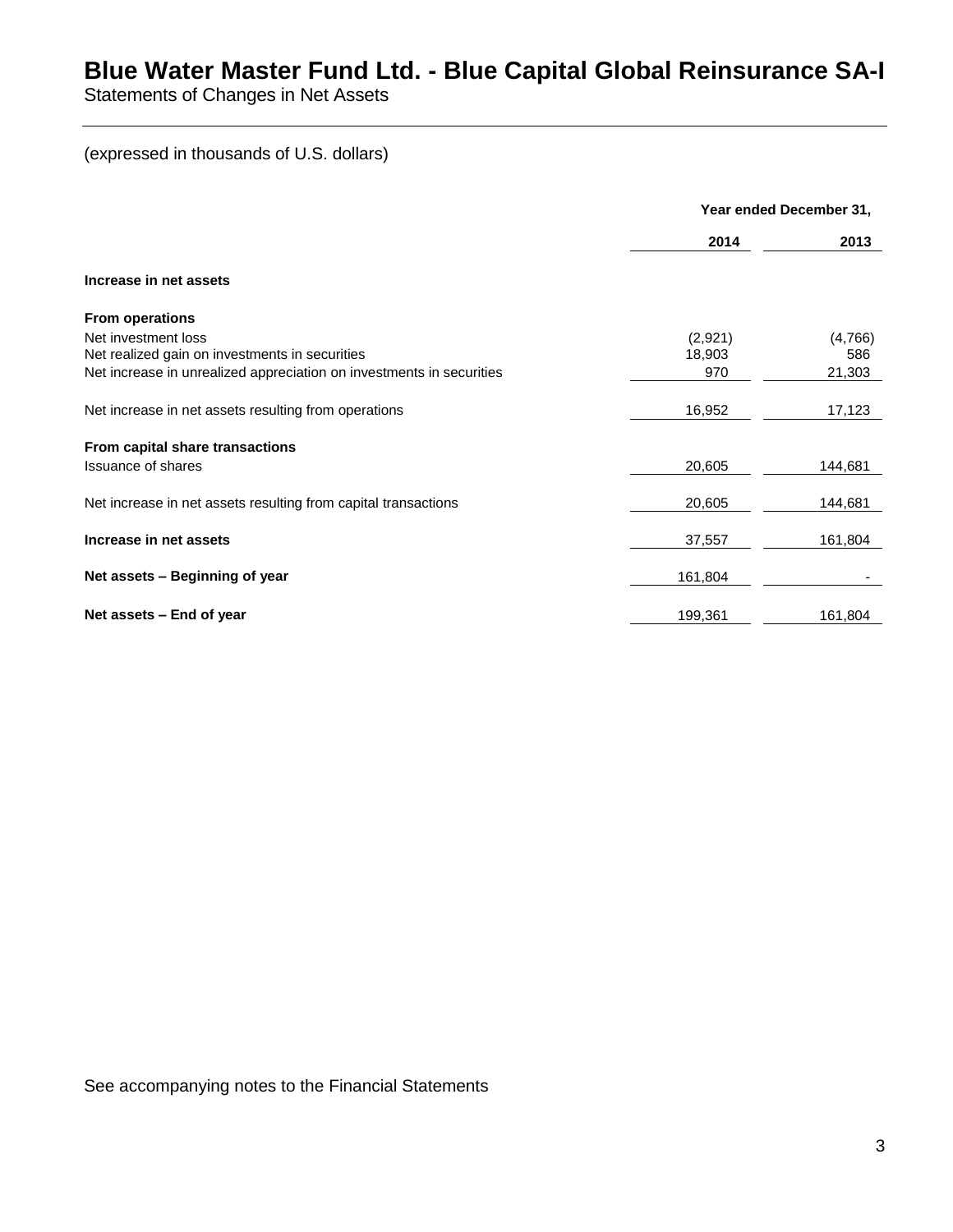Statements of Cash Flows

(expressed in thousands of U.S. dollars)

|                                                                 | Year ended December 31, |            |  |
|-----------------------------------------------------------------|-------------------------|------------|--|
|                                                                 | 2014                    | 2013       |  |
| Cash flows from operating activities                            |                         |            |  |
| Net increase in net assets resulting from operations            | 16,952                  | 17,123     |  |
| Adjustments to reconcile to net cash used in operations:        |                         |            |  |
| Purchases of investments in securities                          | (188, 293)              | (172, 197) |  |
| Sales of investments in securities                              | 186,565                 | 15,000     |  |
| Net realized gain on investments in securities                  | (18,903)                | (586)      |  |
| Net increase in unrealized appreciation                         |                         |            |  |
| on investments in securities                                    | (970)                   | (21, 303)  |  |
| Change in other assets and liabilities:                         |                         |            |  |
| Increase in funds on deposit with Reinsurer                     | (6,654)                 |            |  |
| Decrease / (increase) in interest receivable                    | 6                       | (33)       |  |
| (Decrease) / increase in performance fee payable                | (2, 399)                | 2,399      |  |
| (Decrease) / increase in management fee payable                 | (568)                   | 817        |  |
| Increase in intercompany payable                                | 1,642                   |            |  |
| (Decrease) / increase in accrued expenses and other liabilities | (43)                    | 118        |  |
| Net cash used in operating activities                           | (12,665)                | (158, 662) |  |
| Cash flows from financing activities                            |                         |            |  |
| Proceeds from issuance of shares                                | 20,605                  | 144,681    |  |
| Decrease / (increase) in subscription received in advance       | (6, 351)                | 15,405     |  |
| Net cash provided by financing activities                       | 14,254                  | 160,086    |  |
| Net increase in cash and cash equivalents                       | 1,589                   | 1,424      |  |
| Cash and cash equivalents - Beginning of year                   | 1,424                   |            |  |
| Cash and cash equivalents - End of year                         | 3,013                   | 1,424      |  |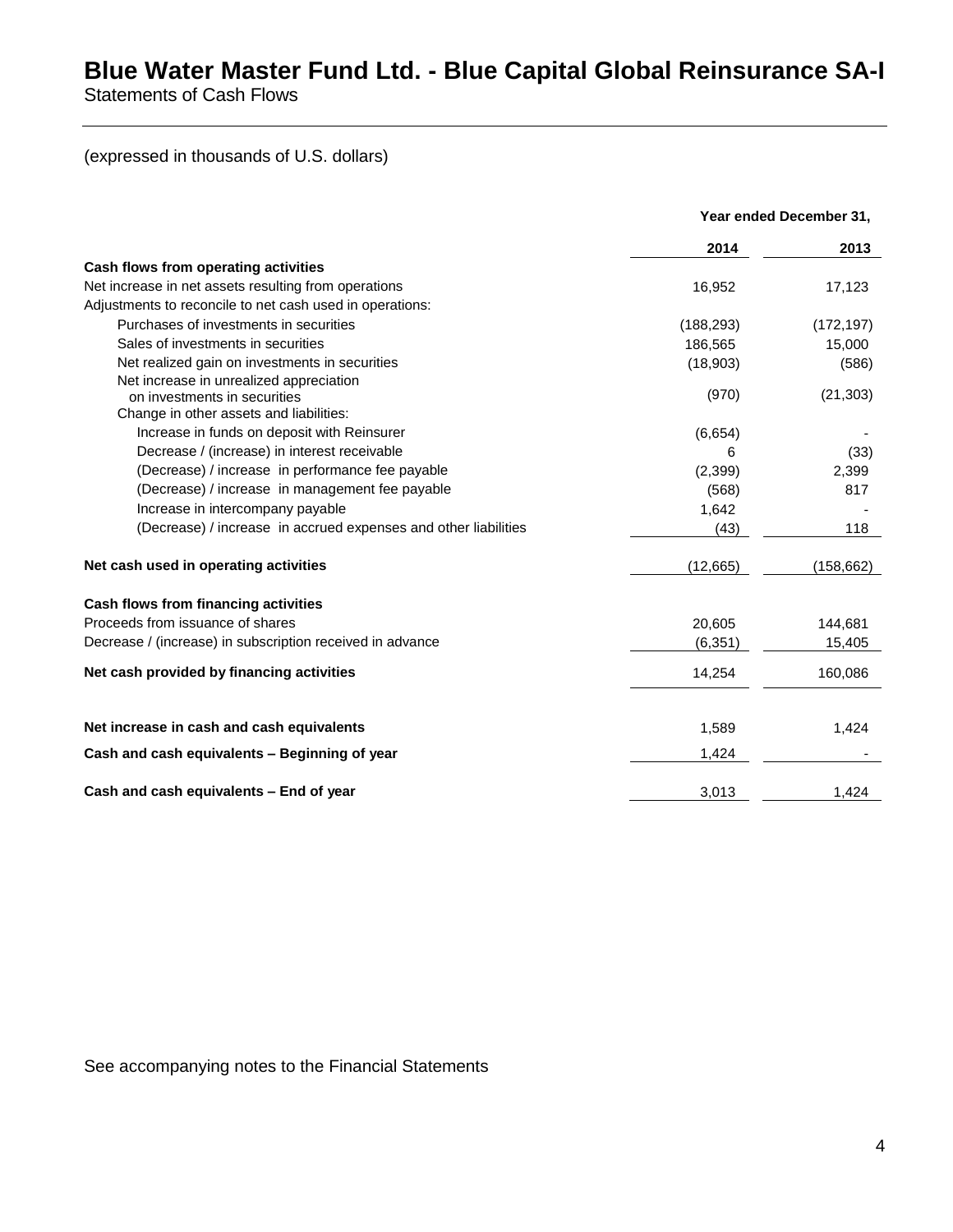Condensed Schedule of Investments

(expressed in thousands of U.S. dollars, except share and per share amounts)

# **31 December 2014**

|                                                                   |                 |                            |                         | Percentage of          |
|-------------------------------------------------------------------|-----------------|----------------------------|-------------------------|------------------------|
| <b>Type</b>                                                       | Cost<br>\$      | Number of<br><b>Shares</b> | <b>Fair Value</b><br>\$ | <b>Net Assets</b><br>% |
| Investments held in Risk Linked Instruments of Blue Water Re Ltd. |                 |                            |                         |                        |
| Blue Water Re Ltd Series A                                        | 65              | 64.5088                    | 136                     | 0.07                   |
| Blue Water Re Ltd Series A-14                                     | 19,769          | 19,768.6470                | 22,243                  | 11.16                  |
| Blue Water Re Ltd Series AB 14                                    | 5,241           | 5,240.7055                 | 5,330                   | 2.67                   |
| Blue Water Re Ltd Series AD                                       | 8,860           | 8,860,0000                 | 10,000                  | 5.02                   |
| Blue Water Re Ltd Series ADJ                                      | 100             | 100.0000                   | 203                     | 0.10                   |
| Blue Water Re Ltd Series AE                                       | 940             | 940.1350                   | 1,042                   | 0.52                   |
| Blue Water Re Ltd Series AF                                       | 20,427          | 20,427.0930                | 22,231                  | 11.15                  |
| Blue Water Re Ltd Series AG                                       | 1,579           | 1,579.0470                 | 1,251                   | 0.63                   |
| Blue Water Re Ltd Series AH                                       | 9,002           | 9,001.9977                 | 10,467                  | 5.25                   |
| Blue Water Re Ltd Series AI                                       | 6,971           | 6,971.2500                 | 7,456                   | 3.74                   |
| Blue Water Re Ltd Series AJ                                       | 8,496           | 8,496.0000                 | 10,003                  | 5.02                   |
| Blue Water Re Ltd Series AK                                       | 1,518           | 1,517.6410                 | 1,764                   | 0.88                   |
| Blue Water Re Ltd Series AL (ART)                                 | 4,202           | 4,201.8150                 | 4,993                   | 2.50                   |
| Blue Water Re Ltd Series AM 1                                     | 1,077           | 1,076.7623                 | 1,297                   | 0.65                   |
| Blue Water Re Ltd Series AN 1                                     | 4,660           | 4,660.0602                 | 5,015                   | 2.52                   |
| Blue Water Re Ltd Series AO 1                                     | 1,302           | 1,301.8565                 | 1,579                   | 0.79                   |
| Blue Water Re Ltd Series AP 1                                     | 711             | 711.1170                   | 776                     | 0.39                   |
| Blue Water Re Ltd Series AR                                       | 4,577           | 4,577.0000                 | 5,000                   | 2.51                   |
| Blue Water Re Ltd Series AT                                       | 4,480           | 4,480.2500                 | 5,000                   | 2.51                   |
| Blue Water Re Ltd Series AU                                       | 1,829           | 1,829.0000                 | 1,986                   | 1.00                   |
| Blue Water Re Ltd Series AV                                       | 4,293           | 4,293.1174                 | 4,296                   | 2.15                   |
| Blue Water Re Ltd Series C                                        | 53              | 52.7213                    | 92                      | 0.05                   |
| Blue Water Re Ltd Series C14                                      | 5,986           | 5.986.3530                 | 5,040                   | 2.53                   |
| Blue Water Re Ltd Series E14                                      |                 |                            | 1,991                   | 1.00                   |
| Blue Water Re Ltd Series H 1 14                                   | 1,565<br>25,623 | 1,564.5500<br>25,622.8806  | 29,157                  | 14.63                  |
| Blue Water Re Ltd Series I 1 14                                   | 2,328           | 2,328.2293                 | 2,546                   | 1.28                   |
| Blue Water Re Ltd Series J 1 14                                   | 1,553           |                            | 1.744                   | 0.87                   |
| Blue Water Re Ltd Series K 1 14                                   | 4,466           | 1,553.2508<br>4,465.7111   | 5,823                   | 2.92                   |
| Blue Water Re Ltd Series L 1 14                                   | 2,163           | 2.163.0231                 | 2,787                   | 1.40                   |
| Blue Water Re Ltd Series M 1 14                                   | 5,765           | 5,765.4140                 | 7,877                   | 3.95                   |
| Blue Water Re Ltd Series P 1 14                                   | 5,899           | 5,899.1544                 | 6,963                   | 3.49                   |
| Blue Water Re Ltd Series Q 1 14                                   |                 |                            |                         |                        |
| Blue Water Re Ltd Series S 1 14                                   | 7,566<br>324    | 7,565.5682<br>323.9424     | 8,750<br>410            | 4.39<br>0.21           |
| Blue Water Re Ltd Series T 1 14                                   | 320             | 320.3525                   |                         | 0.21                   |
| Blue Water Re Ltd Series U 1 14                                   | 322             |                            | 410                     |                        |
| Blue Water Re Ltd Series V 1 14                                   | 280             | 322.3156                   | 410<br>362              | 0.21                   |
|                                                                   |                 | 280.4424                   |                         | 0.18                   |
| Blue Water Re Ltd Series W 1 14                                   | 317             | 316.6624                   | 410                     | 0.21                   |
| Blue Water Re Ltd Series Z-SAI                                    | 1,218           | 1,218.4129                 | 1,218                   | 0.61                   |
| Blue Water Re Ltd Series ZZ                                       | 567             | 566.9963                   | 567                     | 0.28                   |
| <b>Catastrophe Bonds</b>                                          | 176,414         | 176,413.9838               | 198,625                 |                        |
| Residential Re 2013-II                                            | 2,000           | 2,000,000.0000             | 2,062                   | 1.03                   |
|                                                                   | 2,000           | 2,000,000.0000             | 2,062                   |                        |
| Total                                                             | 178,414         |                            | 200.687                 |                        |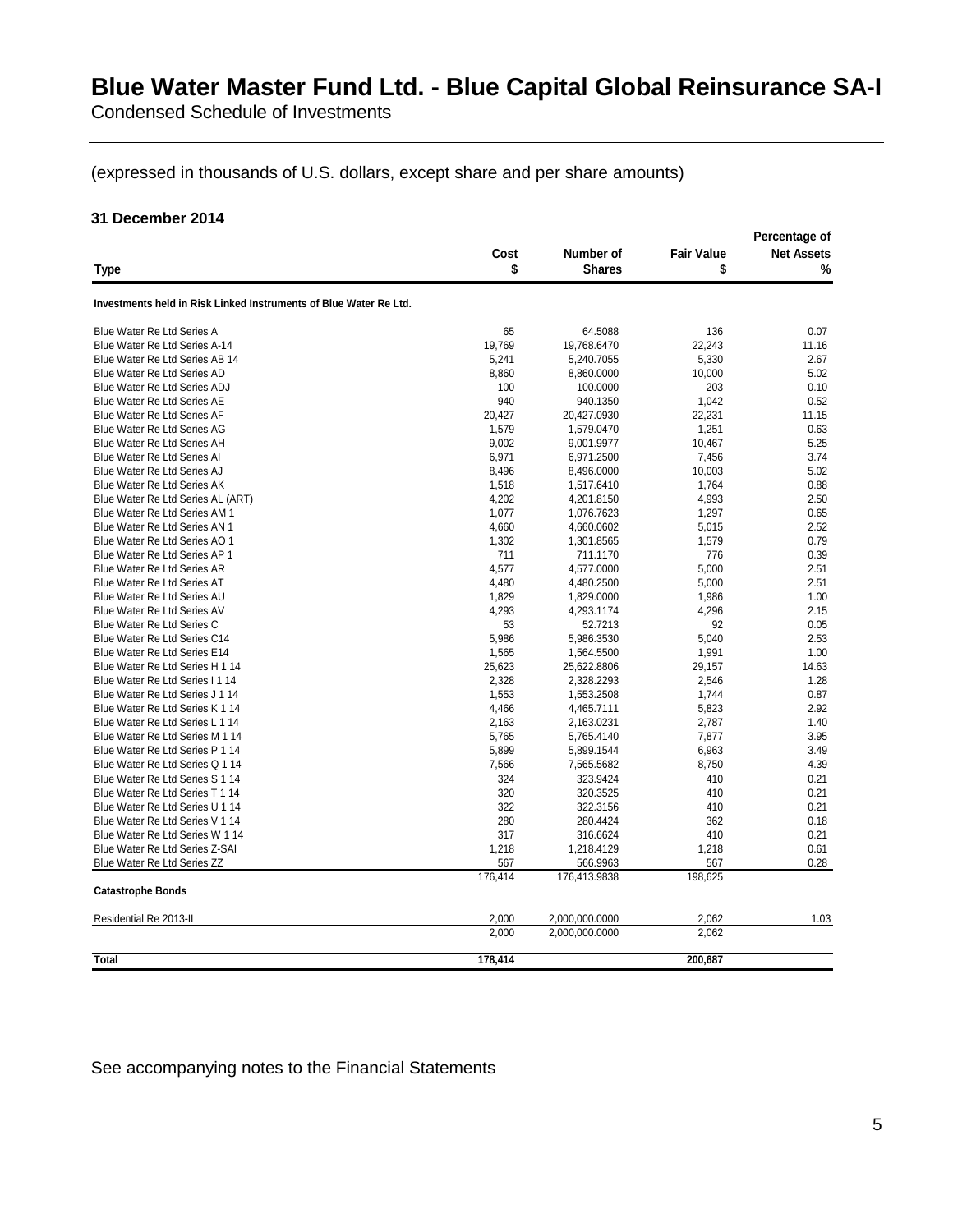Condensed Schedule of Investments

(expressed in thousands of U.S. dollars, except share and per share amounts)

# **31 December 2013**

|                                                                   | Cost              | Number of                   | <b>Fair Value</b> | Percentage of<br><b>Net Assets</b> |
|-------------------------------------------------------------------|-------------------|-----------------------------|-------------------|------------------------------------|
| <b>Type</b>                                                       | \$                | shares                      | \$                | %                                  |
| Investments held in Risk Linked Instruments of Blue Water Re Ltd. |                   |                             |                   |                                    |
| Blue Water Re Ltd Series A                                        | 31,654            | 31,654.4568                 | 37.047            | 22.90                              |
| Blue Water Re Ltd Series B                                        | 1,269             | 1,269.0035                  | 1,430             | 0.88                               |
| Blue Water Re Ltd Series C                                        | 7,504             | 7,504.0000                  | 7,812             | 4.83                               |
| Blue Water Re Ltd Series D                                        | 4,248             | 4,248.0000                  | 4,986             | 3.08                               |
| Blue Water Re Ltd Series E                                        | 1,613             | 1,612.6880                  | 2,130             | 1.32                               |
| Blue Water Re Ltd Series H-1                                      | 16,818            | 16,818.1260                 | 20,142            | 12.45                              |
| Blue Water Re Ltd Series I-1                                      | 4,361             | 4,360.9770                  | 5,794             | 3.58                               |
| Blue Water Re Ltd Series J                                        | 1,906             | 1,905.9250                  | 2,375             | 1.47                               |
| Blue Water Re Ltd Series K-1                                      | 4,338             | 4,337.6965                  | 6,078             | 3.76                               |
| Blue Water Re Ltd Series L-1                                      | 3,133             | 3,133.0110                  | 4,310             | 2.66                               |
| Blue Water Re Ltd Series M-1                                      | 7,015             | 7,015.2230                  | 10,149            | 6.27                               |
| Blue Water Re Ltd Series N-1                                      | 7,776             | 7,775.6650                  | 8,776             | 5.42                               |
| Blue Water Re Ltd Series O-1                                      | 2,792             | 2,792.3920                  | 3,687             | 2.28                               |
| Blue Water Re Ltd Series P-1                                      | 9,497             | 9,496.8270                  | 11,160            | 6.90                               |
| Blue Water Re Ltd Series Q-1                                      | 4,448             | 4,448.0490                  | 5,436             | 3.36                               |
| Blue Water Re Ltd Series R-1                                      | 1,561             | 1,561.0070                  | 1,684             | 1.04                               |
| Blue Water Re Ltd Series S-1                                      | 314               | 313.6490                    | 420               | 0.26                               |
| Blue Water Re Ltd Series T-1                                      | 313               | 312.7930                    | 419               | 0.26                               |
| Blue Water Re Ltd Series U-1                                      | 312               | 311.7750                    | 420               | 0.26                               |
| Blue Water Re Ltd Series V-1                                      | 262               | 261.6320                    | 355               | 0.22                               |
| Blue Water Re Ltd Series W-1                                      | 312               | 312.3690                    | 419               | 0.26                               |
| Blue Water Re Ltd Series X-1                                      | 6,843             | 6,842.9340                  | 7,347             | 4.54                               |
| Blue Water Re Ltd Series Y                                        | 2,000             | 2,000.0000                  |                   | 0.00                               |
| Blue Water Re Ltd Series Z                                        | 475               | 475.0000                    |                   | 0.00                               |
| Blue Water Re Ltd Series AA                                       | 1,000             | 1,000.0000                  |                   | 0.00                               |
| Blue Water Re Ltd Series AB                                       | 1,109             | 1,109.2110                  | 1,178             | 0.73                               |
| Blue Water Re Ltd Series AC                                       | 4,501             | 4,501.2500                  | 5,000             | 3.09                               |
| Blue Water Re Ltd Series AD                                       | 8,860             | 8,860.0000                  | 8,990             | 5.56                               |
| Blue Water Re Ltd Series Z-SAI                                    | 19,549<br>155,783 | 19,549.4145<br>155,783.0743 | 19,549<br>177,093 | 12.08                              |
|                                                                   |                   |                             |                   |                                    |
| <b>Catastrophe Bonds</b>                                          |                   |                             |                   |                                    |
| <b>United States</b><br>Multi-Peril                               |                   |                             |                   |                                    |
| Residential Re 2013-II                                            | 2,000             | 2,000,000.0000              | 1,993             | 1.23                               |
|                                                                   | 2,000             |                             | 1,993             |                                    |
| Total                                                             | 157,783           |                             | 179,086           |                                    |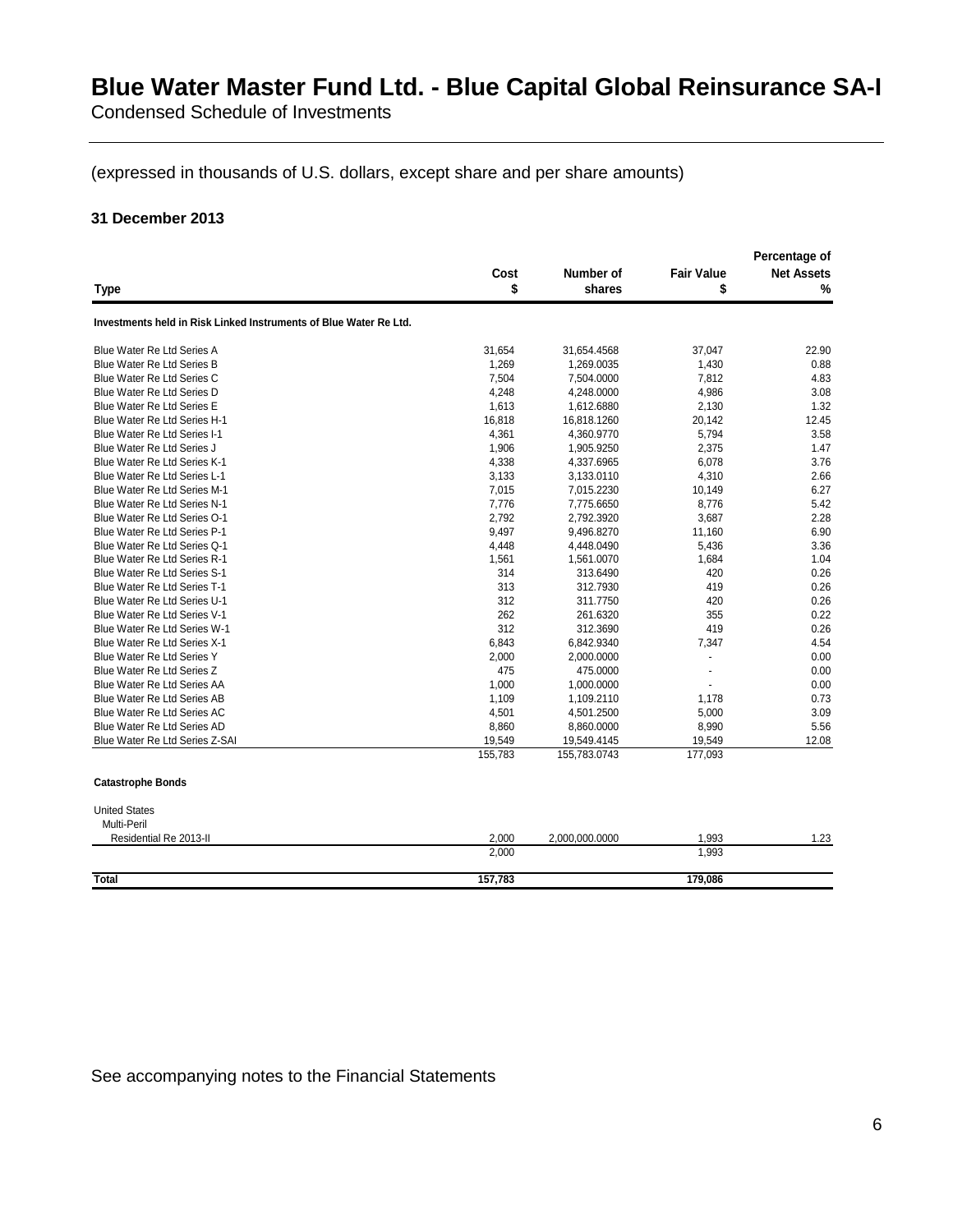Notes to the Financial Statements **31 December 2014** 

(expressed in thousands of U.S. dollars, except share and per share amounts)

# **1. Nature of operations**

Blue Water Master Fund Ltd. (the "Master Fund SAC") is an open-ended mutual fund company of unlimited duration incorporated with limited liability under the laws of Bermuda on 12 December 2011 that commenced operations on 1 June 2012. The Master Fund SAC is registered as a segregated account company under the Segregated Accounts Companies Act 2000, as amended (the "SAC Act"). The Master Fund SAC establishes a separate account for each class of shares comprised in each segregated account (each, a "Segregated Account"). Each Segregated Account is a separate individually managed pool of assets constituting, in effect, a separate fund with its own investment objective and policies and overseen by Blue Capital Management Ltd. (the "Manager"), a wholly-owned subsidiary of Montpelier Re Holdings Ltd. ("Montpelier"), an exempted Bermuda company incorporated with limited liability whose common shares are listed on the New York Stock Exchange (symbol MRH) and the Bermuda Stock Exchange (symbol MRH BH).

The Master Fund SAC currently has three Segregated Accounts that have commenced operations, being Blue Capital Global Reinsurance SA-1 (the "Master Fund"), BCAP Mid Vol Fund and Blue Capital Low Volatility Strategy. The Master Fund operates under a "master/feeder" structure. Blue Capital Global Reinsurance Fund Limited (the "Feeder Fund"), a closed-ended exempted mutual fund company of unlimited duration with limited liability incorporated under the laws of Bermuda on 8 October 2012 that commenced operations on 6 December 2012, invests substantially all of its assets by way of subscription for non-voting redeemable preference shares of the Master Fund ("Offered Shares"). Outside of the activities of the Segregated Accounts, the Master Fund SAC has no substantial operations of its own. The Master Fund commenced operations on 1 January 2013.

The investment objective of the Master Fund is to generate attractive returns by investing in a diversified portfolio of fully collateralized reinsurance-linked instruments ("RLI") and other investments carrying exposures to insured catastrophe event risks. The Master Fund predominantly invests in fully collateralized RLIs through non-voting redeemable preference shares issued by Blue Water Re Ltd. (the "Reinsurer") which in turn writes reinsurance contracts with the ceding companies. Each non-voting redeemable preference share of the Reinsurer corresponds to a specific reinsurance contract entered into by the Reinsurer. The Master Fund's investments in other reinsurance-linked investments, which carry exposure to insured catastrophe event risks such as industry loss warranties, cat bonds and other insurance-linked instruments, are made directly by the Master Fund. The manager to the Master Fund is Blue Capital Management Ltd. (the "Manager").

Underwriting services were formerly provided by the Manager's wholly-owned subsidiary, Blue Capital Insurance Managers Ltd. (the "Reinsurance Manager"); however, the Manager and the Reinsurance Manager consummated a short form merger on December 15, 2014, with the Manager surviving by operation of statute. Accordingly, the Manager has and will continue to act as the Company's manager as well as the Reinsurer's insurance manager and insurance agent in place of, and on the same terms as, the Reinsurance Manager. The Manager's fees are obligations of the Master Fund.

The capital of the Master Fund is represented by the net assets attributable to holders of Offered Shares. It is the Manager's responsibility when managing capital to safeguard the Master Fund's ability to continue as a going concern in order to provide returns for shareholders and benefits for other stakeholders and to maintain a strong capital base to support the development of the investment activities of the Master Fund. In order to maintain or adjust the capital structure, the Manager's policy is to monitor any subscriptions and redemptions relative to the liquid assets and adjust the amount of distributions the Master Fund may pay to the Feeder Fund.

The Reinsurer is an exempted limited liability company incorporated on 18 November 2011 under the laws of Bermuda and is licensed by the Bermuda Monetary Authority as a special purpose insurer with an underwriting plan focused on fully collateralized reinsurance protection of the property catastrophe insurance and reinsurance market.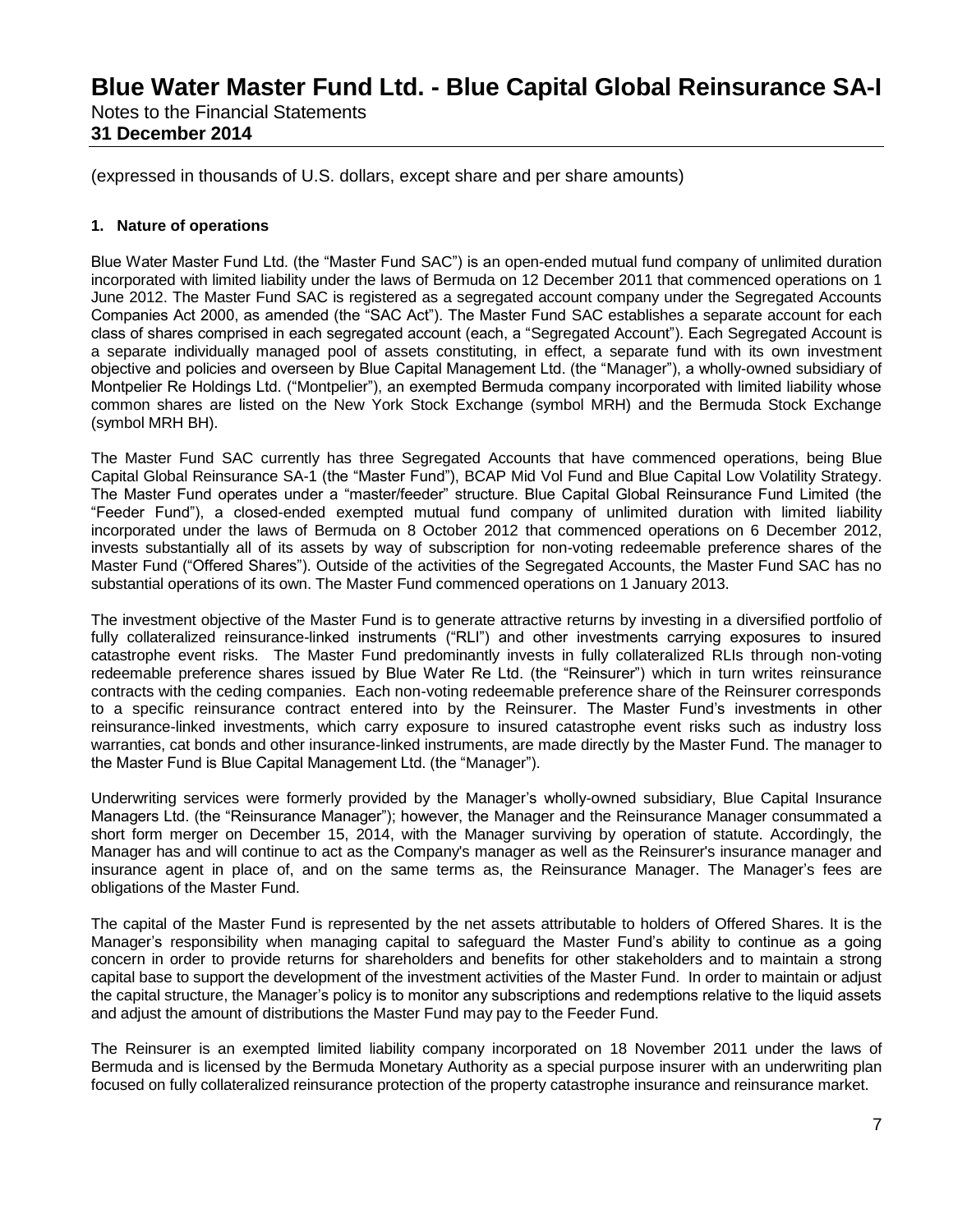Notes to the Financial Statements **31 December 2014** 

(expressed in thousands of U.S. dollars, except share and per share amounts)

# **2. Summary of significant accounting policies**

The financial statements have been prepared in conformity with accounting principles generally accepted in the United States of America ("US GAAP"). The preparation of financial statements in conformity with US GAAP requires management to make estimates and assumptions that affect the reported amounts of assets and liabilities and disclosure of contingent assets and liabilities at the date of the financial statements and the reported amounts of revenues and expenses during the year. Actual results could differ from those estimates. The significant accounting policies are as follows:

# *Cash and Cash Equivalents*

Cash and cash equivalents include short-term, highly liquid investments, such as money market funds, that are readily convertible to known amounts of cash and have original maturities of three months or less.

## *Reinsurance premiums written and purchased*

Premiums written by the Reinsurer are earned, net of any applicable brokerage fees, taxes and commissions, over the term of the related policy or contract, based on earnings patterns appropriate to the types of cover provided and the exposure period thereon.

The Reinsurer purchases reinsurance from third parties in order to manage its exposures. Such ceded reinsurance premiums are accounted for on bases consistent with those used in accounting for the underlying premiums assumed, and are reported as reductions in net premiums written and earned.

## *Loss and Loss Adjustment Expenses Reserves*

Loss and Loss Adjustment Expenses ("LAE") reserves on reinsurance contracts are comprised of case reserves and incurred but not reported ("IBNR") reserves. Case reserve estimates are initially set on the basis of loss reports received from third parties if it is expected that these losses would result in a loss for the Reinsurer based on the underlying exposures. IBNR reserves consist of a provision for additional development in excess of the case reserves reported by ceding companies as well as a provision for claims which have occurred but which have not yet been reported by ceding companies. IBNR reserves are estimated by management using various actuarial methods as well as a combination of historical insurance industry loss experience and management's professional judgment.

The uncertainties inherent in the reserving process, potential delays by cedants in the reporting of loss information, together with the potential for unforeseen adverse developments, may result in loss and LAE reserves ultimately being significantly greater or less than the reserve provided at the end of any given reporting period. The degree of uncertainty is further increased when a significant loss event takes place near the end of a reporting period. Loss and loss adjustment expense reserve estimates are regularly reviewed and updated as new information becomes known. Any resulting adjustments are reflected in income in the period in which they become known.

During the year ended 31 December 2014, the Reinsurer incurred \$5,850 (2013 – \$2,155) of losses and loss adjustment expenses in connection with reinsurance contracts written on behalf of the Master Fund. For the year ended 31 December 2014, the Reinsurer had paid claims of \$2,074 (2013 – \$1,557).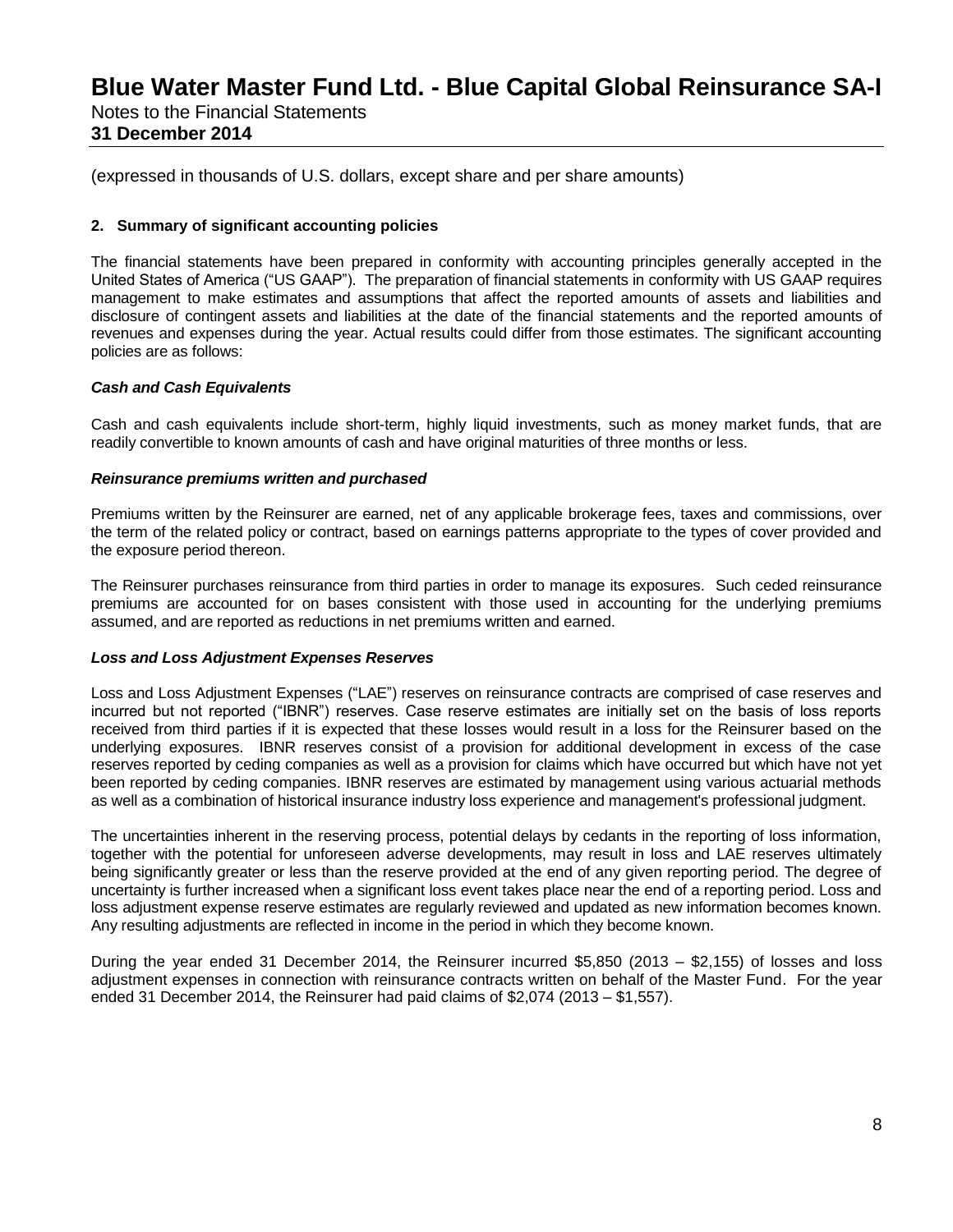Notes to the Financial Statements **31 December 2014** 

(expressed in thousands of U.S. dollars, except share and per share amounts)

# **2. Summary of significant accounting policies (continued)**

#### *Investment Transactions and Related Investment Income*

Investment transactions are accounted for on a trade-date basis. Realized gains or losses on the sale of investments are calculated using the specific identification method of accounting. Interest is recognized on the accrual basis.

As an additional means of managing its underwriting risk, the Master Fund has entered into ILW swap contracts ("ILW Swaps") which provide reinsurance-like protection for specific loss events. However, unlike traditional reinsurance, ILW Swaps loss payments are determined purely on the basis of losses incurred by the insurance industry as a whole, with no reference to losses incurred by the ILW Swap counterparty. ILW Swaps are valued on the basis of models developed by the Manager.

## *Translation of Foreign Currency*

The accounting records of the Master Fund are maintained in United States dollars. Assets and liabilities denominated in foreign currencies are translated into United States dollar amounts at the year-end exchange rates. Transactions denominated in foreign currencies, including purchases and sales of investments, and income and expenses, are translated into United States dollar amounts on the transaction date. Adjustments arising from foreign currency transactions are reflected in the statements of operations.

The Master Fund does not isolate that portion of the results of operations arising from the effect of changes in foreign exchange rates on investments from fluctuations arising from changes in market prices of investments held. Such fluctuations are included in change in unrealized gains from investments in the statements of operations.

#### *Income Taxes*

At the present time, no income, profit, capital transfer or capital gains taxes are levied in Bermuda and accordingly, no provision for such taxes has been recorded by the Master Fund. The Master Fund has received an undertaking from the Minister of Finance of Bermuda, under the Exempted Undertakings Tax Protection Act 1966 exempting the Master Fund from income, profit, capital transfer or capital taxes, should such taxes be enacted, until 31 March 2035.

The Manager assesses uncertain tax positions by determining whether a tax position of the Master Fund is more likely than not to be sustained upon examination, including resolution of any related appeals or litigation processes, based on the technical merits of the position. For tax positions meeting the more likely than not threshold, the tax amount recognized in the financial statements is reduced by the largest benefit that has a greater than fifty per cent likelihood of being realized upon ultimate settlement with the relevant taxing authority. The Manager has not identified any uncertain tax positions in the Master Fund arising in this or any preceding period. However, the Manager's conclusions may be subject to review and adjustment at a later date based on factors including, but not limited to, ongoing analysis of changes to tax laws, regulations and interpretations thereof. The Manager has determined that there are no reserves for uncertain tax positions necessary for any of the Master Fund's open tax years. The Manager does not expect the total amount of unrecognized tax benefits will materially change over the next twelve months.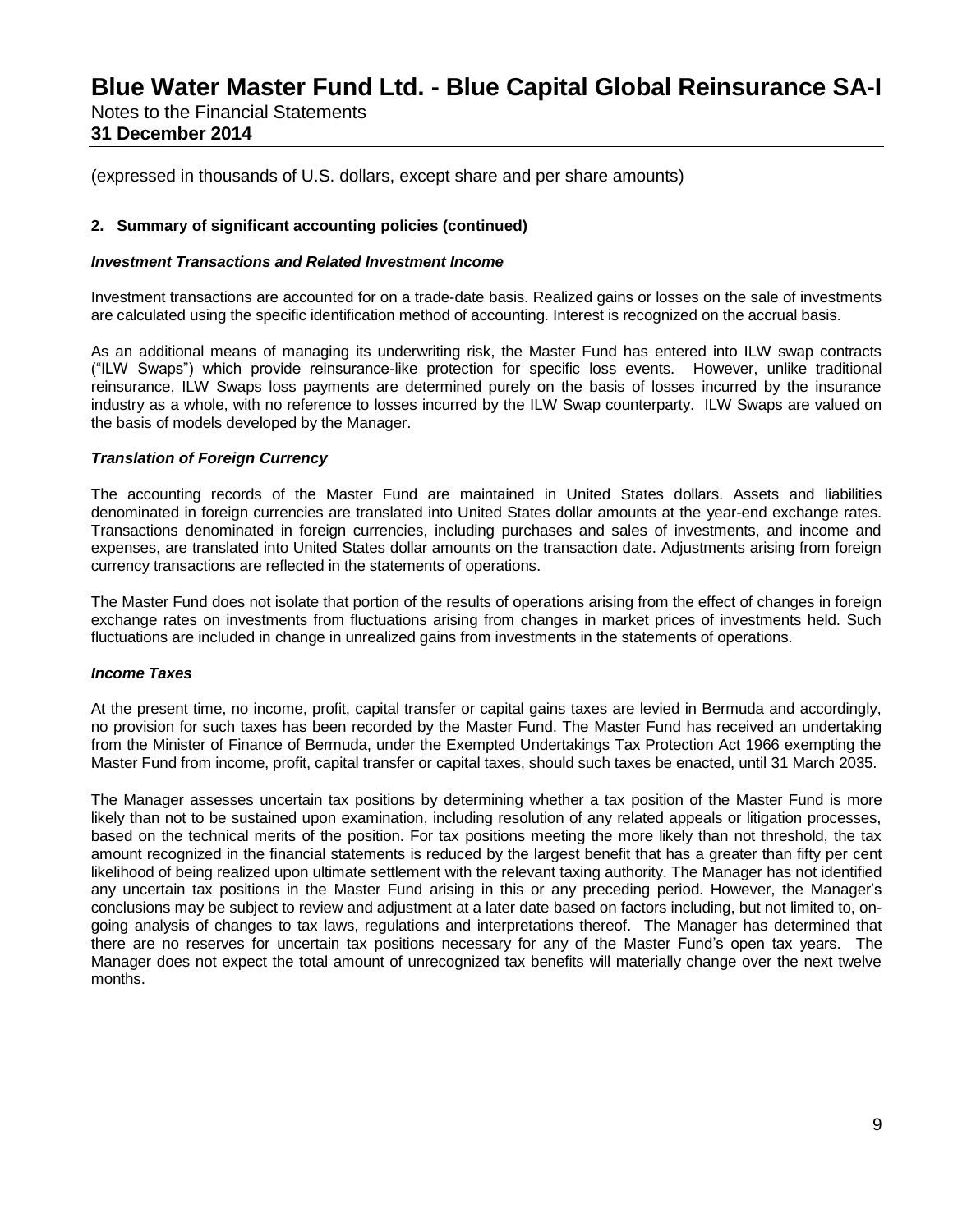Notes to the Financial Statements **31 December 2014** 

(expressed in thousands of U.S. dollars, except share and per share amounts)

# **2. Summary of significant accounting policies (continued)**

# *New Accounting Pronouncement*

Effective January 1, 2014, the Master Fund adopted the Financial Accounting Standards Board (FASB) accounting standards update (ASU) 2013-08, Financial Services-Investment Companies (Topic 946) amending the criteria for an entity to qualify as an investment company under US GAAP. The update also amends certain disclosure requirements and measurement criteria. The adoption of the update did not have a material impact on the Master Fund's financial statements.

## **3. Fair value measurements**

The Master Fund records its investments at fair value. Fair value is the amount for which an asset could be exchanged, or a liability transferred, between knowledgeable, willing parties in an arm's length transaction. Determining the fair value for these instruments requires the use of the Manager's judgment. The fair values of the Master Fund's investments in ILW Swaps and contracts written by the Reinsurer are ultimately dependent on the nature of the underlying fully-collateralized property catastrophe reinsurance protection risk assumed or purchased.

Under US GAAP, the Master Fund must determine the appropriate level in the fair value hierarchy for each fair value measurement. The fair value hierarchy prioritizes inputs, which refer broadly to assumptions market participants would use in pricing an asset or liability, into three-levels. It gives the highest priority to quoted prices (unadjusted) in active markets for identical assets or liabilities and the lowest priority to unobservable inputs. The level in the fair value hierarchy within which a fair value measurement in its entirety falls is determined based on the lowest level input that is significant to the fair value measurement. The guidance establishes three levels of the fair value hierarchy as follows:

- Level 1 Inputs that reflect unadjusted quoted prices in active markets for identical assets or liabilities that the Master Fund has the ability to access at the measurement date;
- Level 2 Inputs other than quoted prices that are observable for the asset or liability either directly or indirectly, including inputs in markets that are not considered to be active; and
- Level 3 Inputs that are unobservable.

Level 3 includes financial instruments that are valued using the income approach valuation technique. These methods incorporate both observable and unobservable inputs. The Master Fund's financial instruments in this category consist of collateralized property catastrophe risks from traditional reinsurance markets.

For positions that are not traded in active markets or are subject to transfer restrictions, valuations are adjusted to reflect illiquidity and/or non-transferability, and such adjustments are generally based on available market evidence. The Manager's determination of fair value is then based on the best information available in the circumstances, and may incorporate the Manager's own assumptions and may involve some degree of judgment.

The fair values assigned to Level 2 and 3 securities are based upon available information and do not necessarily represent amounts which might ultimately be realized. Because of the inherent uncertainty of valuation, the estimated fair value may differ significantly from the values that would have been used had a ready market for such securities existed and these differences could be material.

#### *Fully Collateralized Reinsurance-Linked Instruments*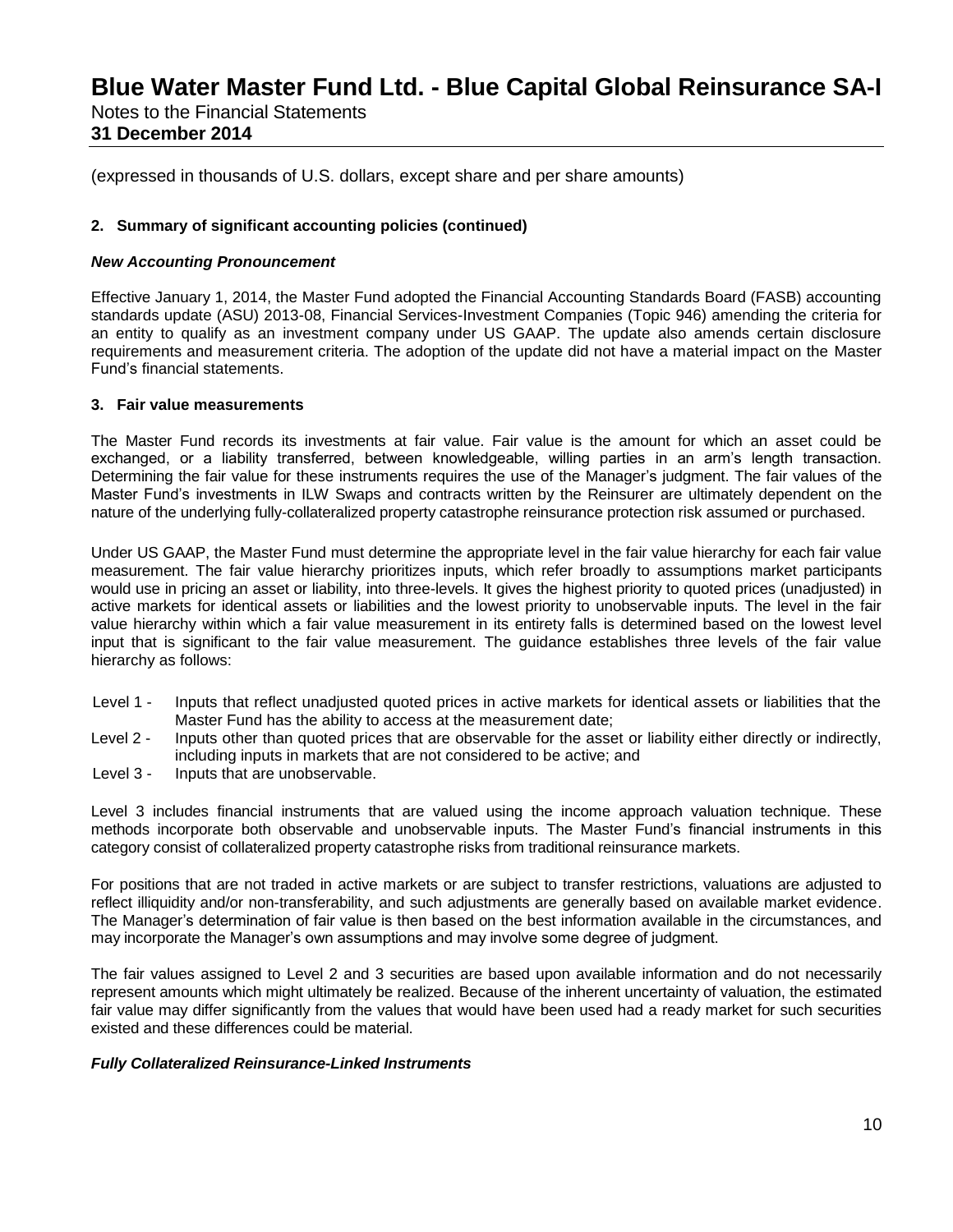Notes to the Financial Statements **31 December 2014** 

(expressed in thousands of U.S. dollars, except share and per share amounts)

# **3. Fair value measurements (continued)**

The fair value of each RLI held by the Master Fund will generally equal:

- (i) the amount of capital invested in such RLI; plus
- (ii) the amount of net premium earned to date for such RLI; plus
- (iii) the amount of the investment earnings earned to date on both the capital invested in the RLI and the associated reinsurance premiums; minus
- (iv) the amount of any losses paid and Loss and Loss Adjustment Expense reserves.

Valuations are performed on a monthly basis, whereby each redeemable preference share of the Reinsurer will be valued on the basis of the remaining risk inherent in the agreement, adjusted for any potential covered events.

# *ILW Swaps*

The fair value of an ILW Swap is determined through the use of an internal valuation model. Inputs to the internal valuation model are based on proprietary data as observable market inputs are not available. The most significant unobservable input is the potential payment that would become due to the counterparty following the occurrence of a triggering event as reported by an external agency. The initial investment represents a short position on the balance sheet. Generally, an increase (decrease) in the potential payment would result in an increase (decrease) to the fair value of the ILW liability.

# *Catastrophe Bonds*

The fair value of catastrophe bonds held directly by the Master Fund is based on broker or underwriter bid indications for the same or similar catastrophe bond, as of the valuation date.

The following table presents information about the Master Fund's assets measured at fair value:

## **31 December 2014**

|                                                                   | Level 1                  |     | Level <sub>2</sub> | Level 3                        | <b>Total</b>  |
|-------------------------------------------------------------------|--------------------------|-----|--------------------|--------------------------------|---------------|
| <b>Assets</b> (at fair value)                                     |                          |     |                    |                                |               |
| Investments in Blue Water Re Ltd.<br>Redeemable preference shares |                          | \$. |                    | 198,625                        | 198,625       |
| <b>Investments in Catastrophe Bonds</b>                           | $\overline{\phantom{a}}$ | \$. | 2,062              | \$<br>$\overline{\phantom{a}}$ | \$<br>2,062   |
| <b>Total investments</b>                                          |                          |     | 2,062              | \$<br>198,625                  | \$<br>200,687 |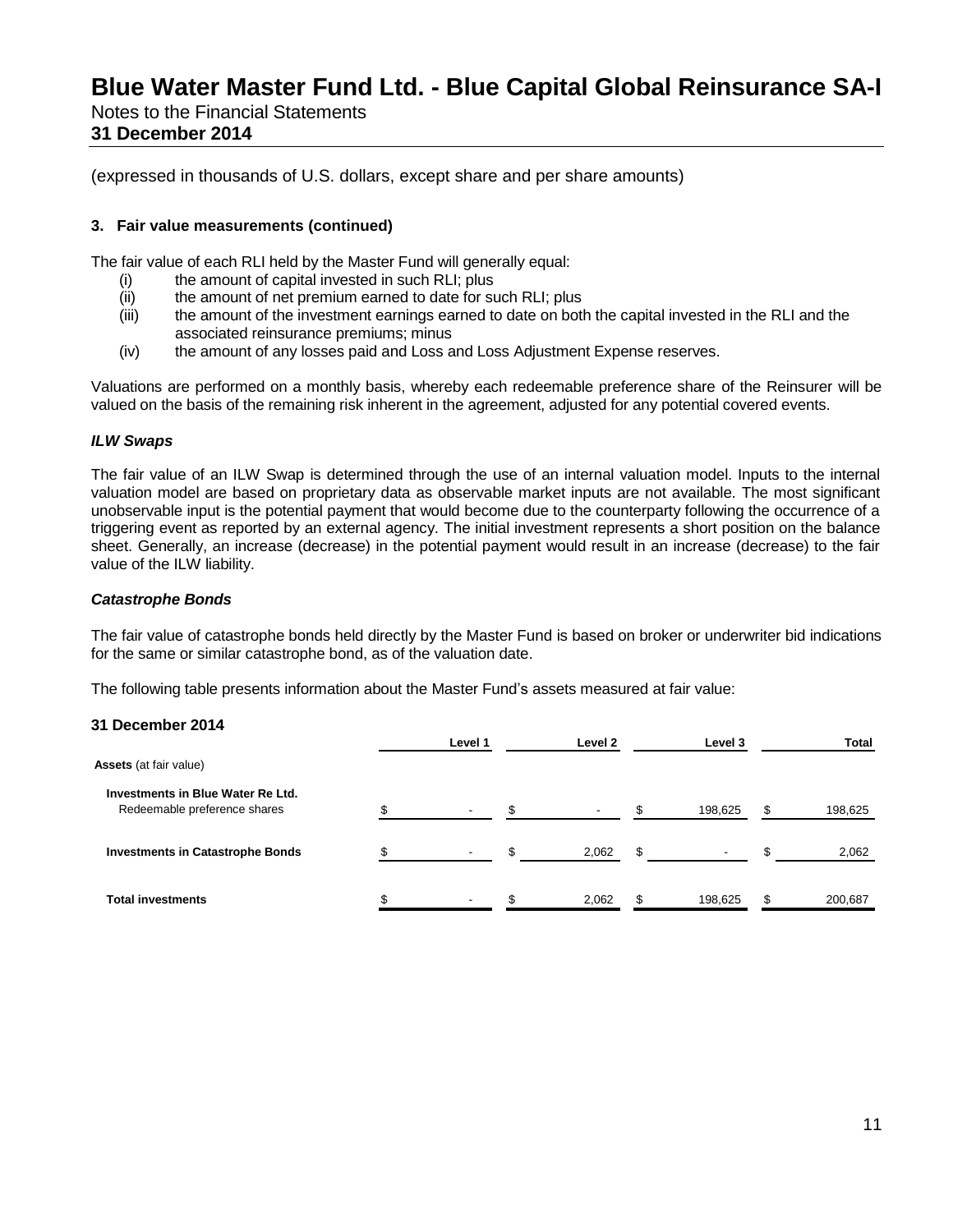Notes to the Financial Statements **31 December 2014** 

(expressed in thousands of U.S. dollars, except share and per share amounts)

# **3. Fair value measurements (continued)**

# **31 December 2013**

|                                                                   | Level 1 | Level 2     | Level 3                        |    | <b>Total</b> |
|-------------------------------------------------------------------|---------|-------------|--------------------------------|----|--------------|
| <b>Assets</b> (at fair value)                                     |         |             |                                |    |              |
| Investments in Blue Water Re Ltd.<br>Redeemable preference shares |         | \$          | 177,093                        |    | 177,093      |
| <b>Investments in Catastrophe Bonds</b>                           |         | \$<br>1,993 | \$<br>$\overline{\phantom{a}}$ | £. | 1,993        |
| <b>Total investments</b>                                          |         | 1,993       | 177,093                        | S  | 179,086      |

There were no transfers between levels during the year presented.

The following table presents additional information about Level 3 assets measured at fair value. Both observable and unobservable inputs may be used to determine the fair value of positions that the Master Fund has classified within the Level 3 category. As a result, the change in unrealized gains from investments within the Level 3 category may include changes in fair value that were attributable to both observable and unobservable inputs.

Changes in Level 3 assets measured at fair value for the year were as follows: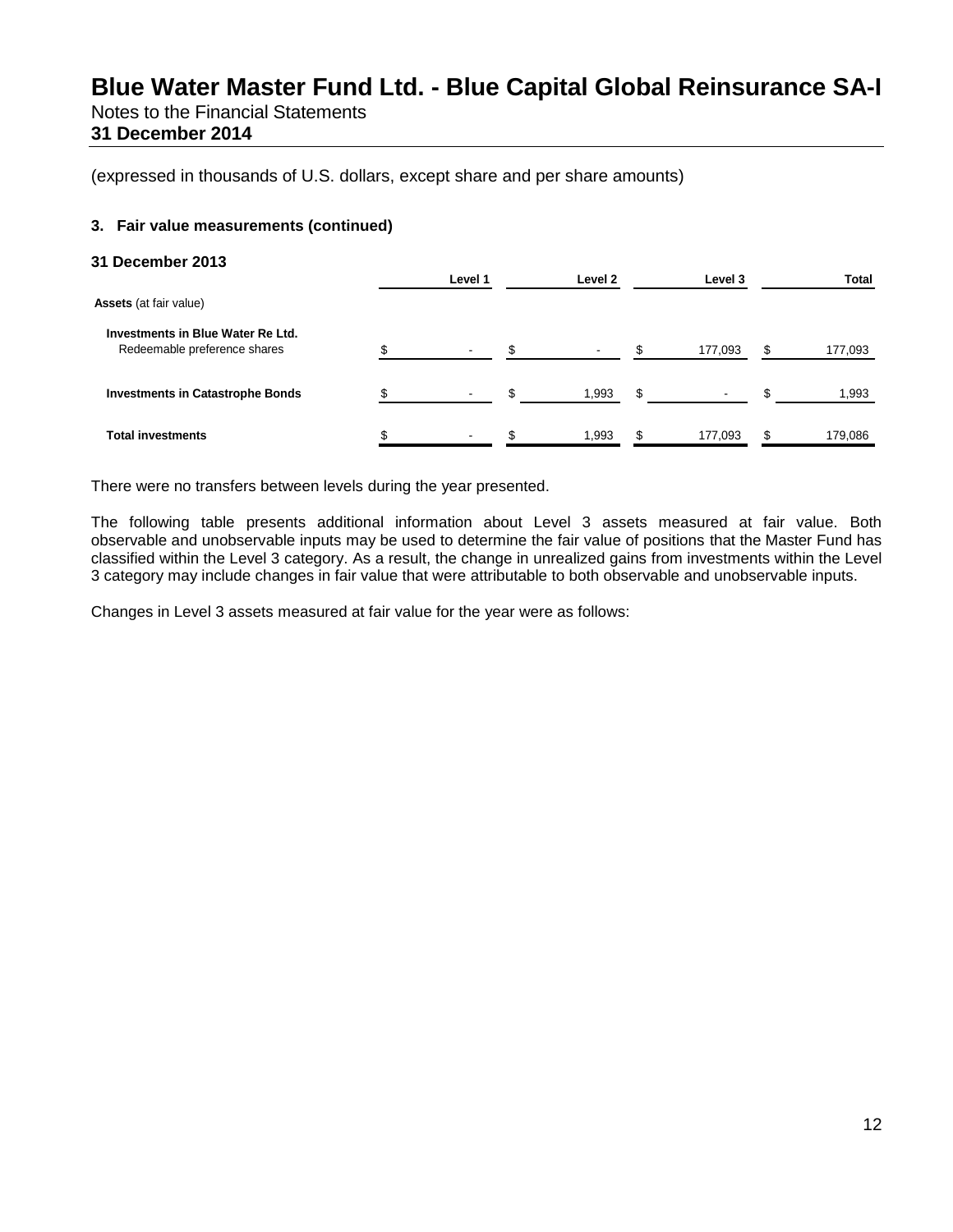Notes to the Financial Statements **31 December 2014** 

(expressed in thousands of U.S. dollars, except share and per share amounts)

## **3. Fair value measurements (continued)**

#### **31 December 2014**

### **31 December 2013**

|                               |   | <b>Beginning</b><br><b>Balance</b><br>1 January |        | Change in<br><b>Unrealized</b><br>appreciation on |                  |   |              | Realized<br>gain on | Ending<br><b>Balance</b><br>31 December |
|-------------------------------|---|-------------------------------------------------|--------|---------------------------------------------------|------------------|---|--------------|---------------------|-----------------------------------------|
|                               |   | 2013                                            |        | investments <sup>(a)</sup>                        | <b>Purchases</b> |   | <b>Sales</b> | investments         | 2013                                    |
| <b>Assets (at fair value)</b> |   |                                                 |        |                                                   |                  |   |              |                     |                                         |
| Investments in                |   |                                                 |        |                                                   |                  |   |              |                     |                                         |
| <b>Blue Water Re Ltd.</b>     |   |                                                 |        |                                                   |                  |   |              |                     |                                         |
| Redeemable                    |   |                                                 |        |                                                   |                  |   |              |                     |                                         |
| preference shares             | ึ | $\sim$                                          | œ<br>ъ | 21,310                                            | 170,197          | S | (15,000)     | \$<br>586           | \$<br>177,093                           |

(a) The change in unrealized appreciation on investments for the year ended 31 December 2014 and 31 December 2013 for securities still held at 31 December 2014 and 31 December 2013 are reflected in the net change in unrealized gains from investments in the statements of operations.

The table below summarizes information about the significant unobservable inputs used in determining the fair value of the Master Fund's Level 3 assets:

| Asset                     | <b>Valuation</b>                  | Unobservable                            | Range/                 |
|---------------------------|-----------------------------------|-----------------------------------------|------------------------|
|                           | Technique                         | Inputs                                  | Weighted average       |
| Investments in            | Premium earned                    | Premiums earned - straight line         | 12 months              |
| <b>Blue Water Re Ltd.</b> |                                   | Premiums earned - seasonnality adjusted | 5 to 6 months          |
| Redeemable                | + investment income               | Investment income                       | 0.00% to 0.15%         |
| preference shares         | - loss incurred and loss reserves | Loss Reserves                           | 0 to contractual limit |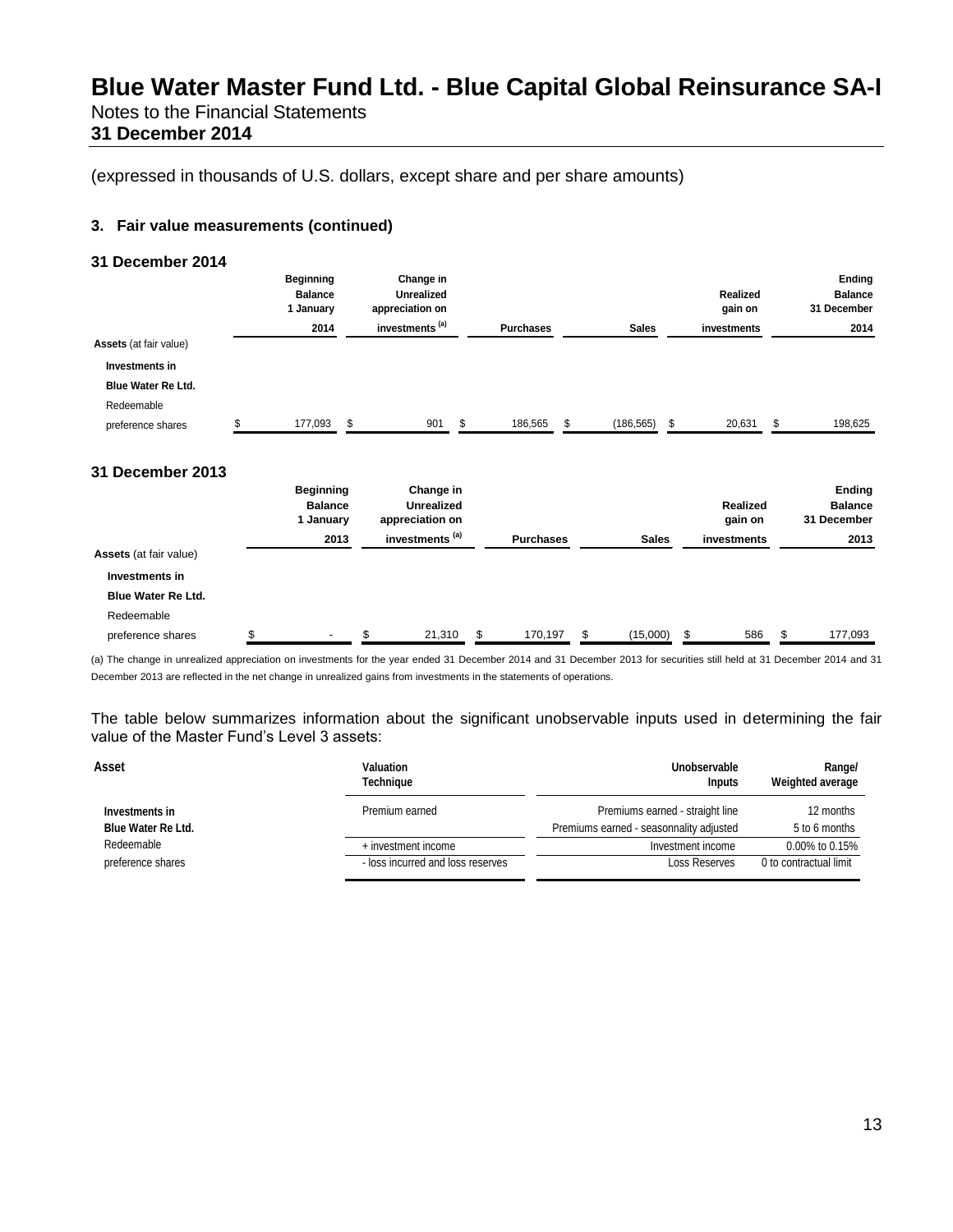Notes to the Financial Statements **31 December 2014** 

(expressed in thousands of U.S. dollars, except share and per share amounts)

# **4. Financial Instruments: Risks**

# *Liquidity Risk*

Liquidity risk represents the potential loss due to the difficulty in liquidating holdings quickly. RLIs have a limited or, in some cases, no secondary market. Fully collateralized reinsurance-linked contracts of the type that the Reinsurer enters into in respect of the Master Fund typically cover annual periods. Cat Bonds and investments in sidecars may have market quotes, but the trading volume may be low and pricing correspondingly ineffective. ILWs have even less liquidity and pricing transparency, and bilateral insurance contracts currently have no secondary market.

The liquidity of RLIs may also be affected by a number of other factors, such as whether a covered event has occurred or whether a catastrophe season has passed. It is anticipated that the Master Fund and/or the Reinsurer will retain their respective exposures for the duration of the RLIs, gradually recognising income as the likelihood of a covered event occurring in respect of one or more RLIs, and therefore the Master Fund and/or the Reinsurer incurring a loss, diminishes.

While these RLIs generally can be sold at a price, they are largely "buy and hold" instruments, and it may require substantial time to enter into or exit a position and the amount that could be recognised upon liquidation may be materially less than its theoretical fair value. Consequently, the Master Fund may need to realise assets at below fair value and the Master Fund may need to borrow to meet its financing needs, each of which will have an impact on the returns to shareholders. Further, the illiquidity of RLIs means that the Master Fund's portfolio is more likely to be mis-valued as the valuation ascribed to an RLI may differ significantly from the price at which it may ultimately be realised. In turn, any mis-valuation is likely to have an impact on the trading price of the Feeder Fund's shares, which may be adverse to shareholders, as well as on the fees based on such valuations.

## *Portfolio Concentration Risk*

The Master Fund predominantly invests in a diversified portfolio of fully collateralised reinsurance-linked contracts, through preference shares issued by the Reinsurer, but also invests in other investments carrying exposures to insured catastrophe event risks, such as ILWs and cat bonds. The Master Fund's portfolio is therefore concentrated in RLIs. RLIs are particularly exposed to sudden substantial or total loss due to, among other things, natural catastrophes or other covered risks, which together with other factors, can cause sudden and significant price movements in RLIs. The Master Fund's, and hence the Feeder Fund's, portfolio is more exposed to such risks, than it would be if it were diversified across other asset classes in addition to RLIs.

## *Valuation Risk*

Valuation risk is the risk that a financial asset is overvalued and will realize less than expected when it matures or is sold by the entity that holds it. The valuation of the Master Fund's RLI is driven by the Reinsurer's internal model which involves estimating the risk and impact of severe but infrequent natural catastrophe events and, consequently, a dimension of uncertainty to which most investment funds are not subject.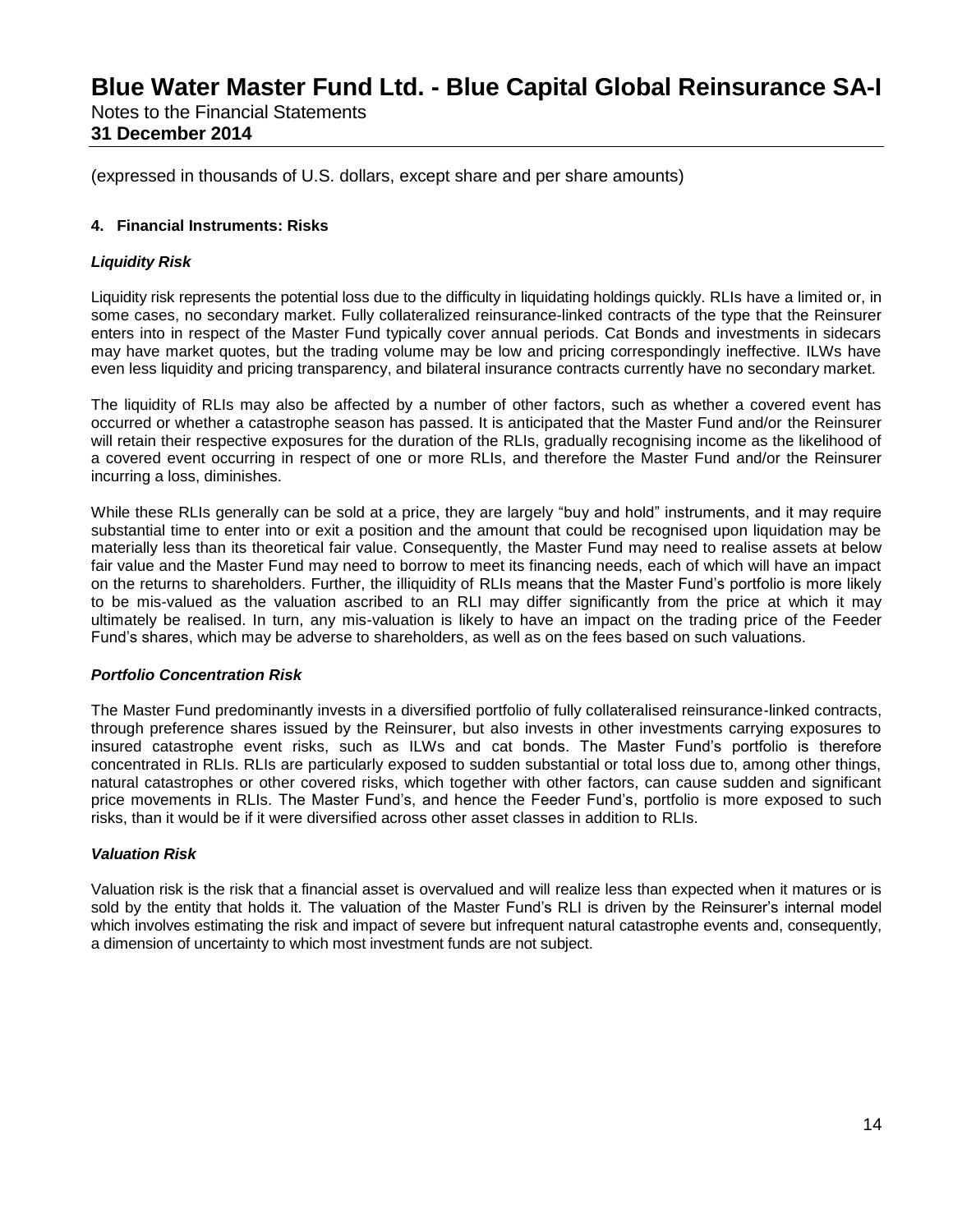Notes to the Financial Statements **31 December 2014** 

(expressed in thousands of U.S. dollars, except share and per share amounts)

# **4. Financial Instruments: Risks (continued)**

## *Market Risk*

Market risk represents the potential loss that can be caused by a change in the market value of the insurance contract. Exposure to market risk is determined by a number of factors, including foreign currency exchange rates and market volatility caused by the supply and demand of similar property catastrophe capacity in the broader reinsurance markets. Additionally, as the occurrence of a covered property catastrophe event could lead to an immediate and total loss of the value of the affected RLI the risks of sudden major losses in RLI value are qualitatively different than those applicable to most conventional financial market investments such as equities and bonds. The Master Fund's RLI's in the Reinsurer may sometimes assume relatively large risks in a single geographic region or in similar perils. The Master Fund may from time to time hold substantial amounts of capital which has not been invested in RLI due to the unpredictable nature of the Master Fund's cash flows or the inability to deploy capital into the reinsurance market at a risk-adjusted rate of return that the Manager considers adequate. Such uninvested cash cannot earn a return consistent with the Master Fund's objectives.

# **31 December 2014**

| <b>Key Single Event Exposure Zone</b> | % of NAV Value | <b>Key Single Event Exposure Zone</b> | % of NAV Value |
|---------------------------------------|----------------|---------------------------------------|----------------|
| US Hurricane <sup>(a)</sup>           |                | European Wind <sup>(c)</sup>          |                |
| US - Gulf                             | 30%            | UK and Ireland                        | 8%             |
| US - Florida                          | 29%            | <b>Western Central Europe</b>         | 7%             |
| US - MidAtlantic                      | 23%            | Northern Europe                       | 7%             |
| US - NorthEast                        | 18%            | Western Europe                        | 6%             |
| US - Hawaii                           | 16%            | Southern Europe                       | 6%             |
|                                       |                | Eastern Europe                        | 6%             |
| Earthquake <sup>(b)</sup>             |                | Other                                 |                |
| US - New Madrid                       | 16%            | US - Midwest Severe Convection (d)    | 16%            |
| US - MidAtlantic                      | 16%            |                                       |                |
| US - Northwest                        | 13%            |                                       |                |
| US - Midwest                          | 13%            |                                       |                |
| US - Hawaii                           | 13%            |                                       |                |
| US - California                       | 13%            |                                       |                |
| US - NorthEast                        | 12%            |                                       |                |
| Japan                                 | 6%             |                                       |                |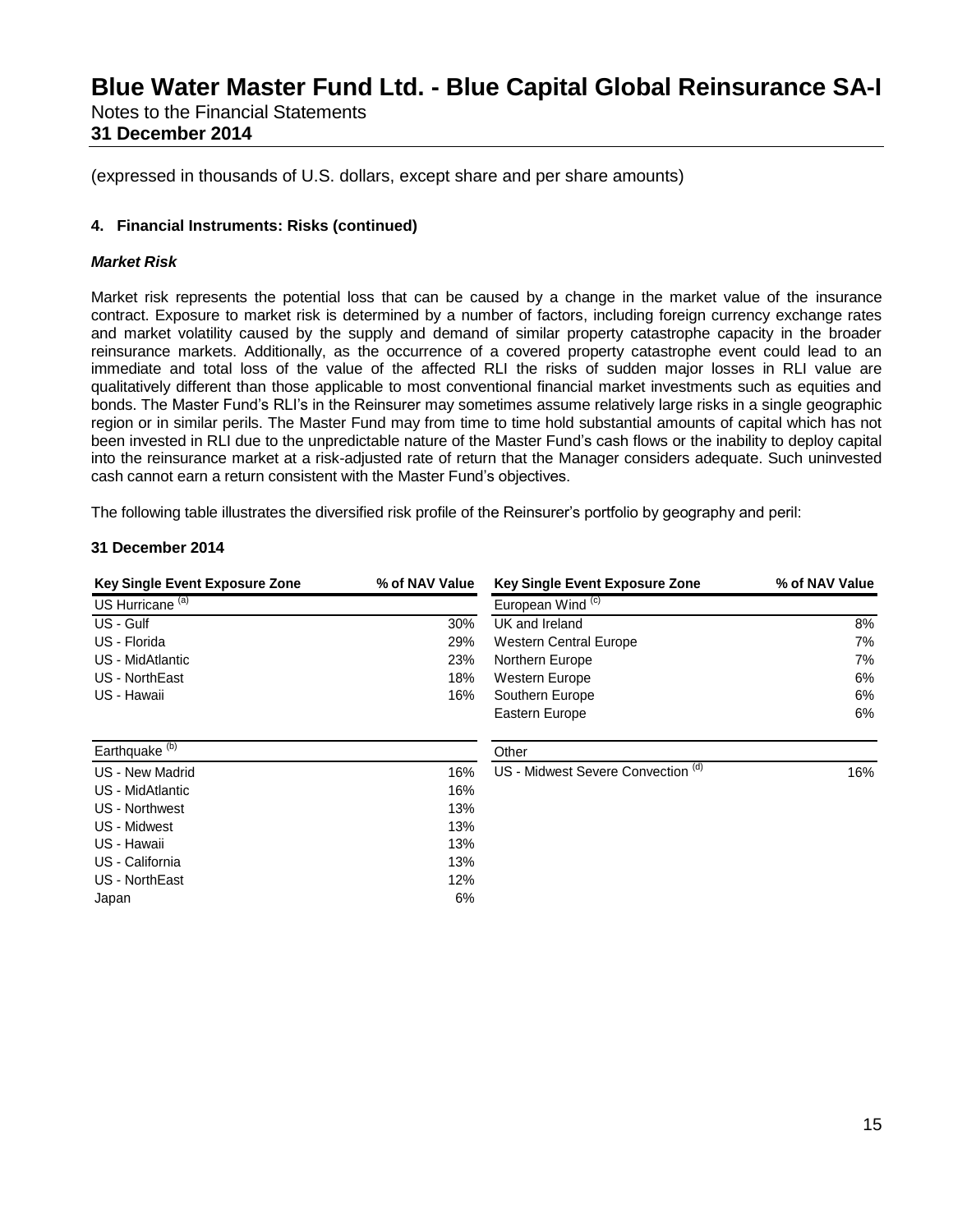Notes to the Financial Statements **31 December 2014** 

(expressed in thousands of U.S. dollars, except share and per share amounts)

# **4. Financial Instruments: Risks (continued)**

#### *Market Risk (continued)*

#### **31 December 2013**

| <b>Market Risk (continued)</b>        |                |                                       |                |
|---------------------------------------|----------------|---------------------------------------|----------------|
| 31 December 2013                      |                |                                       |                |
| <b>Key Single Event Exposure Zone</b> | % of NAV Value | <b>Key Single Event Exposure Zone</b> | % of NAV Value |
| US Hurricane <sup>(a)</sup>           |                | European Wind <sup>(c)</sup>          |                |
| US - Gulf                             | 26%            | UK and Ireland                        | 8%             |
| US - Florida                          | 20%            | Northern Europe                       | 8%             |
| US - MidAtlantic                      | 19%            | Eastern Europe                        | 8%             |
| US - NorthEast                        | 13%            | <b>Western Central Europe</b>         | 8%             |
| US - Hawaii                           | 10%            | Western Europe                        | 8%             |
|                                       |                | Southern Europe                       | 8%             |
| Earthquake <sup>(b)</sup>             |                | Other                                 |                |
| US - New Madrid                       | 11%            | US - Midwest Severe Convection (d)    | 9%             |
| US - Northwest                        | 10%            | Japan Windstorm <sup>(e)</sup>        | 3%             |
| US - California                       | 10%            |                                       |                |

The tables above group contracts by the key underlying peril. These contracts may include other perils as follows:

- (a) US Hurricane contracts often cover secondary perils, including earthquake, terrorism, and other perils;
- (b) Earthquake contracts often cover secondary perils, including windstorm, terrorism and other perils;
- (c) European Wind contracts often cover secondary perils, including terrorism and other perils;
- (d) US Midwest Severe Convection contracts often cover secondary perils, including earthquake, terrorism, and other perils;

The exposures above are net of any coverage purchased by the Reinsurer.

None of the reinsurance contracts bound on behalf of the Master Fund carry exposure to nuclear, biological, chemical or radioactive perils. Therefore, the Manager considers the risk of incurring losses equal to the aggregate limits associated with terrorism or other secondary perils to be remote.

## *Counterparty Risk*

Where the Master Fund invests other than in fully collateralised reinsurance-linked contracts, a number of the investment techniques that may be utilised by the Master Fund, and a number of markets in which the Master Fund may invest, will expose it to counterparty risk. Counterparty risk represents the potential loss that the Master Fund would incur if counterparties failed to perform pursuant to the terms of their obligations to the Master Fund. The Master Fund is subject to counterparty risk to the extent any financial institution with which it conducts business is unable to fulfill contractual obligations on its behalf. The Master Fund has counterparty risk in relation to cash and investments held with HSBC Bank Bermuda, Ltd. and The Bank of New York Mellon, both of which have credit ratings of A+. The Manager monitors the financial condition of such financial institutions and does not anticipate any losses from these counterparties at either the Master Fund or the Reinsurer.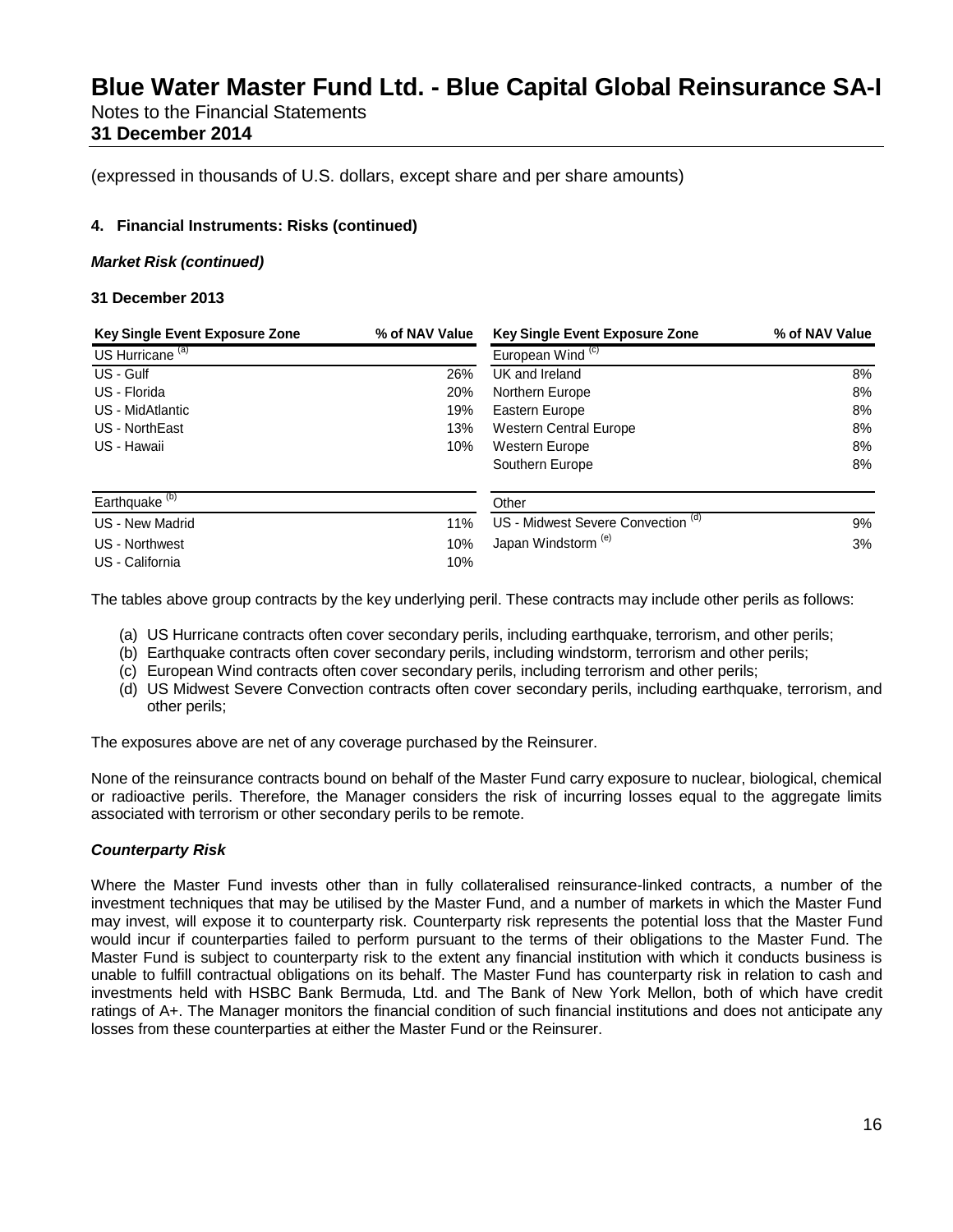Notes to the Financial Statements **31 December 2014** 

(expressed in thousands of U.S. dollars, except share and per share amounts)

# **4. Financial Instruments: Risks (continued)**

## *Counterparty Risk (continued)*

The Reinsurer underwrites its business through certain established brokers and, in other cases, directly from Montpelier Reinsurance Ltd ("Montpelier Re"). Business underwritten directly from Montpelier Re consists of reinsurance contracts assumed via (i) fronting agreements for specific cedents and (ii) a quota-share participation of a portfolio of business originally underwritten by Montpelier Re. Amounts due to the Reinsurer from brokers and Montpelier Re in connection with business written on behalf of the Master Fund totaled \$7,691 and \$8,400 as of 31 December 2014 and 31 December 2013, respectively.

Although the Reinsurer purchases reinsurance from, and enters into ILW swaps with, third parties in order to manage its exposures, it is not relieved of its obligations to ceding companies entering into such transactions and it is subject to counterparty risk to the extent that a counterparty is unable to pay amounts owed to it.

The Reinsurer may pay amounts owed on claims under fully collateralised reinsurance-linked contracts entered into in respect of the Master Fund to reinsurance brokers, and these brokers, in turn, may pay these amounts over to the ceding companies that have reinsured a portion of their liabilities with the Reinsurer. In some jurisdictions, if a broker fails to make such a payment, the Reinsurer might remain liable to the ceding company for the deficiency. Conversely, in certain jurisdictions when the ceding company pays premiums in respect of reinsurance contracts to reinsurance brokers for payment over to the Reinsurer, these premiums are considered to have been paid and the ceding company will no longer be liable to the Reinsurer for those amounts, whether or not the Reinsurer has actually received the premiums. Consequently, consistent with industry practice, the Reinsurer assumes a degree of credit risk associated with brokers.

Furthermore, while the Master Fund invests predominantly in fully collateralised reinsurance-linked contracts by subscribing for preference shares issued by the Reinsurer, it may, in accordance with its investment policy and when the Manager identifies suitable investment opportunities, also invest in other RLIs and such investments may form a material part of its investment portfolio from time to time. Where the Master Fund invests in certain RLIs, a broker may trade with an exchange as a principal on behalf of the Master Fund, in a "debtor/creditor" relationship, unlike other clearing broker relationships where the broker is merely a facilitator of the transaction. That broker could, therefore, have title to all of the assets of the Master Fund (for example, the transactions which the broker has entered as principal as well as the margin payments that the Master Fund provides). In the event of the broker's insolvency, the transactions which the broker has entered into as principal could default and the Master Fund's assets could become part of the insolvent broker's estate, resulting in the Master Fund's rights being limited to that of an unsecured creditor.

## *Foreign Currency Risk*

Foreign currency risk represents the potential loss caused by fluctuations in the prevailing levels of market exchange rates. The Master Fund's and the Reinsurer's functional currency is the US dollar, but a portion of their respective businesses will receive premiums and hold collateral in currencies other than US dollars. The Master Fund and the Reinsurer may use currency hedges for balances held in non-US currencies. Therefore, they can (but are not obliged) to manage currency fluctuation exposure. The Master Fund and the Reinsurer experience foreign exchange losses to the extent their respective foreign currency exposure is not hedged, which in turn would adversely affect their respective financial condition and that of the Feeder Fund.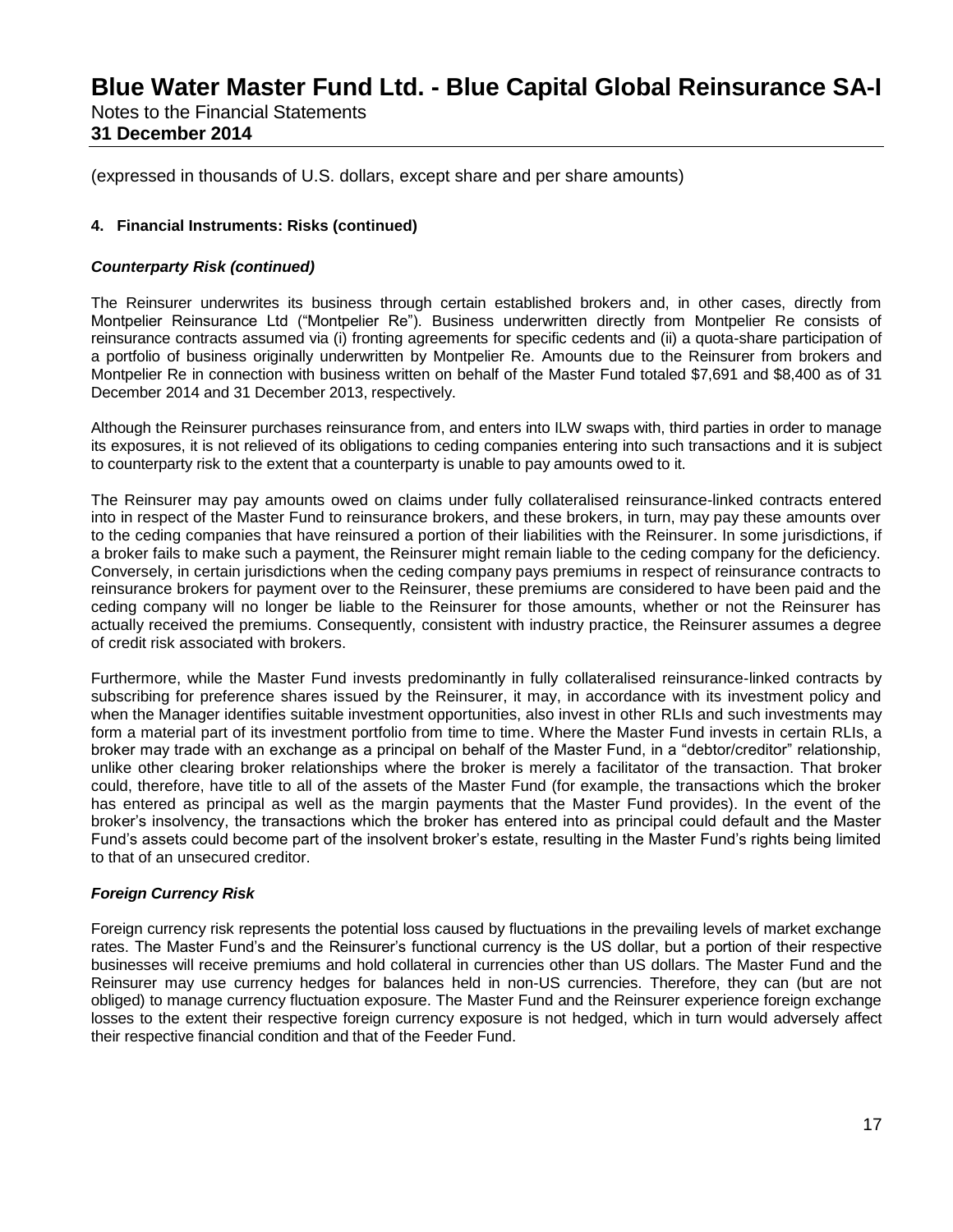Notes to the Financial Statements **31 December 2014** 

(expressed in thousands of U.S. dollars, except share and per share amounts)

# **5. Capital share transactions**

The Master Fund SAC has an authorized share capital of 100 ordinary, voting, non-redeemable shares (the "Management Shares") of \$0.01 par value each and 10,000,000 non-voting, redeemable preference shares of par value \$0.001 (the "Shares"). The Shares are divided upon issue into a designated class of shares, each class referencing a segregated account. As of 31 December 2014, the Master Fund SAC has issued 100 Management Shares with a total par value of \$1 to the Manager, which has been fully paid. Holders of Management Shares are to attend and vote at general meetings of the Master Fund SAC, are not entitled to any dividend or other distribution and will, in the event of a winding-up or dissolution of the Master Fund SAC, whether voluntary or involuntary, be entitled to receive the amount of capital paid up on their Management Shares after payment in full of the capital paid up on the participating shares to the holders thereof, but will not be entitled to participate further in the surplus assets of the Master Fund SAC.

The Master Fund issued Offered Shares to the Feeder Fund at an initial price of \$1,000 per Share. The Feeder Fund's additional investments in the Master Fund will be issued shares at the current Net Asset Value ("NAV"). Annual distributions will not be made in respect of the Offered Shares.

From time to time, investments held by the Reinsurer which are attributable to the Master Fund may be subject to a loss occurrence (each, an "SMA Investment") but the amount of such loss occurrence may be uncertain. At such time and at the discretion of the Board of Directors, if a Special Memorandum Account ("SMA") is established, a portion of each investor's Offered Shares will be converted into a new series of SMA shares at a price of \$1,000 per share to reflect the investor's pro rata interest in such SMA Investment. SMA shares may not be redeemed by an investor at any Redemption Date.

SMA Investments will be segregated for accounting purposes and increases or decreases in the value of a particular SMA Investment will be separately accounted for in the series of SMA shares established for the SMA Investment. Upon the disposition of the SMA Investment or reclassification of the investment as a non-SMA Investment, the Master Fund will convert the corresponding series of SMA shares held by investors into additional Offered Shares.

Shareholders have redemption rights which contain certain restrictions with respect to rights of redemption of Offered Shares. Subject to the Master Fund's ability to liquidate assets efficiently and other substantial limitations including those relating to SMA shares as discussed above, a holder of Offered Shares may redeem its Offered Shares monthly on the last day of each calendar month (each, a "Redemption Date") by giving ten calendar days' prior written notice to the Master Fund. Any such redemption of Offered Shares will be affected at the NAV of such shares as of the applicable Redemption Date, with cash settlement within forty-five days after such Redemption Date; provided, however, the Master Fund reserves the right to withhold amounts for its contingent liabilities.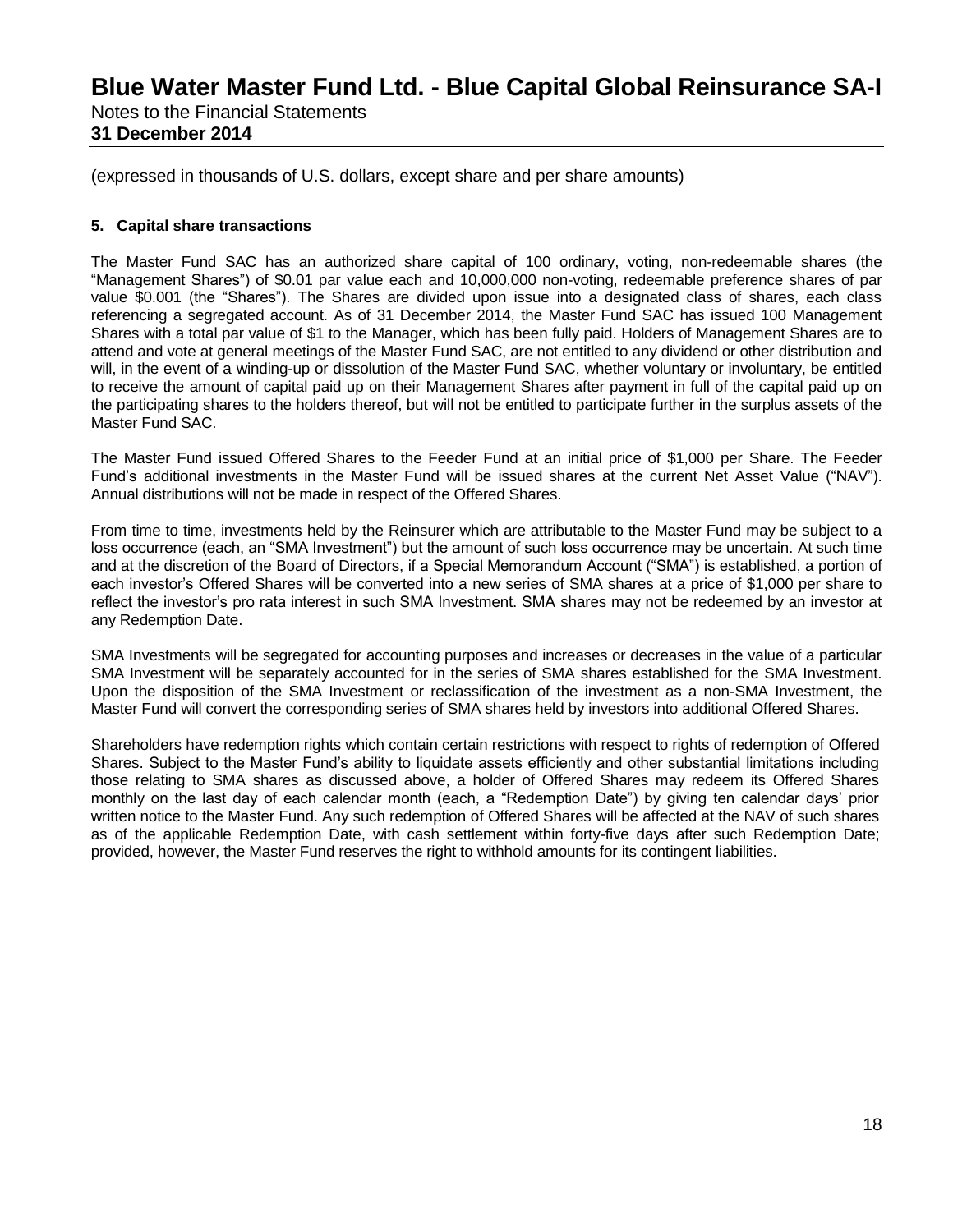Notes to the Financial Statements **31 December 2014** 

(expressed in thousands of U.S. dollars, except share and per share amounts)

# **5. Capital share transactions (continued)**

The Master Fund had no SMA investments at 31 December 2014 and 31 December 2013. Transactions in shares are as follows:

# **1 January 2014 to 31 December 2014**

|                       | <b>Beginning</b> | <b>Shares</b> | <b>Shares</b>            | <b>Ending</b> |
|-----------------------|------------------|---------------|--------------------------|---------------|
|                       | <b>Shares</b>    | issued        | Redeemed                 | <b>Shares</b> |
| <b>Offered Shares</b> | 142,062          | 17,778        | $\overline{\phantom{a}}$ | 159,840       |

# **1 January 2013 to 31 December 2013**

|                       | <b>Beginning</b>         | <b>Shares</b> | <b>Shares</b>            | <b>Ending</b> |
|-----------------------|--------------------------|---------------|--------------------------|---------------|
|                       | <b>Shares</b>            | issued        | Redeemed                 | Shares        |
| <b>Offered Shares</b> | $\overline{\phantom{a}}$ | 142,062       | $\overline{\phantom{0}}$ | 142,062       |

As at 31 December 2014, 100% (2013 - 100%) of the Offered Shares are owned by the Feeder Fund.

# **6. Related party transactions**

As of 31 December 2014, the Master Fund had \$6,654 (2013 – \$0) funds on deposit with the Reinsurer for preference shares to be issued on 1 January 2015.

As of 31 December 2014, the Master Fund had a \$9,054 (2013 – \$15,405) advanced subscription from the Feeder Fund for Offered Shares to be issued on 1 January 2015.

As of 31 December 2014, the Master Fund had a \$1,642 (2013 – \$0) payable to Montpelier Re for swap payments made on behalf of the Master Fund.

## *Fronting Agreements with Montpelier Re*

The Master Fund (via the Reinsurer) has entered, and may in future enter into fronting agreements with Montpelier Re from time to time, under which Montpelier Re will agree to enter into certain reinsurance contracts that are to be underwritten by the Reinsurer and will transfer all risks and premiums to the Reinsurer via a collateralised retrocessional reinsurance contract in exchange for a fronting fee. Fronting fees for the year ended 2014 were \$282 (2013 – \$395). Where it is proposed that Montpelier Re acts as fronting reinsurer, the Manager has established procedures to deal with any potential conflicts of interest that may arise. Any such fronting services would only be supplied with the approval of the Directors of the Feeder Fund, all of whom are independent of Montpelier Re.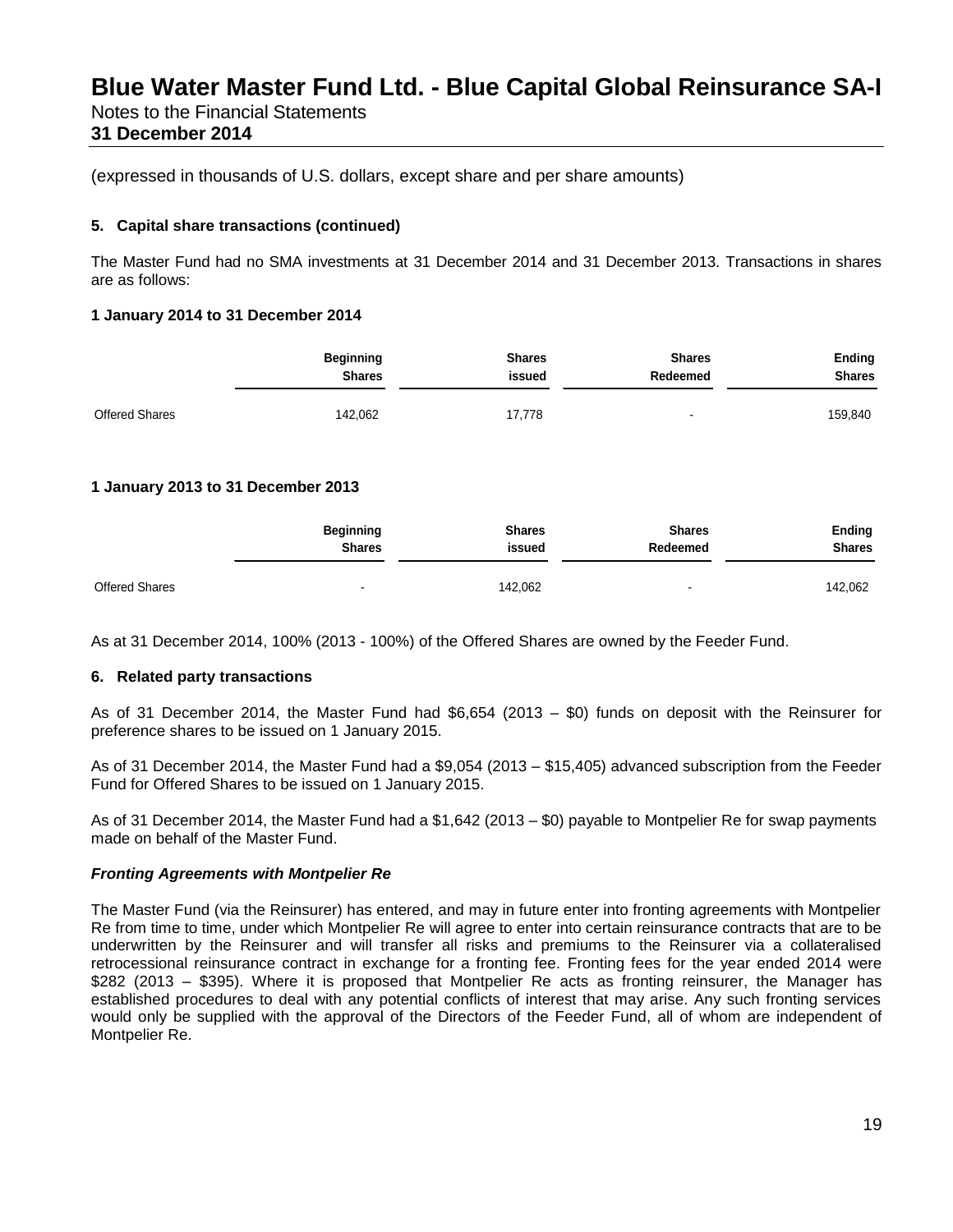Notes to the Financial Statements **31 December 2014** 

(expressed in thousands of U.S. dollars, except share and per share amounts)

# **6. Related party transactions (continued)**

## *Quota Shares with Montpelier Re*

The Master Fund (via the Reinsurer) has entered, and may in future enter into quota share agreements with Montpelier Re from time to time, under which Montpelier Re will cede an agreed percentage of every risk it insures falling within certain agreed classes of business, subject to a reinsurance treaty. The Manager has established procedures to deal with any potential conflicts of interest that may arise. If transacted with Montpelier Re, the terms of the quota share agreement will be at arms' length and approved in advance by the Directors of the Feeder Fund, all of whom are independent of Montpelier Re.

## *Management Fee*

Pursuant to the Investment Management Agreement dated 27 November 2012, the Manager is empowered to formulate the overall investment strategy to be carried out by the Master Fund and to exercise full discretion in the management of the trading, investment transactions and related borrowing activities of the Master Fund in order to implement such strategy. The Manager is entitled to a management fee, calculated and payable monthly in arrears equal to (a) 1/12 of 1.5% of the month-end NAV (prior to accrual of the performance fee, as defined below) of all Offered Shares held by investors, up to a NAV of \$300,000 and (b) 1/12 of 1.25% of the month-end NAV (prior to accrual of the performance fee, as defined below) of all Offered Shares held by investors, above a NAV of \$300,000.

# *Performance Fee*

The Reinsurance Manager is entitled to a performance fee, payable on an annual basis by the Master Fund, which will generally be equal to 15% of the aggregate increase in NAV of the Master Fund over the previous High Water Mark (as defined below) of all series of shares (except for SMA shares) held by investors, minus the performance hurdle. The "High Water Mark" for a holder of Offered Shares at the end of any period is equal to (i) where there is New Net Profit (as defined below) in such period, the then current NAV of such Offered Shares, or (ii) where there is no New Net Profit in such period, the previous High Water Mark. The initial High Water Mark for any holder of Offered Shares is equal to the initial subscription amount of such Offered Shares. Appropriate adjustments will be made to account for subscriptions, redemptions and distributions, if any. "New Net Profit" for any series of Offered Shares for any period is the appreciation of the NAV of such series for such period ("Profit") after deducting any depreciation in NAV of such series in any prior period that has not been previously eliminated by Profit in prior periods.

The performance trigger in respect of a Performance Period ("Performance Trigger") is reached when New Net Profit, if any, in respect of an investor's Offered Shares at the end of such Performance Period exceeds the sum of: (i) the NAV of such investor's Offered Shares as of the beginning of the Performance Period multiplied by the average of the one-month U.S. Dollar LIBOR on the last Business Day of each month during such Performance Period and (ii) 10% of the NAV of such investor's Offered Shares as at the beginning of the Performance Period. The Performance Trigger is calculated on an annual basis. If a Performance Period is a partial calendar year, the Performance Trigger will be adjusted proportionately. The Performance Trigger is not cumulative and resets at the beginning of each Fiscal Year. Shortfalls or outperformance of the Performance Trigger in a given year has no effect on the Performance Fee calculated with respect to any other year. The Performance Trigger may be further equitably adjusted to reflect subscriptions which are made during a Performance Period or partial redemptions or distributions of an investor's Offered Shares.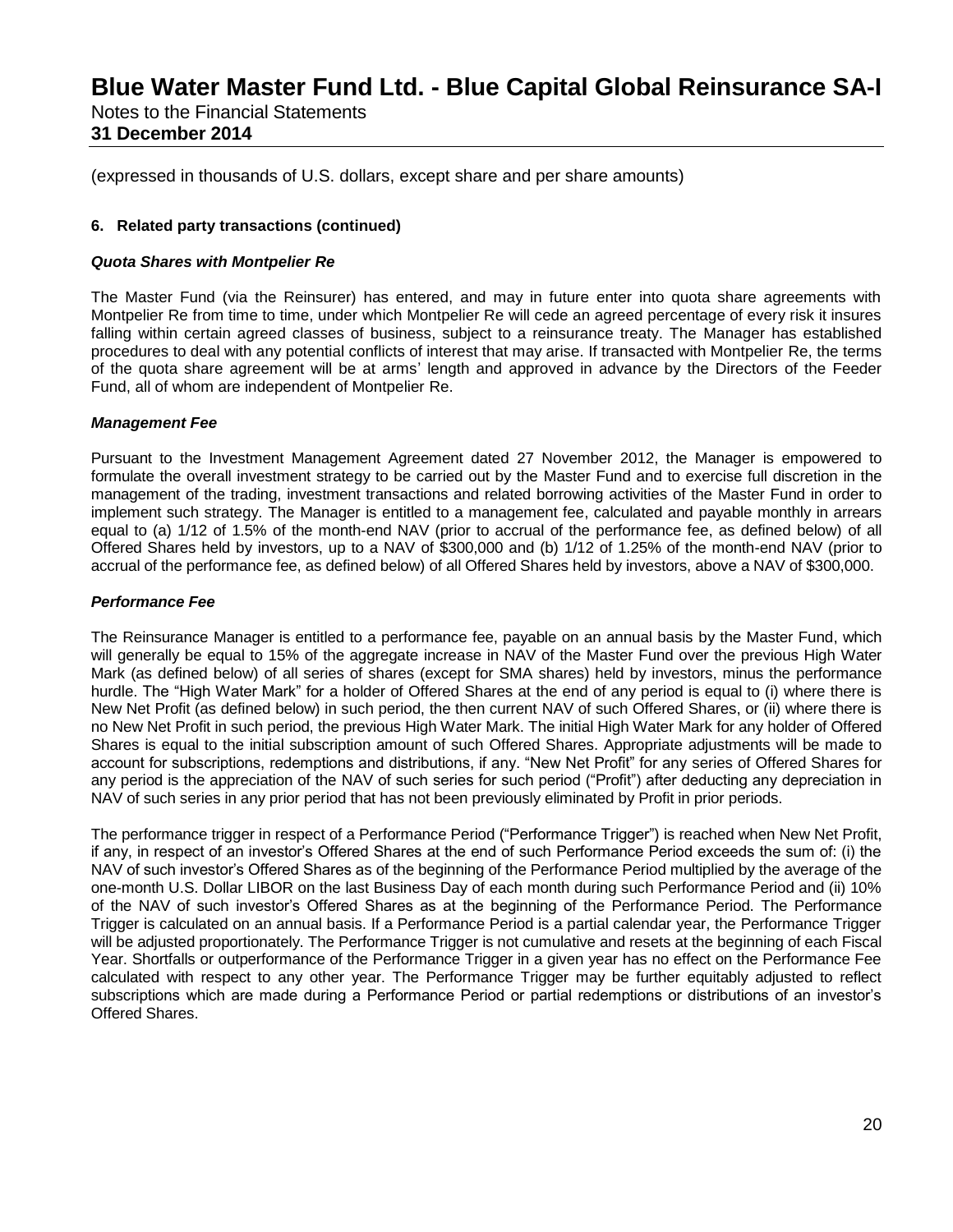Notes to the Financial Statements **31 December 2014** 

(expressed in thousands of U.S. dollars, except share and per share amounts)

# **6. Related party transactions (continued)**

# *Performance Fee (continued)*

The performance hurdle in respect of a Performance Period "Performance Hurdle" is the amount of New Net Profit, if any, in respect of an investor's Offered Shares at the end of such Performance Period which equals the sum of: (i) the NAV of such investor's Offered Shares as of the beginning of the Performance Period multiplied by the average of the one-month U.S. Dollar LIBOR on the last Business Day of each month during such Performance Period and (ii) 3% of the NAV of such investor's Offered Shares as at the beginning of the Performance Period. The Performance Hurdle is calculated on an annual basis. If a Performance Period is a partial calendar year, the Performance Hurdle will be adjusted proportionately. The Performance Hurdle is not cumulative and resets at the beginning of each Fiscal Year. Shortfalls or outperformance of the Performance Hurdle in a given year has no effect on the Performance Fee calculated with respect to any other year. The Performance Hurdle may be further equitably adjusted to reflect subscriptions which are made during a Performance Period or partial redemptions or distributions of an investor's Offered Shares.

The Performance Fee attributable to the SMA shares upon the disposition of the SMA Investment or the recharacterization or reclassification of the investment as a non-SMA Investment (e.g., when the amount of loss has become sufficiently certain with respect to the loss occurrence, as determined by the Manager in its sole discretion), if any, will be allocated to any series of Offered Shares held by the holder of the SMA shares. Any excess owing thereafter will be allocated and paid from any subsequent redemption proceeds payable to the investor.

## *Expenses*

The Master Fund SAC pays on behalf of the Reinsurer all of the Reinsurer's operating costs, including legal fees, government licensing fees and fees in connection with the establishment of the Reinsurer. For the year ended 31 December 2014, the Master Fund SAC incurred expenses of \$317 (2013 - \$175) on behalf of the Reinsurer. As of 31 December 2014, the Master Fund has \$7 (2013 - \$56) payable to Master Fund SAC. The expenses of the Master Fund SAC and the Reinsurer are allocated between the Master Fund, BCAP Mid Vol Fund, and Blue Capital Low Volatility Strategy on a monthly basis based on their gross asset value. For the year ended 31 December 2014, the Master Fund was allocated expenses totaling \$301 (2013 - \$435).

One of the directors of the Master Fund SAC is an officer of the Manager and is not paid a fee for his service as a director.

## **7. Administrative fee**

Prime Management Limited (the "Administrator"), a division of SS&C GlobeOp, serves as the administrator, secretary, and registrar for the Master Fund SAC. For its administration and registrar services, the Administrator receives a monthly fee based on the NAV of the Master Fund, subject to a monthly minimum fee. For its secretarial services, the Administrator receives a fixed annual fee.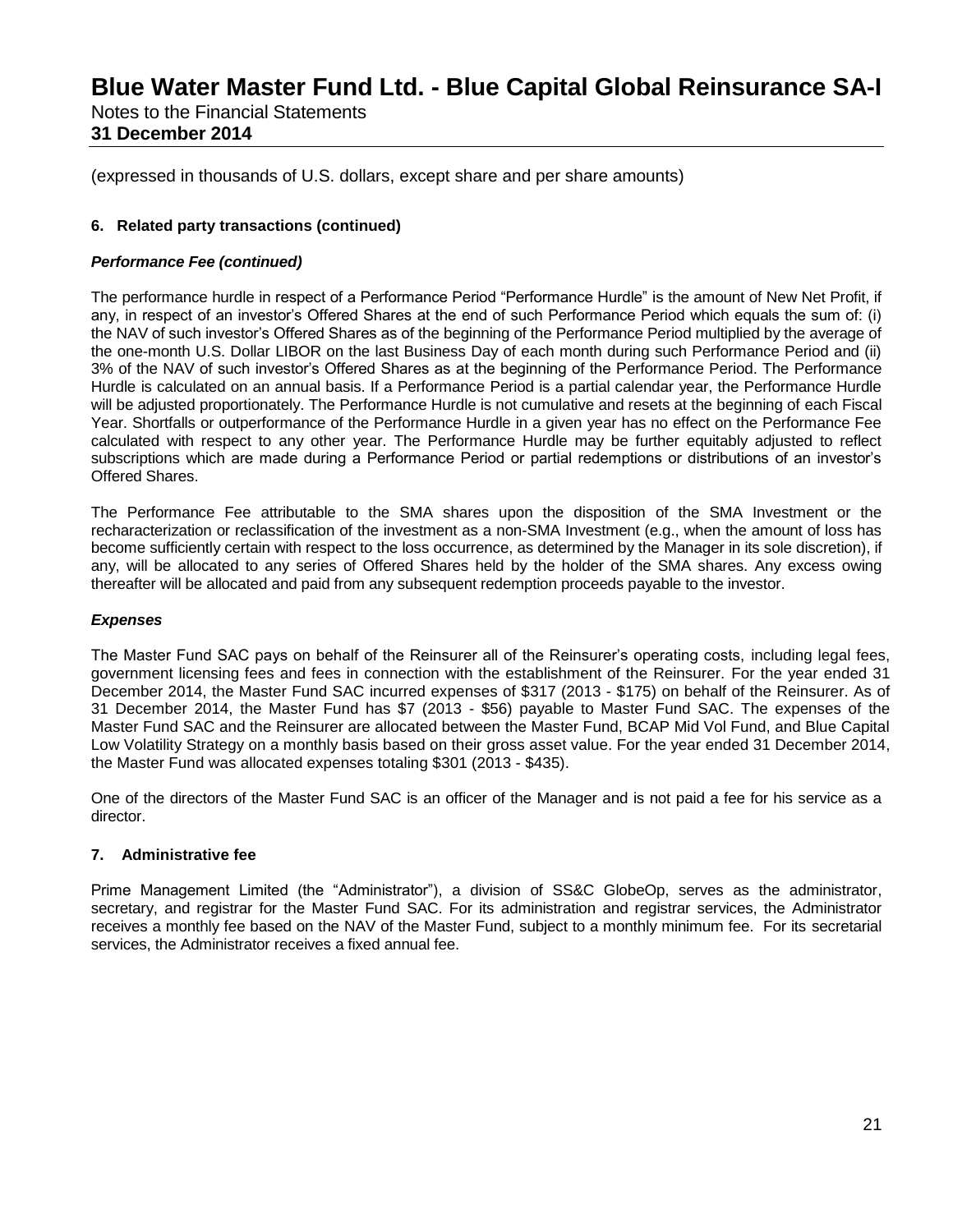**Year ended December 31,**

Notes to the Financial Statements **31 December 2014** 

(expressed in thousands of U.S. dollars, except share and per share amounts)

## **8. Financial highlights**

Financial highlights for Series B shares are as follows:

|                                                                                                                                                                          | 2014                                          | 2013                                   |  |
|--------------------------------------------------------------------------------------------------------------------------------------------------------------------------|-----------------------------------------------|----------------------------------------|--|
| Per share operating performance<br>Net asset value, beginning of period                                                                                                  | 1,138.9697<br>\$                              | 1,000.0000<br>S                        |  |
| Income (loss) from investment operations:<br>Net investment loss<br>Performance fees<br>Management fees<br>Net gain from investments<br>Total from investment operations | (0.8713)<br>(18.0401)<br>127.1972<br>108.2858 |                                        |  |
| Net asset value, end of period                                                                                                                                           | 1,247.2555<br>S                               | 1,138.9697                             |  |
| Total return<br>Total return before performance fee<br>Performance fee<br>Total return after performance fee                                                             | 9.51<br>$\%$<br>$\%$<br>9.51<br>%             | 15.59 %<br>$(1.69)$ %<br>13.90 %       |  |
| Ratio to average net assets<br>Expenses other than performance fee<br>Performance fee<br>Total expenses after performance fee                                            | $(1.80)$ %<br>(1.80) %                        | $(1.78)$ %<br>$(1.78)$ %<br>$(3.56)$ % |  |
| Net investment loss before performance fee<br>Net investment loss after performance fee                                                                                  | $(1.58)$ %<br>$\%$<br>(1.58)                  | (1.75) %<br>$(3.53)$ %                 |  |

Financial highlights are calculated for each permanent, non-managing class or series of preference shares. An individual shareholder's return and ratios may vary based on different performance fee and/or management fee arrangements, and the timing of capital share transactions.

Per share operating performance is computed on the basis of average shares outstanding during the year.

Total return is calculated based on the percentage movement in net asset value per share. The expense ratio is calculated based on the expenses of the Master Fund over the average net asset value per share in the year. The net investment loss ratio is based on the net loss per share from investment operations of the Master Fund over the average net asset value per share in the year.

An individual investor's per share operating performance, total return and net investment loss and expense ratios may vary from these results based on the timing of subscriptions and redemptions of shares.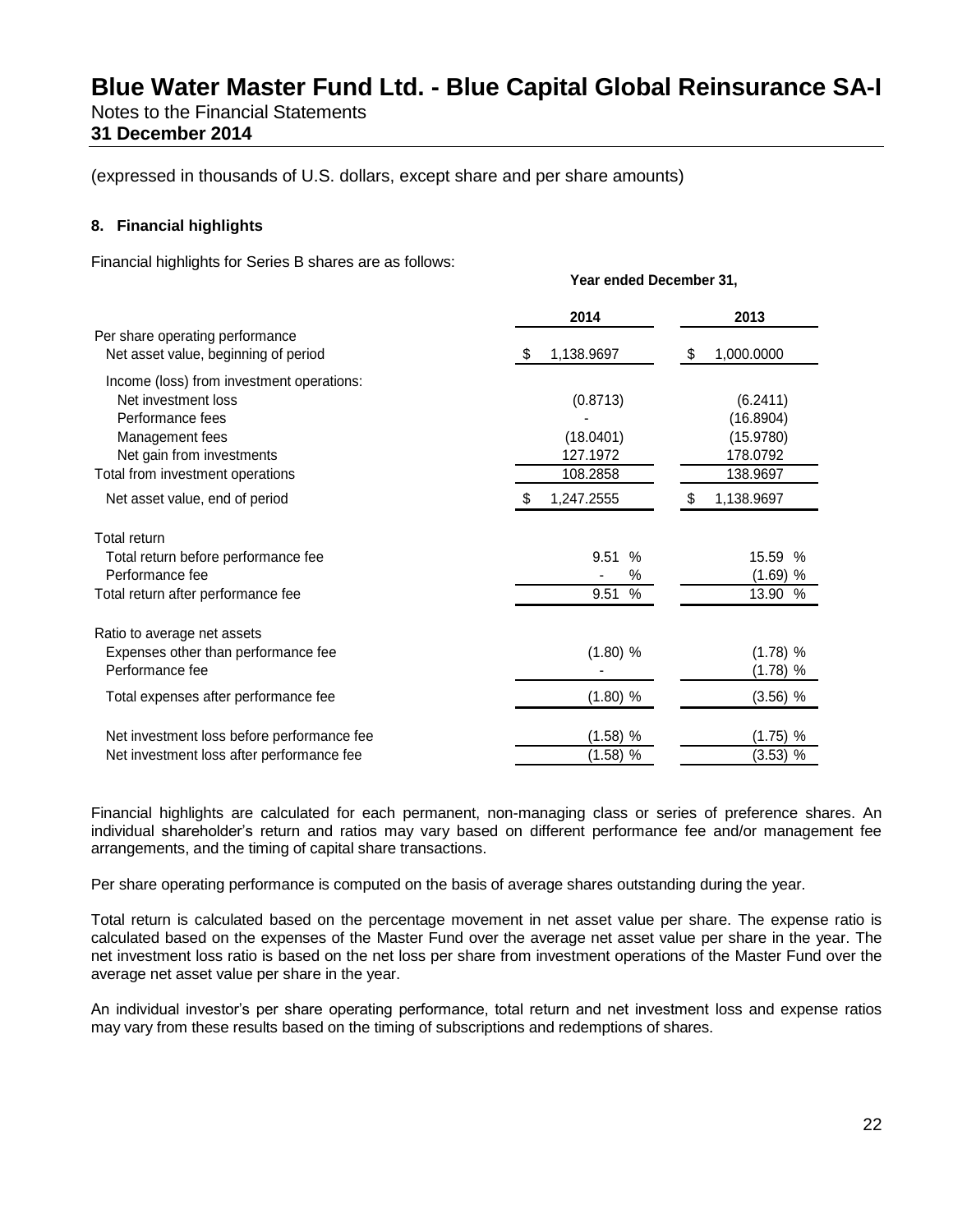Notes to the Financial Statements **31 December 2014** 

(expressed in thousands of U.S. dollars, except share and per share amounts)

# **9. Commitments and contingencies**

In the normal course of business, the Master Fund may enter into contracts or agreements that contain indemnifications or warranties. The Master Fund's exposure under these arrangements is unknown, as this would involve future claims that may be made against the Master Fund that have not yet occurred. However, based on experience, the Manager expects the risk of loss to be remote.

## **10. Subsequent events**

On 1 January 2015, the Master Fund accepted subscriptions of \$9,054 from the Feeder Fund and issued 7,259 shares.

These financial statements were approved by the Manager and Board, and available for issuance on 30 March 2015. Subsequent events have been evaluated through this date.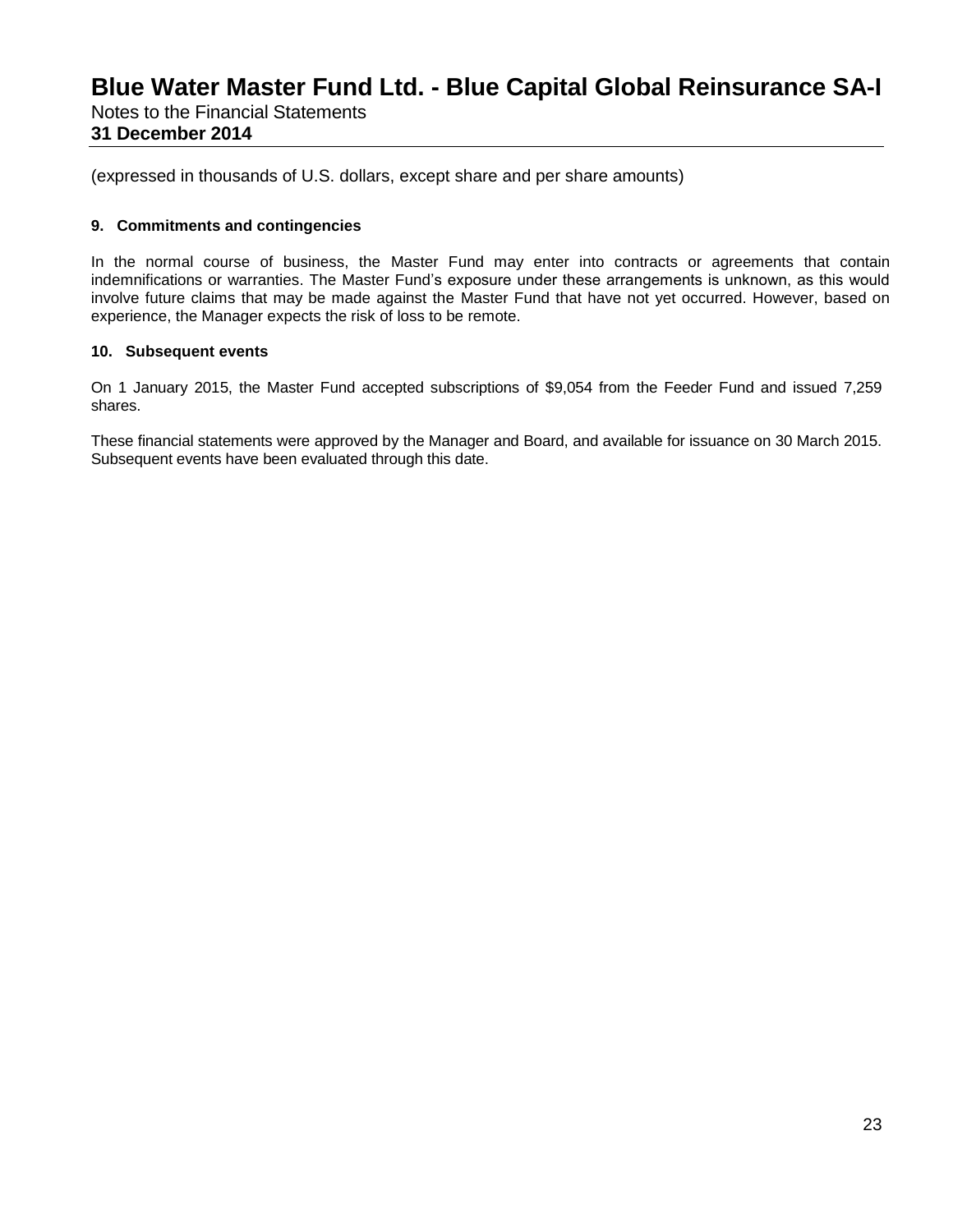# Corporate Information

# **Directors of the Company**

John R. Weale – Chairman (Appointed 5 November 2012) Gregory D. Haycock – Audit Committee Chairman (Appointed 5 November 2012) Neil W. McConachie (Appointed 5 November 2012)

# **Manager to the Company and the Master Fund**

Blue Capital Management Ltd. Canon's Court 22 Victoria Street Hamilton HM 12 Bermuda

# **Administrator to the Company and the Master Fund**

Prime Management Limited (a division of SS&C GlobeOp) Mechanics Building 12 Church Street Hamilton HM 11 Bermuda

# **Company Secretary**

Appleby Services (Bermuda) Ltd. Canon's Court 22 Victoria Street Hamilton HM EX Bermuda

# **Custodian to the Master Fund and the Reinsurer**

Bank of New York Mellon 101 Barclay Street, 8W New York, NY 10286

# **Solicitors to the Company**

Hogan Lovells International LLP Atlantic House Holborn Viaduct London EC1A 2FG United Kingdom

#### **Bermuda Legal Advisor to the Company and the Master Fund**

Appleby (Bermuda) Limited Canon's Court 22 Victoria Street Hamilton HM EX Bermuda

# **Financial Advisor and Corporate Broker**

Jefferies International Limited Vintner Place 68 Upper Thames Street London EC4V 3BJ

# **Registrar, Paying Agent and Transfer Agent**

Computershare Investor Services (Bermuda) Limited Corner House Church and Parliament Streets Hamilton HM FX Bermuda

# **Depository**

Computershare Investor Services PLC The Pavilions Bridgewater Road Bristol, BS99 6ZZ

#### **Auditors to the Company, the Master Fund and the Reinsurer**

PricewaterhouseCoopers Ltd. Dorchester House 7 Church Street Hamilton HM EX Bermuda

# **Bermuda Listing Sponsor**

Prime Management Limited (a division of SS&C GlobeOp) Mechanics Building 12 Church Street Hamilton HM 11 Bermuda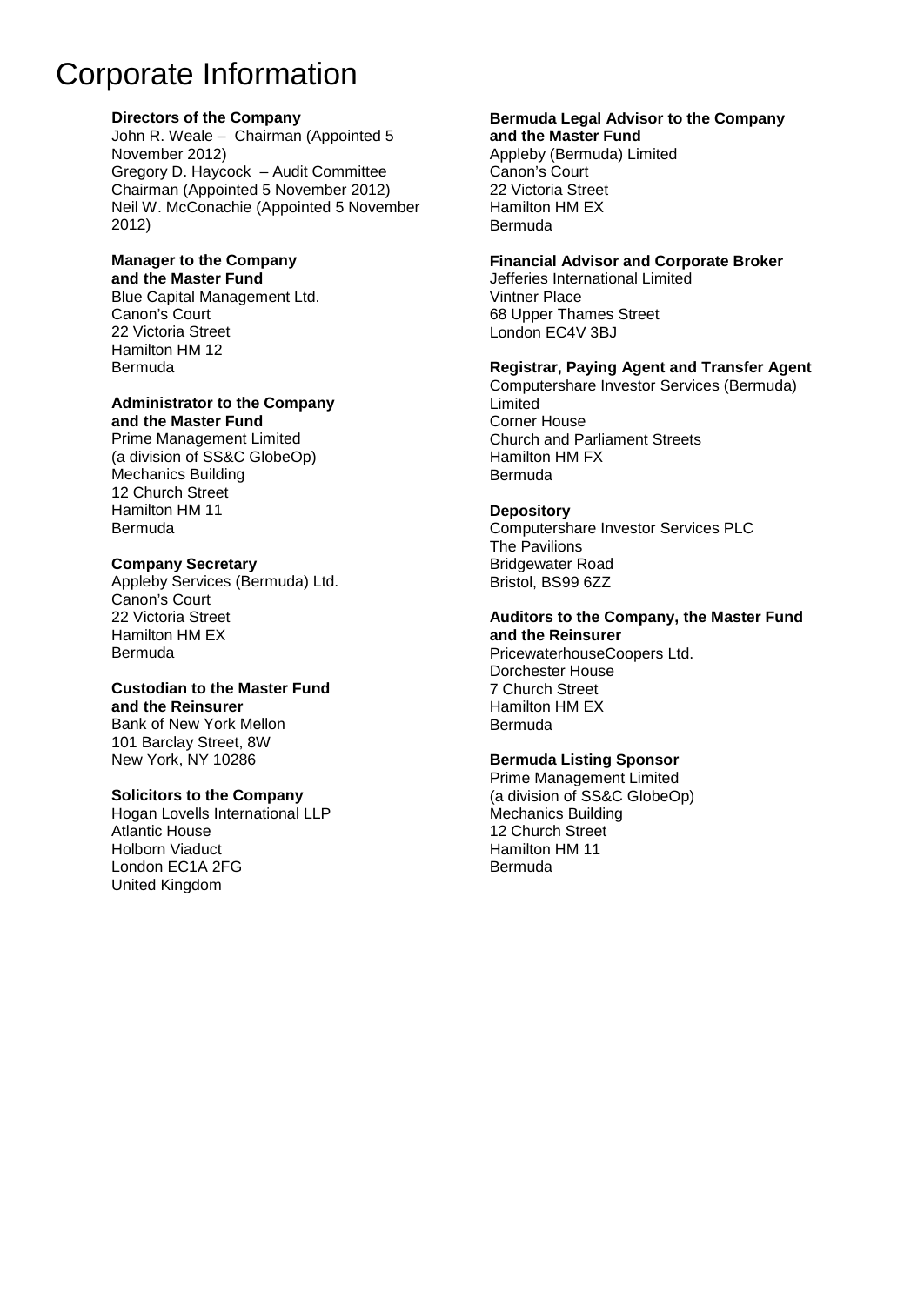# Disclosure of Directors in Public Companies Listed on Recognised Exchanges (Principle 5 of the AIC)

| <b>Director Name</b> | <b>Company Name</b>                                          | <b>Exchange</b>          |
|----------------------|--------------------------------------------------------------|--------------------------|
| John R. Weale        | <b>Blue Capital Reinsurance Holdings</b><br>Ltd.             | New York and Bermuda     |
| Gregory D. Haycock   | <b>BF&amp;M Limited</b><br>The Bermuda Press (Holdings) Ltd. | <b>BSX</b><br><b>BSX</b> |
| Neil McConachie      | Third Point Re Ltd.                                          | New York                 |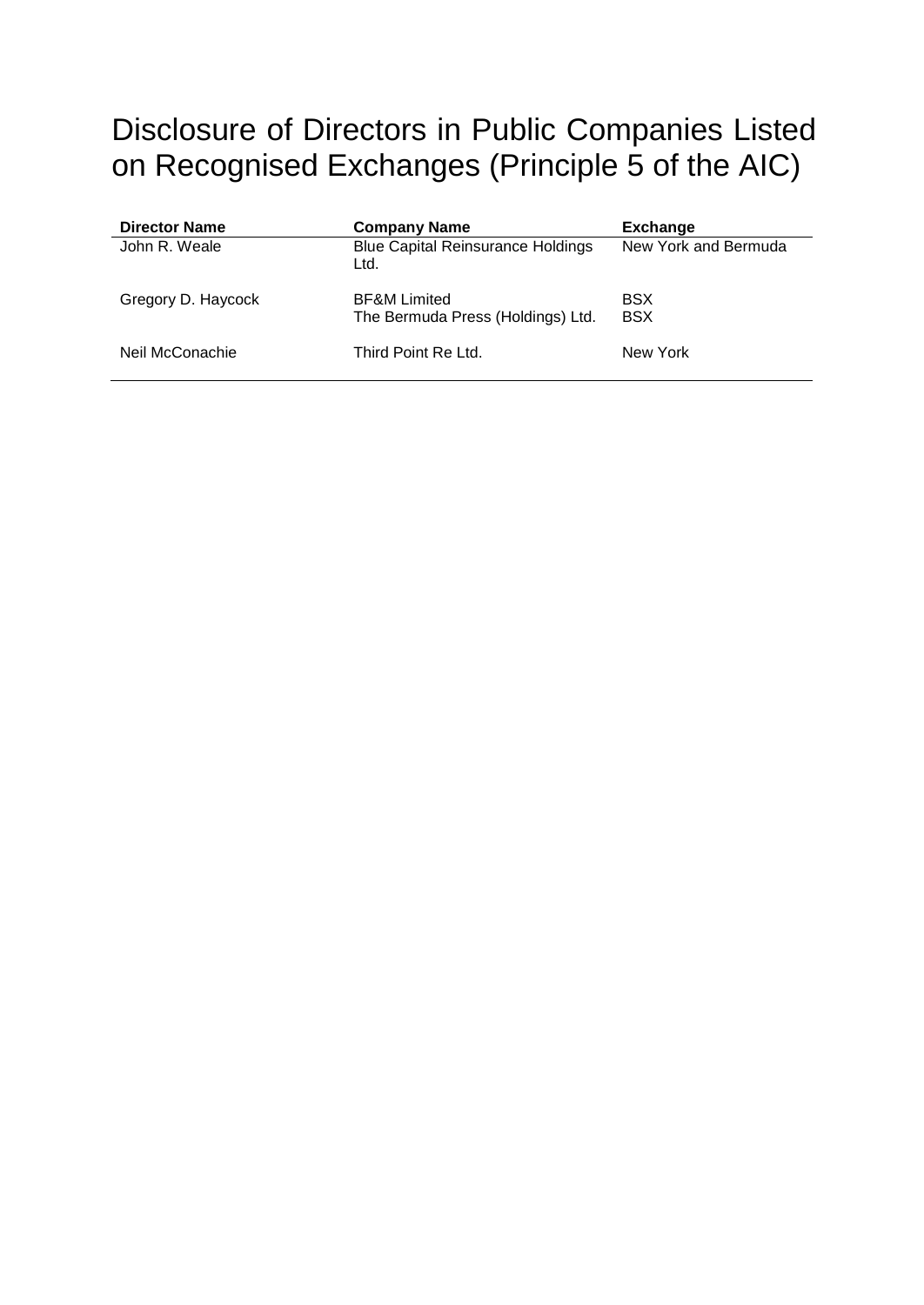# Summary of Resolutions to be Proposed at the Annual General Meeting

The following section gives details of the business to be transacted and the resolutions (the "Resolutions") to be put to the Shareholders at the Company's 2015 Annual General Meeting to be held at 94 Pitts Bay Road, Pembroke HM 08, Bermuda at 1:00 p.m. (Bermuda time) on 13 May 2015. Notice of the Annual General Meeting is set out in the following section.

The Resolutions below under the heading "Ordinary Resolutions" deal with the ordinary business and the Resolutions below the heading "Special Resolutions" detail the special business to be transacted at this meeting. The Ordinary Resolutions require approval by a majority of votes cast and shall be decided on a show of hands unless a poll is demanded. The Special Resolutions require approval of not less than 75 per cent. of votes cast. Further explanation in relation to each of the Resolutions is set out below.

# **ORDINARY RESOLUTIONS**

# **Resolution 1 – Approval of Financial Statements**

In accordance with the Bermuda Companies Act 1981**,** as amended**,** the Company's annual audited financial statements for the year ended 31 December 2014 will be laid before the meeting. The Board will authorise any two Directors to sign the balance sheet on its behalf. Shareholders are being asked to receive and consider the Company's audited financial statements for the year ended 31 December 2014.

# **Resolution 2 – Board Size and Vacancies**

Shareholders are being asked pursuant to Bye-Law 37 of the Company's Bye-laws (the "Bye-laws") to set the size of the Company's Board at three (3) and to authorise the Directors to fill any vacancy on the Board which may occur from time to time as they may see fit.

# **Resolution 3 – Re-Election of John R. Weale as a Director**

John R. Weale was appointed as Chairman and a member of the Board on 5 November 2012 and his biography appears in the section of this Annual Report entitled "Board Members" above.

It is proposed that Mr. Weale be re-elected as Chairman and a Director of the Company for a term expiring as required by Bye-law 37.6.

## **Resolution 4 – Re-Election of Gregory D. Haycock as a Director**

Gregory D. Haycock was appointed as a member of the Board on 5 November 2012 and his biography appears in the section of this Annual Report entitled "Board Members" above.

It is proposed that Mr. Haycock be re-elected as a Director of the Company and Chairman of the Board's Audit Committee for a term expiring as required by Bye-law 37.6.

## **Resolution 5 – Re-Election of Neil W. McConachie as a Director**

Neil W. McConachie was appointed as a member of the Board on 5 November 2012 and his biography appears in the section of this Annual Report entitled "Board Members" above.

It is proposed that Mr. McConachie be re-elected as a Director of the Company for a term expiring as required by Bye-law 37.6.

# **Resolution 6 – Re-Appointment of PricewaterhouseCoopers Ltd. as Auditors of the Company**

Shareholders are being asked to approve PricewaterhouseCoopers Ltd.'s re-appointment as the Company's auditors until the close of the next Annual General Meeting and to approve the giving of authority to the Board to determine their reasonable compensation.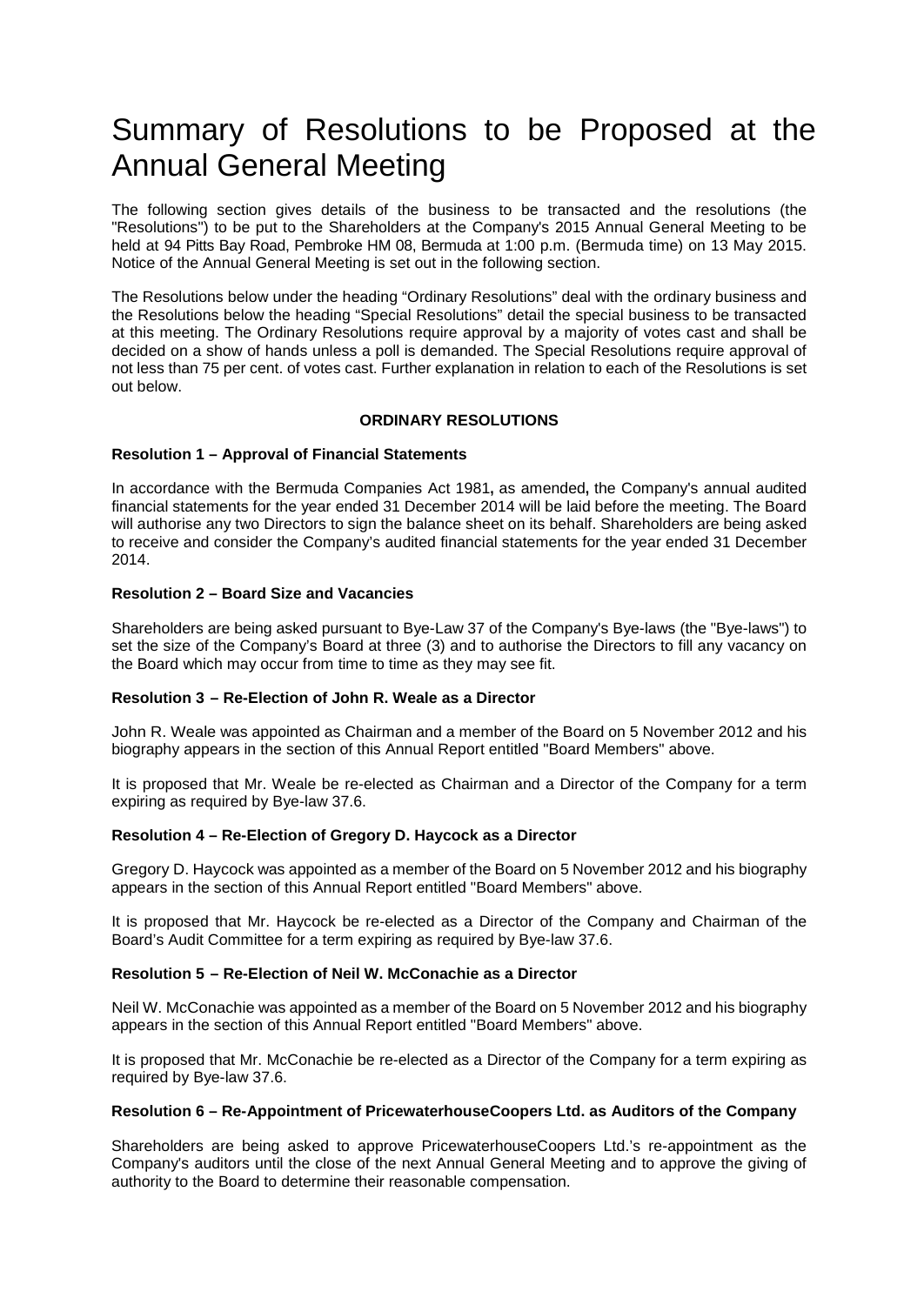# **Resolution 7 – Share buy-back authority**

Shareholders are requested to approve the authority for the Company to make market acquisitions of its own Ordinary Shares up to a maximum of 14.99 per cent. of the Ordinary Shares in issue as at the date of passing of the Resolution (this equates to 29,845,888 Ordinary Shares as at the date of the notice of the Annual General Meeting).

This authority will expire at the conclusion of the Company's next annual general meeting or eighteen (18) months from the passing of the Resolution (whichever is earlier). As previously stated, the Board intends to seek Shareholder approval for the continued ability for the Company to make such market purchases to each annual general meeting. In addition, the Board may seek to refresh this authority from time to time to reflect the issue of further shares, such that the authority will be in relation to 14.99 per cent. of the shares in issue at the time such authority is refreshed.

# **SPECIAL RESOLUTIONS**

# **Special Resolution 1 – Waiver of pre-emption rights for limited further issues**

Pursuant to a Special Resolution of the Company's Shareholders passed at the Company's 2014 annual general meeting, the Board was granted the authority to allot a limited number of Ordinary Shares for cash without first offering them to Shareholders on a pro rata basis. This authority will expire on the date of the Company's 2015 annual general meeting. Shareholders are requested to approve, by way of Special Resolution, the renewal of this authority until the earlier of the next annual general meeting or eighteen (18) months from the passing of this Resolution.

The number of Ordinary Shares which may be allotted under such authority is limited to the number of Ordinary Shares representing 10 per cent. of the Ordinary Shares in issue at the date on which the Resolution is passed (this equates to 19,910,533 Ordinary Shares as at the date of the notice of the Annual General Meeting).

## **Special Resolution 2 – Approval of 2016-2017 Placing Programme**

The Directors believe that it remains in the interests of the Company and Shareholders to enlarge the Company and to broaden its investor base and are therefore proposing to raise further capital by way of a further placing programme (the "2016-2017 Placing Programme"), which is currently anticipated to commence in the first quarter of 2016.

Under the 2016-2017 Placing Programme, the Company expects to propose to raise further capital by issuing up to 250 million shares. Such shares may be issued as Ordinary Shares or one or more classes of C shares at the discretion of the Directors (the "New Shares").

It is not proposed to offer New Shares to be issued under the 2016-2017 Placing Programme to existing Shareholders pro rata to their existing holdings in the first instance and the Company is therefore seeking to disapply the pre-emption rights contained in the Bye-laws. The Company wishes to take the opportunity to seek Shareholder approval at the Annual General Meeting to minimise the administrative burden and costs later in the year. Shareholders are therefore being asked to approve the issue of up to 250 million New Shares on a non-pre-emptive basis, being the maximum number of New Shares that could be issued pursuant to the 2016-2017 Placing Programme. Such approval will expire on 30 June 2017 regardless of whether any New Shares have been issued before that time and will be limited to the allotment of New Shares pursuant to the 2016-2017 Placing Programme.

If an existing Shareholder does not subscribe at each closing for such number of New Shares as is equal to his or her proportionate ownership of existing shares, his or her proportionate ownership and voting interest in the Company will be reduced and the percentage that his or her existing shares will represent of the total share capital of the Company will be reduced accordingly following each closing under the 2016-2017 Placing Programme. However, the issue of Ordinary Shares under the 2016- 2017 Placing Programme should not be dilutive of the NAV of existing Ordinary Shares as new Ordinary Shares will be issued at a premium to the prevailing NAV per Ordinary Share. Similarly, the issue of C Shares under the 2016-2017 Placing Programme and their subsequent conversion into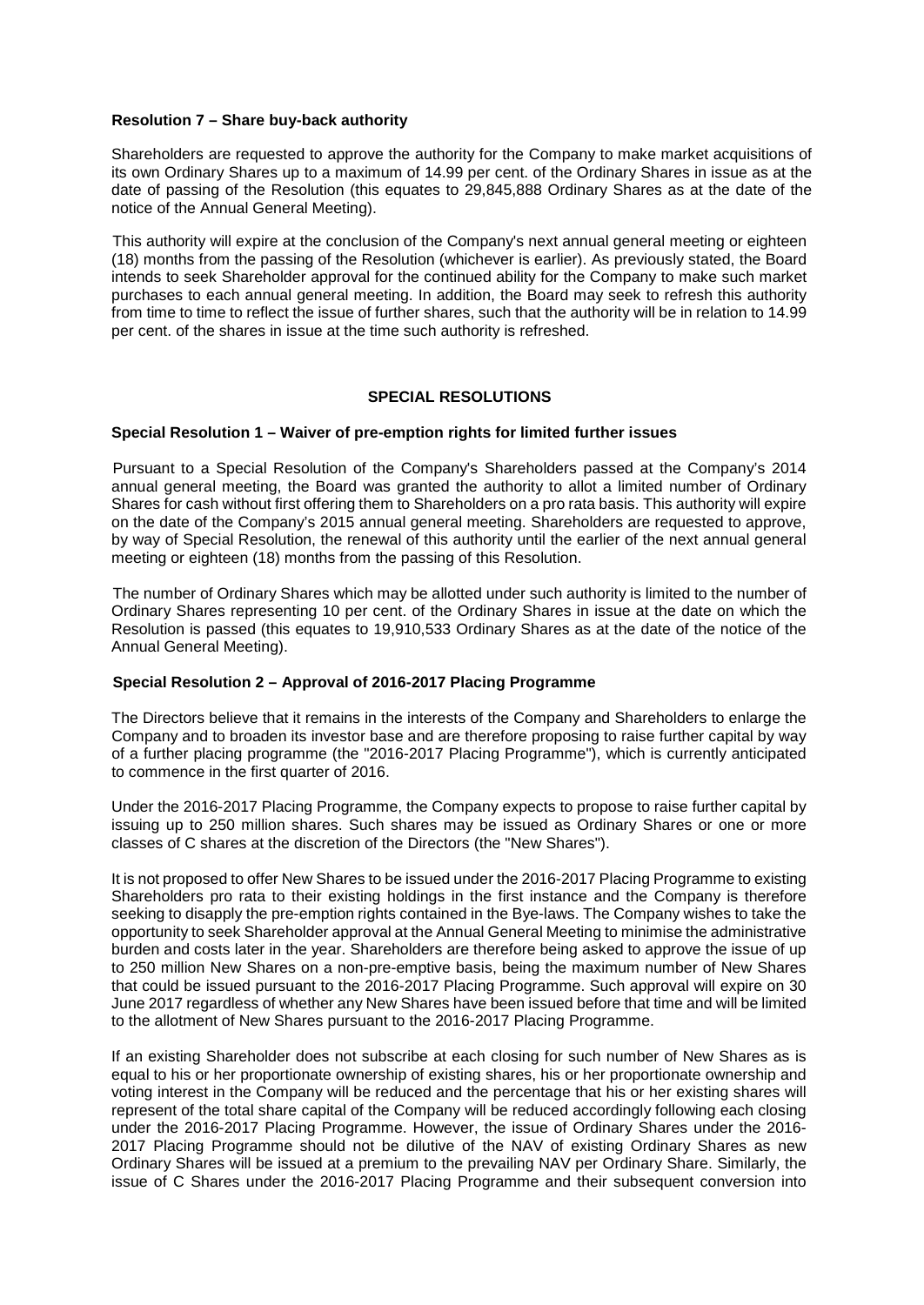Ordinary Shares should also not be dilutive of the NAV of existing Ordinary Shares as conversion will be effected on a NAV for NAV basis in accordance with the Bye-laws.

A prospectus in relation to the 2016-2017 Placing Programme is expected to be issued in due course; however, the Directors reserve the right to postpone or not to proceed with the 2016-2017 Placing Programme where, for example, prevailing market conditions are not supportive.

# **ACTION TO BE TAKEN**

If you have sold or otherwise transferred all of your Ordinary Shares in the Company, please send this Circular, together with any accompanying documents, as soon as possible to the purchaser or transferee, or to the stockbroker, bank or other agent through whom the sale or transfer was effected for onward transmission to the purchaser or transferee.

\*\*\*\*ONLY FOR SHAREHOLDERS WHO DO NOT HOLD DEPOSITORY INTERESTS THROUGH CREST\*\*\*\* Shareholders are asked to complete the accompanying Form of Proxy in accordance with the instructions printed on it and return it to Computershare Investor Services (Bermuda) Limited, The Pavilions, Bridgwater Road, Bristol BS99 6ZY so as to be received as soon as possible and, in any event, not later than 9:00 a.m. (UK Time) on 12<sup>th</sup> May 2015.

\*\*\*\*ONLY FOR SHAREHOLDERS WHO HOLD DEPOSITORY INTERESTS THROUGH CREST\*\*\*\*Depository Interest Holders are asked to complete a Form of Instruction in accordance with the instructions printed on it and return it to Computershare Investor Services PLC, The Pavilions, Bridgwater Road, Bristol, BS99 6ZY so as to be received as soon as possible and, in any event, not later than  $9:00$  a.m. (UK Time) on  $11<sup>th</sup>$  May 2015.

Holders of Depositary Interests in CREST may transmit voting instructions by utilising the CREST voting service in accordance with the procedures described in the CREST Manual. CREST personal members or other CREST sponsored members, and those CREST members who have appointed a voting service provider, should refer to their CREST sponsor or voting service provider, who will be able to take appropriate action on their behalf. In order for instructions made using the CREST voting service to be valid, the appropriate CREST message (a "CREST Voting Instruction") must be properly authenticated in accordance with Euroclear's specifications and must contain the information required for such instructions, as described in the CREST Manual (available via www.euroclear.com/CREST).

To be effective, the CREST Voting Instruction must be transmitted so as to be received by the Company's agent (3RA50) no later than 9:00 a.m. (UK Time) on 11th May 2015. For this purpose, the time of receipt will be taken to be the time (as determined by the timestamp applied to the CREST Voting Instruction by the CREST applications host) from which the Company's agent is able to retrieve the CREST Voting Instruction by enquiry to CREST in the manner prescribed by CREST. Holders of Depositary Interests in CREST and, where applicable, their CREST sponsors or voting service providers should note that Euroclear does not make available special procedures in CREST for any particular messages. Normal system timings and limitations will therefore apply in relation to the transmission of CREST Voting Instructions. It is the responsibility of the Depositary Interest holder concerned to take (or, if the Depositary Interest holder is a CREST personal member or sponsored member or has appointed a voting service provider, to procure that the CREST sponsor or voting service provider takes) such action as shall be necessary to ensure that a CREST Voting Instruction is transmitted by means of the CREST voting service by any particular time. In this connection, Depositary Interest holders and, where applicable, their CREST sponsors or voting service providers are referred, in particular, to those sections of the CREST Manual concerning practical limitations of the CREST system and timings.

If you are in any doubt about the contents of this document or the action you should take you should consult your stockbroker, bank manager, solicitor, accountant or other appropriate professional adviser authorised for the purposes of the Financial Services and Markets Act 2000, or if you are not in the United Kingdom, another appropriately authorised professional adviser.

## **RECOMMENDATION**

The Board believes that the proposed Resolutions are in the best interests of the Company and the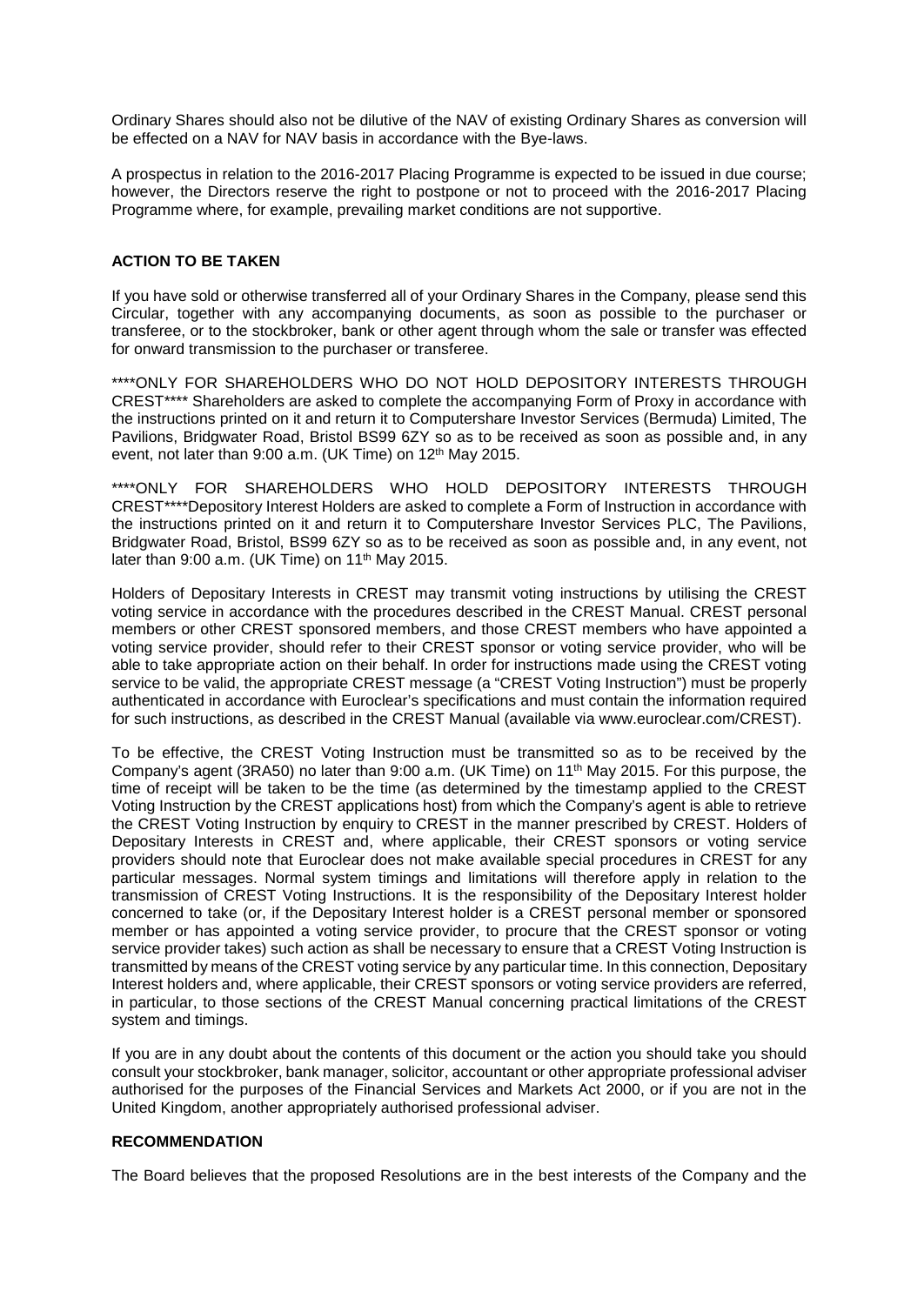Shareholders and are in accordance with the Company's constitutional documents. Accordingly, the Board unanimously recommends that you vote in favour of the proposed Resolutions at the 2015 Annual General Meeting.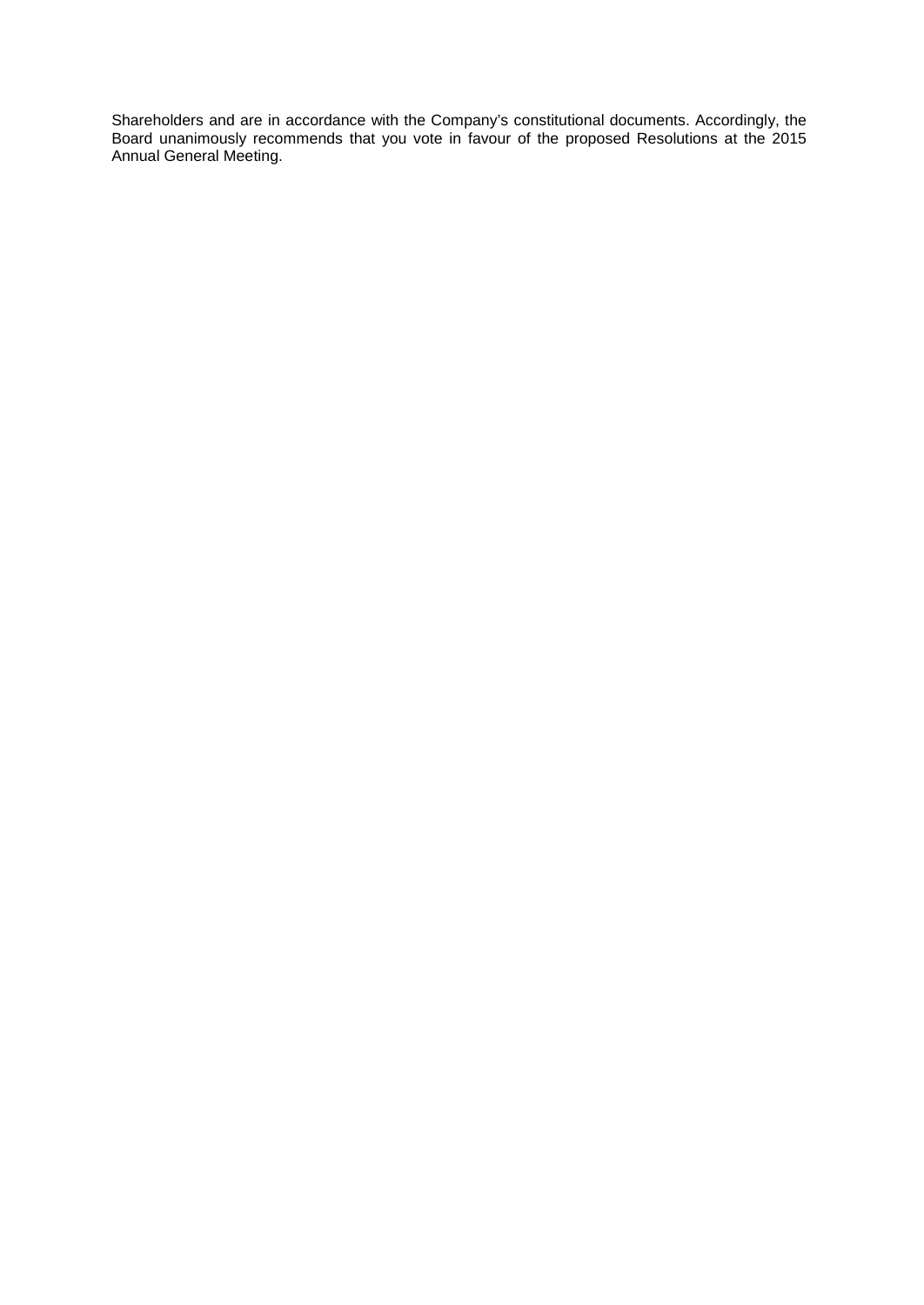# Notice of Annual General Meeting

# **BLUE CAPITAL GLOBAL REINSURANCE FUND LIMITED**

*(incorporated and registered as an exempted mutual fund company in Bermuda with registration number 46969)* 

NOTICE IS HEREBY GIVEN that the 2015 ANNUAL GENERAL MEETING of Blue Capital Global Reinsurance Fund Limited (the "Company") will be held at 94 Pitts Bay Road, Pembroke HM 08, Bermuda on 13 May 2015 at 1:00 p.m. (Bermuda time). Capitalised terms in this notice will have the meaning given to them in the Company's Annual Report published on 13 April 2015. The Annual General Meeting is being convened for the purpose of considering and, if thought fit, passing the following nine Resolutions, the first seven of which will be proposed as ordinary resolutions, each of which require the approval by a simple majority of the votes cast by Shareholders, and the last two of which will be proposed as special resolutions, each of which require the approval of not less than three-quarters of the votes cast by Shareholders.

# **ORDINARY RESOLUTIONS**

- 1. THAT the audited financial statements of the Company for the year ended 31 December 2014 be and hereby are received and adopted.
- 2. THAT pursuant to Bye-Law 37 of the Company's bye-laws the maximum number of directors on the Company's Board shall be three (3) and that the directors are hereby authorised to fill any vacancy on the Board which may occur from time to time as they may see fit.
- 3. THAT the re-election of John R. Weale as Chairman and a Director of the Company for a term expiring as required by Bye-law 37.6 be and is hereby approved and adopted with immediate effect.
- 4. THAT the re-election of Gregory D. Haycock as a Director of the Company and Chairman of the Board's Audit Committee for a term expiring as required by Bye-law 37.6 be and is hereby approved and adopted with immediate effect.
- 5. THAT the re-election of Neil W. McConachie as a Director of the Company for a term expiring as required by Bye-law 37.6 be and is hereby approved and adopted with immediate effect.
- 6. THAT the reappointment of PricewaterhouseCoopers Ltd., an independent registered public accounting firm, as the Company's independent auditors for 2015 be and is hereby approved and adopted with immediate effect, and that the Board, acting through the Company's Audit Committee, is hereby authorised to set the auditor's remuneration.
- 7. THAT the Company be and is hereby generally and unconditionally authorised to make market acquisitions of its Ordinary Shares in issue provided that:
	- a. the maximum number of Ordinary Shares hereby authorised to be purchased is 14.99 per cent. of the Company's Ordinary Shares in issue on the date on which this resolution is passed;
	- b. the minimum price (exclusive of expenses) which may be paid for an Ordinary Share shall be US\$0.00001;
	- c. the maximum price (exclusive of expenses) which may be paid for an Ordinary Share shall be not more than the higher of: (i) 5 per cent. above the average of the middle market quotations for the Ordinary Shares as derived from the price quoted by the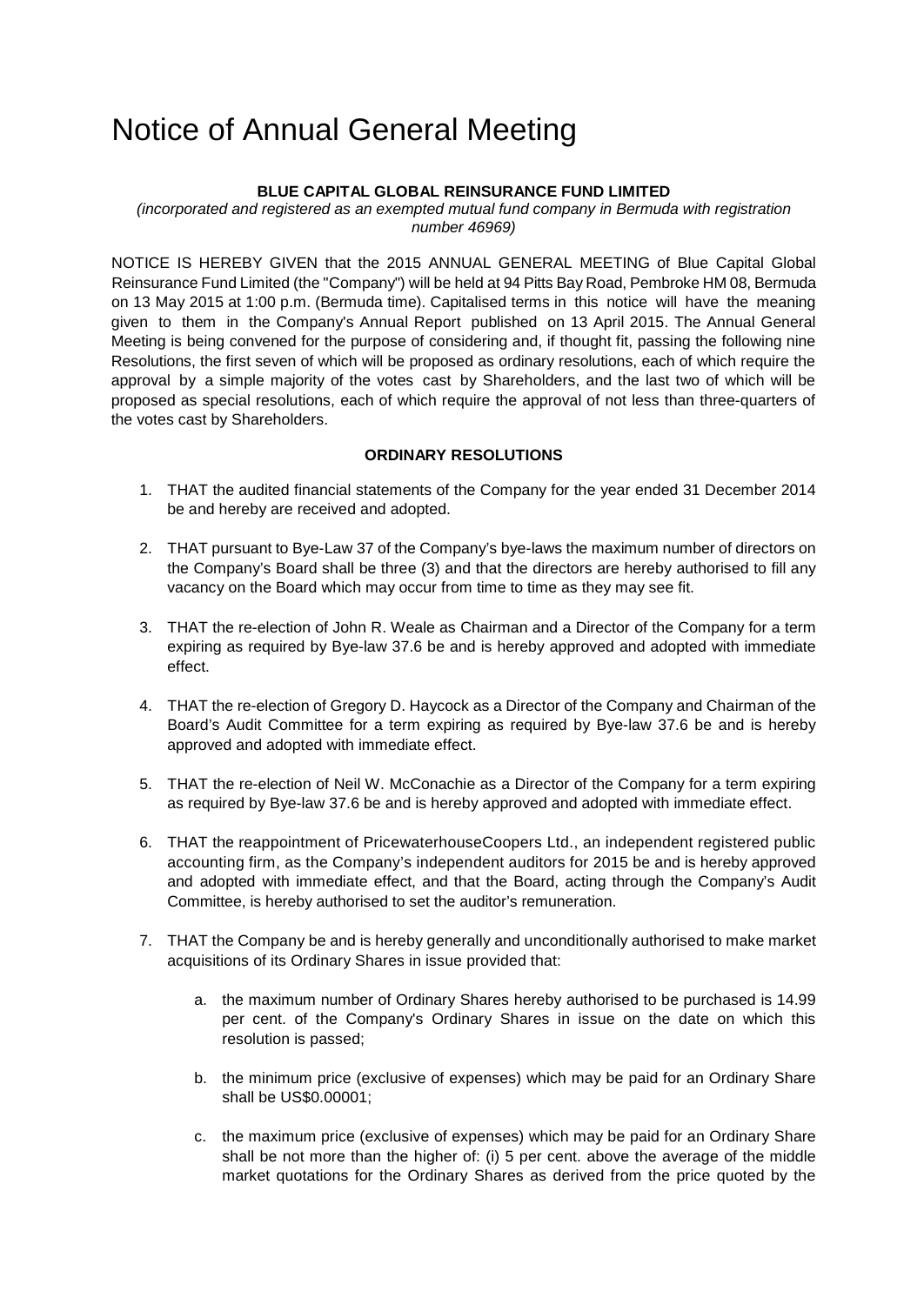London Stock Exchange plc for the Ordinary Shares for the five (5) business days before the day the purchase is made; and (ii) the higher of the price of the last independent trade and the highest independent bid at the time of the purchase of the Ordinary Shares;

- d. the authority hereby conferred shall expire at the conclusion of the next annual general meeting of the Company or, if earlier, eighteen (18) months from the date on which this resolution is passed, unless such authority is renewed, varied or revoked prior to such time;
- e. the Company may make a contract to purchase Ordinary Shares under the authority hereby conferred prior to the expiry of such authority which will or may be executed wholly or partly after the expiration of such authority and may make an acquisition of Ordinary Shares pursuant to any such contract; and
- f. any Ordinary Shares bought back may be subsequently cancelled by the Company.

# **SPECIAL RESOLUTIONS**

- 1. THAT, in addition to any subsisting or other authorities, the provisions of Bye-Law 14.1 of the Bye-Laws shall not apply and shall be excluded in relation to the issue of up to an aggregate number of Ordinary Shares as represents 10 per cent. of the number of Ordinary Shares in issue at the date of the passing of this resolution, provided that such disapplication and exclusion shall expire on the date which is eighteen (18) months from the date of the passing of this resolution or, if earlier, at the end of the next annual general meeting of the Company following the date of the passing of this resolution (unless previously renewed, revoked or varied by the Company by special resolution), save that the Company may before such expiry make an offer or agreement which would or might require Ordinary Shares to be allotted after such expiry and the Directors may allot shares in pursuance of such an offer or agreement as if the disapplication and exclusion conferred hereby had not expired.
	- 2. THAT, in addition to any subsisting or other authorities, the Directors be and are hereby are empowered to allot up to 250 million New Shares for cash as if Bye-law 14.1 does not apply in respect of any such allotment provided that:
		- (a) this power shall (unless previously revoked, varied or renewed by the Company by special resolution) expire on 30 June 2017; and
		- (b) this power shall be limited to the allotment of New Shares under the 2016-2017 Placing Programme.

By order of the Board

13 April 2015

*Registered Office:* Canon's Court 22 Victoria Street Hamilton HM12 Bermuda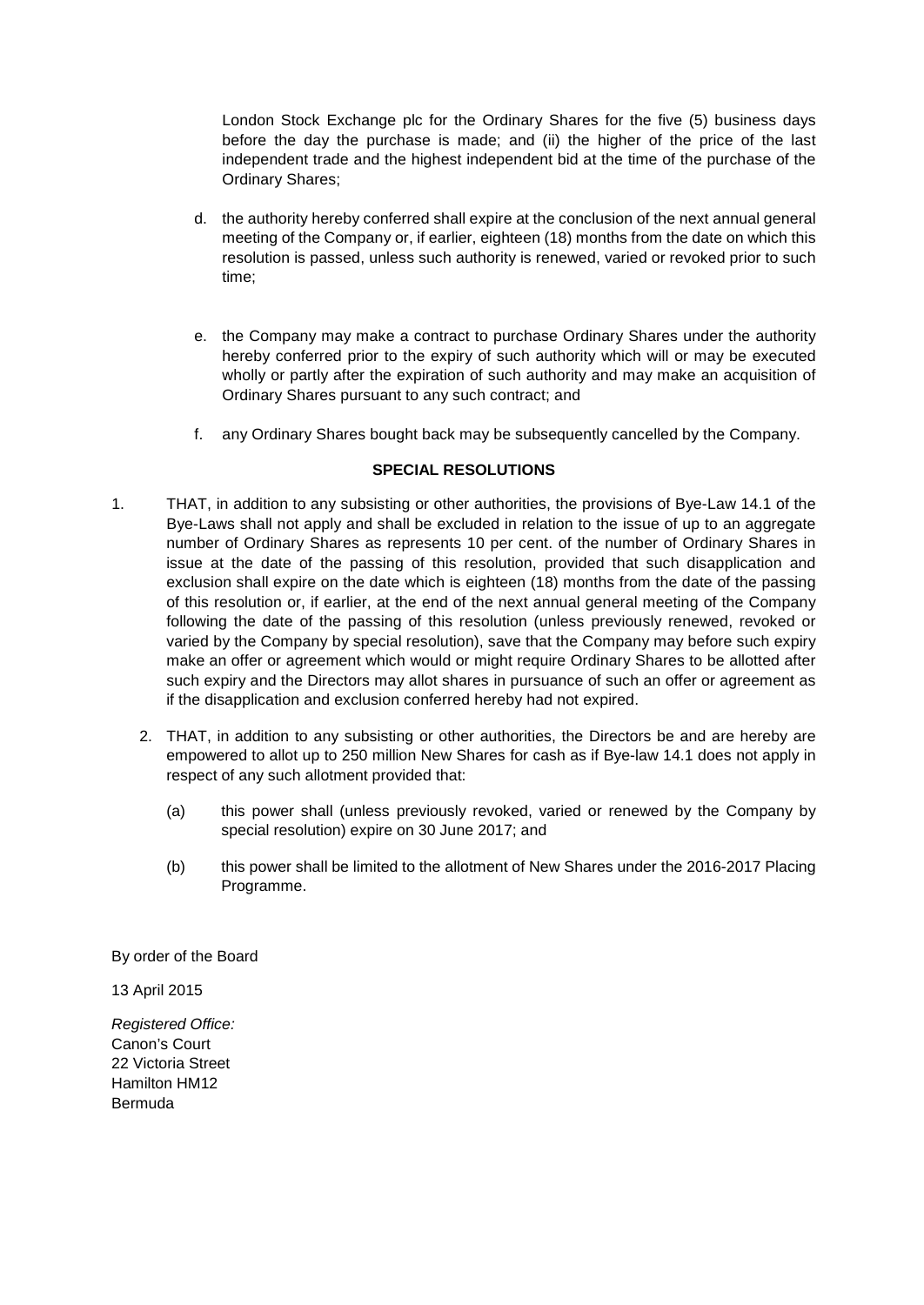## *Notes*:

- 1. A Shareholder who is entitled to attend and vote at the Annual General Meeting is entitled to appoint one or more proxies to attend and, on a poll, vote instead of him or her. A proxy need not be a Shareholder of the Company.
- 2. \*\*\*\*ONLY FOR INVESTORS WHO DO NOT HOLD DEPOSITORY INTERESTS THROUGH CREST\*\*\*\* A Form of Proxy is enclosed for use at the Annual General Meeting. The Form of Proxy should be completed and sent together with (if not previously registered with the Company) the power of attorney or other authority (if any) under which it is executed, to Computershare Investor Services (Bermuda) Limited, The Pavilions, Bridgwater Road, Bristol BS99 6ZY so as to be received as soon as possible and, in any event, not later than 9:00 a.m. (UK Time) on 12<sup>th</sup> May 2015. The Form of Proxy may also be returned by fax or email in accordance with the instructions printed on the form. Completing and returning a Form of Proxy will not prevent a Shareholder from attending and voting in person at the Annual General Meeting should he or she so wish. To have the right to attend and vote at the Annual General Meeting (and also for the purpose of calculating how many votes the Shareholder may cast on a poll), a Shareholder must first have his or her name entered in the Company's register of Shareholders on 11<sup>th</sup> May 2015. Changes to entries in the register after that time shall be disregarded in determining the rights of any Shareholder to attend and vote at the Annual General Meeting.
- 3. \*\*\*\*ONLY FOR INVESTORS WHO HOLD DEPOSITORY INTERESTS THROUGH CREST\*\*\*\* A Form of Instruction is enclosed for use at the Annual General Meeting. The Form of Instruction should be completed and sent together with (if not previously registered with the Company) the power of attorney or other authority (if any) under which it is executed, to Computershare Investor Services PLC, The Pavilions, Bridgwater Road, Bristol, BS99 6ZY so as to be received as soon as possible and, in any event, by no later than 9:00 a.m. (UK Time) on 11<sup>th</sup> May 2015. In the case of joint holders of Depository Interests, a Form of Instruction completed by the senior holder will be accepted to the exclusion of a Form of Instruction completed by any of the other joint holders. For this purpose seniority is determined by the order in which the names stand in the register of Depository Interests in respect of the joint holding. Depository Interest Holders wishing to attend the Annual General Meeting should contact the Depository at Computershare Investor Services PLC, The Pavilions, Bridgwater Road, Bristol, BS99 6ZY.

Holders of Depositary Interests in CREST may transmit voting instructions by utilising the CREST voting service in accordance with the procedures described in the CREST Manual. CREST personal members or other CREST sponsored members, and those CREST members who have appointed a voting service provider, should refer to their CREST sponsor or voting service provider, who will be able to take appropriate action on their behalf. In order for instructions made using the CREST voting service to be valid, the appropriate CREST message (a "CREST Voting Instruction") must be properly authenticated in accordance with Euroclear's specifications and must contain the information required for such instructions, as described in the CREST Manual (available via www.euroclear.com/CREST).

To be effective, the CREST Voting Instruction must be transmitted so as to be received by the Company's agent (3RA50) no later than 9:00 a.m. (UK Time) on 11<sup>th</sup> May 2015. For this purpose, the time of receipt will be taken to be the time (as determined by the timestamp applied to the CREST Voting Instruction by the CREST applications host) from which the Company's agent is able to retrieve the CREST Voting Instruction by enquiry to CREST in the manner prescribed by CREST. Holders of Depositary Interests in CREST and, where applicable, their CREST sponsors or voting service providers should note that Euroclear does not make available special procedures in CREST for any particular messages. Normal system timings and limitations will therefore apply in relation to the transmission of CREST Voting Instructions. It is the responsibility of the Depositary Interest holder concerned to take (or, if the Depositary Interest holder is a CREST personal member or sponsored member or has appointed a voting service provider, to procure that the CREST sponsor or voting service provider takes) such action as shall be necessary to ensure that a CREST Voting Instruction is transmitted by means of the CREST voting service by any particular time. In this connection, Depositary Interest holders and, where applicable, their CREST sponsors or voting service providers are referred, in particular,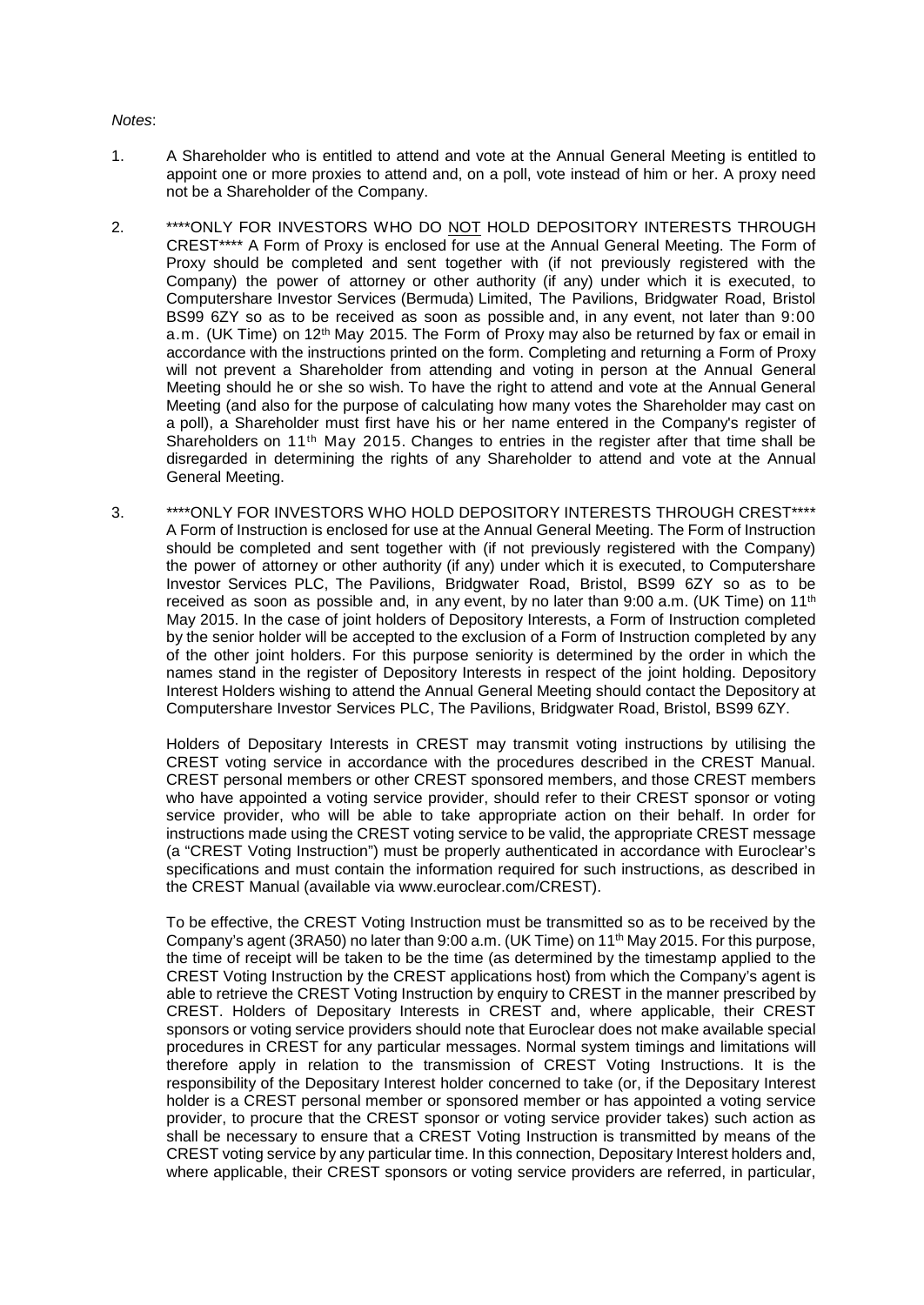to those sections of the CREST Manual concerning practical limitations of the CREST system and timings.

If you are in any doubt about the contents of this document or the action you should take you should consult your stockbroker, bank manager, solicitor, accountant or other appropriate professional adviser authorised for the purposes of the Financial Services and Markets Act 2000, or if you are not in the United Kingdom, another appropriately authorised professional adviser.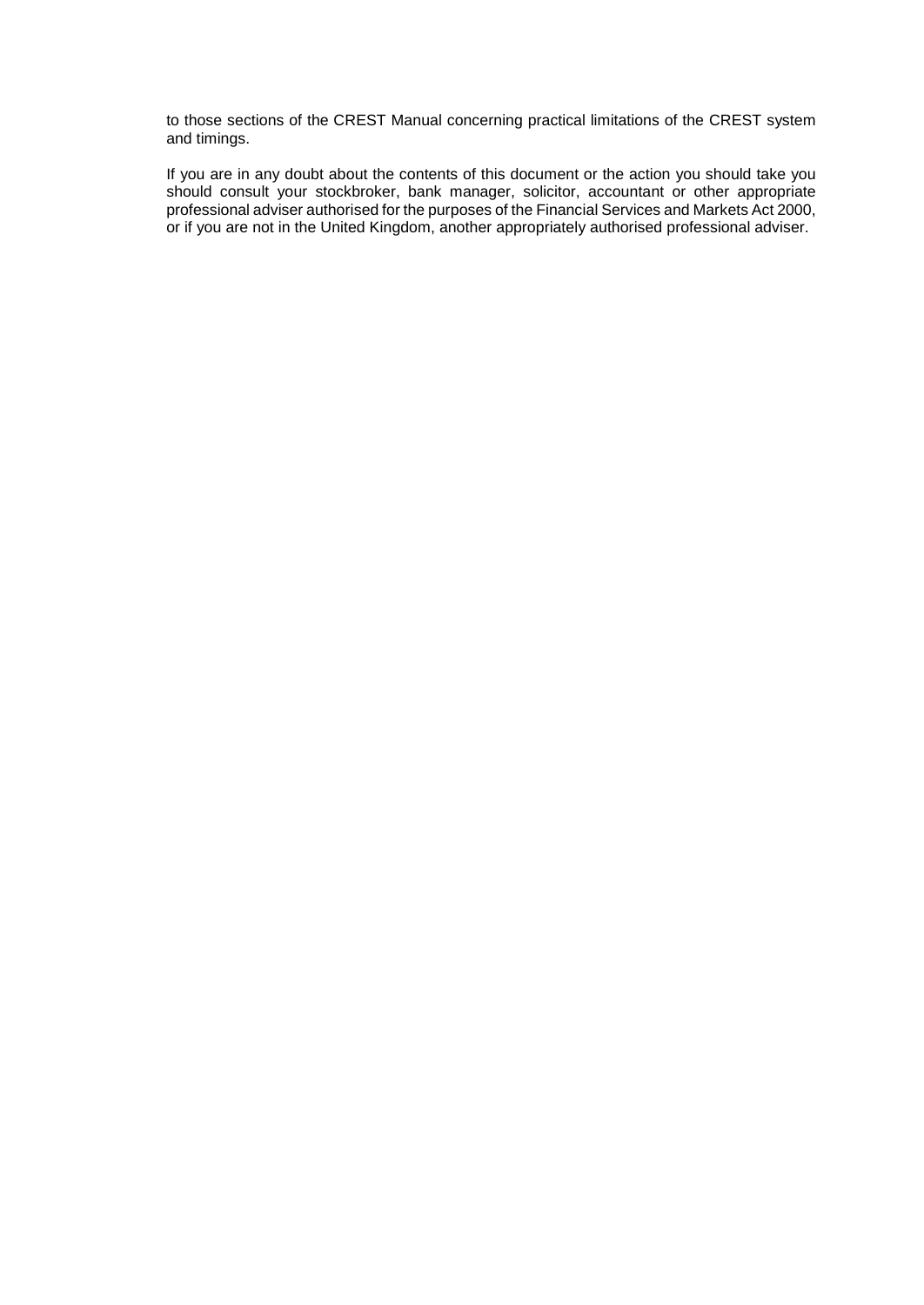# Form of Proxy for the Annual General Meeting

I/We

of

# \_\_\_\_\_\_\_\_\_\_\_\_\_\_\_\_\_\_\_\_\_\_\_\_\_\_\_\_\_\_\_\_\_\_\_\_\_\_\_\_\_\_\_\_\_\_\_\_\_\_\_\_\_\_\_\_\_\_\_\_\_\_\_\_\_\_\_\_\_\_\_\_\_\_\_\_\_\_

\_\_\_\_\_\_\_\_\_\_\_\_\_\_\_\_\_\_\_\_\_\_\_\_\_\_\_\_\_\_\_\_\_\_\_\_\_\_\_\_\_\_\_\_\_\_\_\_\_\_\_\_\_\_\_\_\_\_\_\_\_\_\_\_\_\_\_\_\_\_\_\_\_\_\_\_\_\_\_\_

Being (a) member(s) of Blue Capital Global Reinsurance Fund Limited, and entitled to vote, hereby appoint the Chairman of the Meeting or the representative of the Company Secretary (such appointment may be determined at the discretion of the Company Secretary)

 $\mathsf{or}$   $\blacksquare$ 

As my/our proxy to vote for me/us and on my/our behalf at the Annual General Meeting of the Company to be held at 1:00 p.m.(Bermuda time) on 13 May 2015 at 94 Pitts Bay Road, Pembroke HM08, Bermuda and at any adjournment thereof.

Please indicate by placing a cross in the appropriate spaces below how you wish your votes to be cast. Unless otherwise indicated the proxy will exercise his discretion both as to how he votes and as to whether or not he abstains from voting.

|    | <b>Ordinary Resolutions</b>                                                                                                                                                                                                                                                                                                                                                                                                                                                                                                                             | For | <b>Vote</b><br><b>Against Withheld</b> |
|----|---------------------------------------------------------------------------------------------------------------------------------------------------------------------------------------------------------------------------------------------------------------------------------------------------------------------------------------------------------------------------------------------------------------------------------------------------------------------------------------------------------------------------------------------------------|-----|----------------------------------------|
| 1. | Adoption of the financial statements of the Company for the year<br>ended 31 December 2014                                                                                                                                                                                                                                                                                                                                                                                                                                                              |     |                                        |
| 2. | Setting of the size of the Company's Board of Directors at three (3)<br>and authorisation to fill any vacancy on the Board which may occur<br>from time to time as the Board may see fit                                                                                                                                                                                                                                                                                                                                                                |     |                                        |
| 3. | Re-election of Mr. John R. Weale                                                                                                                                                                                                                                                                                                                                                                                                                                                                                                                        |     |                                        |
| 4. | Re-election of Mr. Gregory D. Haycock                                                                                                                                                                                                                                                                                                                                                                                                                                                                                                                   |     |                                        |
| 5. | Re-election of Mr. Neil W. McConachie                                                                                                                                                                                                                                                                                                                                                                                                                                                                                                                   |     |                                        |
| 6. | Appointment of PricewaterhouseCoopers Ltd., an independent<br>registered public accounting firm, as the Company's independent<br>auditor for 2014 and authorisation of the Company's Board of<br>Directors, acting by the Company's Audit Committee, to set the<br>auditor's remuneration                                                                                                                                                                                                                                                               |     |                                        |
| 7. | Authorisation to make market acquisitions of the Company's<br>Ordinary Shares in issue provided that:                                                                                                                                                                                                                                                                                                                                                                                                                                                   |     |                                        |
| a. | the maximum number of Ordinary Shares hereby authorised to be<br>purchased is 14.99 per cent. of the Company's Ordinary Shares in<br>issue on the date on which this resolution is passed;                                                                                                                                                                                                                                                                                                                                                              |     |                                        |
| b. | the minimum price (exclusive of expenses) which may be paid for<br>an Ordinary Share shall be US \$0.00001;                                                                                                                                                                                                                                                                                                                                                                                                                                             |     |                                        |
| C. | the maximum price (exclusive of expenses) which may be paid for<br>an Ordinary Share shall be not more than the higher of: (i) 5 per<br>cent. above the average of the middle market quotations for the<br>Ordinary Shares as derived from the price quoted by the London<br>Stock Exchange plc for the Ordinary Shares for the five (5) business<br>days before the day the purchase is made; and (ii) the higher of the<br>price of the last independent trade and the highest independent bid<br>at the time of the purchase of the Ordinary Shares; |     |                                        |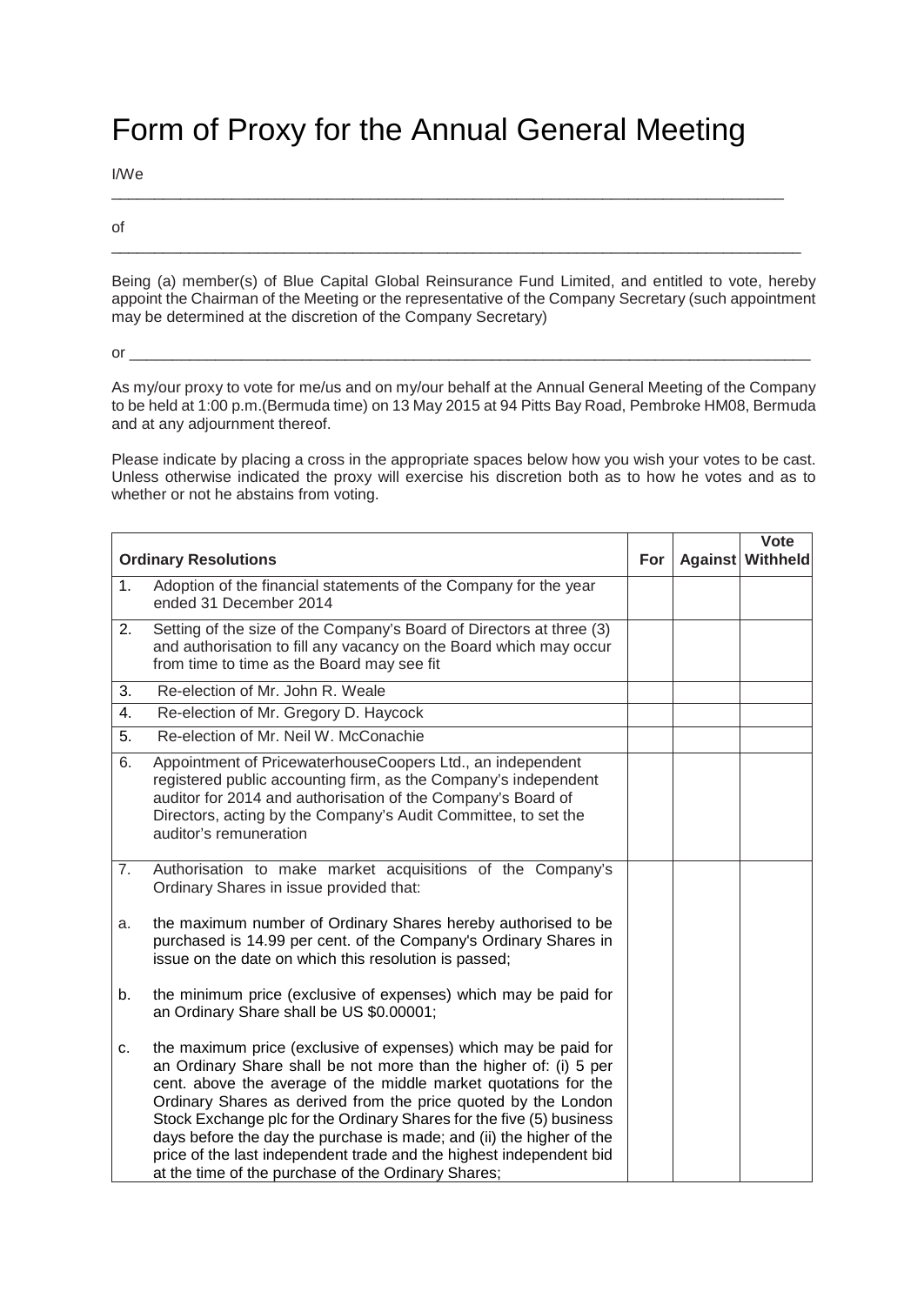| the authority hereby conferred shall expire at the conclusion of the<br>d.<br>next annual general meeting of the Company or, if earlier, eighteen<br>(18) months from the date on which this resolution is passed, unless<br>such authority is renewed, varied or revoked prior to such time;<br>the Company may make a contract to purchase Ordinary Shares<br>е.<br>under the authority hereby conferred prior to the expiry of such<br>authority which will or may be executed wholly or partly after the<br>expiration of such authority and may make an acquisition of<br>Ordinary Shares pursuant to any such contract; and<br>f.<br>any Ordinary Shares bought back may be subsequently cancelled                                                                                                                                                                                                                                                                                                 |     |                          |
|----------------------------------------------------------------------------------------------------------------------------------------------------------------------------------------------------------------------------------------------------------------------------------------------------------------------------------------------------------------------------------------------------------------------------------------------------------------------------------------------------------------------------------------------------------------------------------------------------------------------------------------------------------------------------------------------------------------------------------------------------------------------------------------------------------------------------------------------------------------------------------------------------------------------------------------------------------------------------------------------------------|-----|--------------------------|
| by the Company.                                                                                                                                                                                                                                                                                                                                                                                                                                                                                                                                                                                                                                                                                                                                                                                                                                                                                                                                                                                          |     |                          |
| <b>Special Resolutions</b>                                                                                                                                                                                                                                                                                                                                                                                                                                                                                                                                                                                                                                                                                                                                                                                                                                                                                                                                                                               | For | Vote<br>Against Withheld |
| 1. Authorisation to exclude the provisions of Bye-Law 14.1 of the<br>Company's Bye-Laws in relation to the issue of up to an aggregate<br>number of Ordinary Shares as represents 10 per cent. of the number<br>of Ordinary Shares in issue at the date of the passing of this<br>resolution, provided that such disapplication and exclusion shall<br>expire on the date which is 18 months from the date of the passing of<br>this resolution or, if earlier, at the end of the next annual general<br>meeting of the Company following the date of the passing of this<br>resolution (unless previously renewed, revoked or varied by the<br>Company by special resolution), save that the Company may before<br>such expiry make an offer or agreement which would or might require<br>Ordinary Shares to be allotted after such expiry and the Directors may<br>allot shares in pursuance of such an offer or agreement as if the<br>disapplication and exclusion conferred hereby had not expired. |     |                          |
| 2. Authorisation to allow the Directors to allot up to 250 million New<br>Shares for cash as if Bye-law 14.1 of the Company's Bye-laws does<br>not apply in respect of any such allotment provided that:                                                                                                                                                                                                                                                                                                                                                                                                                                                                                                                                                                                                                                                                                                                                                                                                 |     |                          |
| such power shall (unless previously revoked, varied or renewed by<br>a.<br>the Company by special resolution) expire on 30 June 2017; and                                                                                                                                                                                                                                                                                                                                                                                                                                                                                                                                                                                                                                                                                                                                                                                                                                                                |     |                          |
| such power shall be limited to the allotment of New Shares under<br>b.<br>the 2016-2017 Placing Programme.                                                                                                                                                                                                                                                                                                                                                                                                                                                                                                                                                                                                                                                                                                                                                                                                                                                                                               |     |                          |

Signed this \_\_\_\_\_\_\_\_ day of\_\_\_\_\_\_\_\_\_\_\_\_\_\_\_\_\_\_\_ 2015

Signature\_\_\_\_\_\_\_\_\_\_\_\_\_\_\_\_\_\_\_\_\_\_\_\_\_\_

Please see Notes on the following page of this Form of Proxy